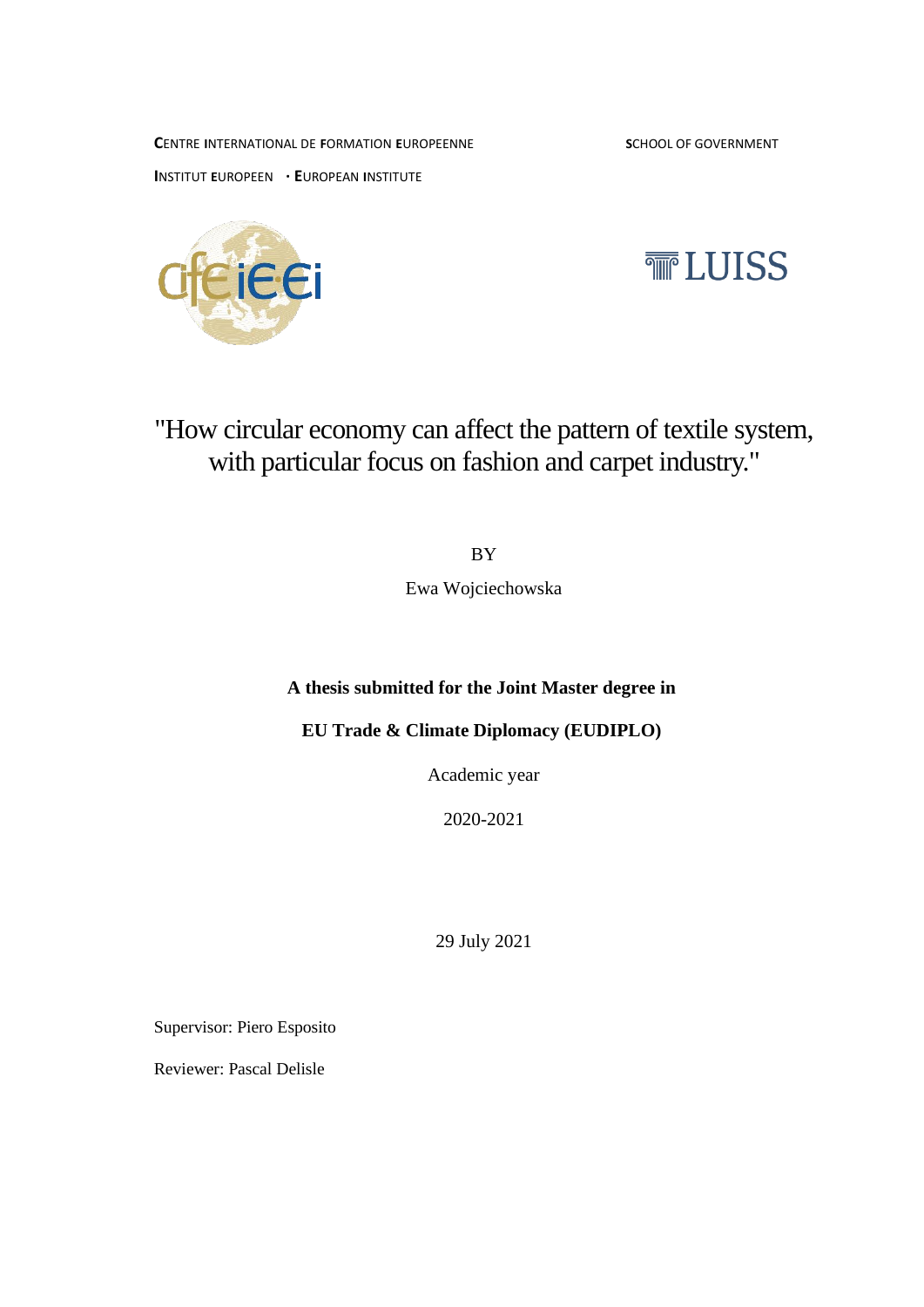## **Abstract**

The circular economy is a sustainable model of production and consumption, where life cycle of product is extended to the maximum and waste is reduced to the minimum. The thesis aims to analyse the impact of this new regenerative system for a textile industry, with particular focus on fashion and carpet segments. The dissertation will illustrate the current situation of the market, challenges and new possible solutions for the industry in adaptation of circular model.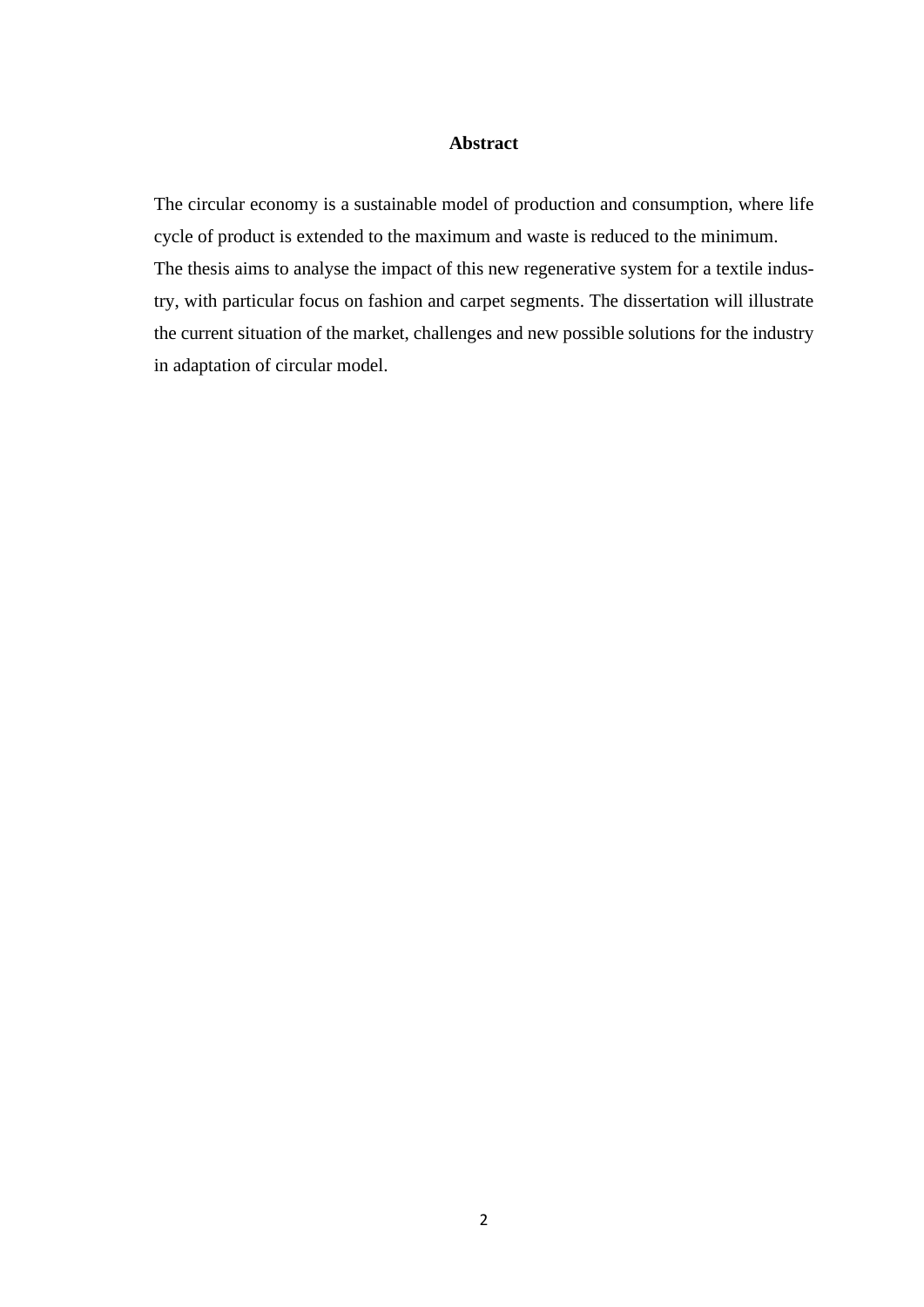# **Table of contents**

| 4. Case study- practical examples of the circularity in the textile industry 44 |  |
|---------------------------------------------------------------------------------|--|
|                                                                                 |  |
|                                                                                 |  |
|                                                                                 |  |
|                                                                                 |  |
| 5. Challenges for the textile industry in adoption of circular economy 51       |  |
|                                                                                 |  |
|                                                                                 |  |
|                                                                                 |  |
|                                                                                 |  |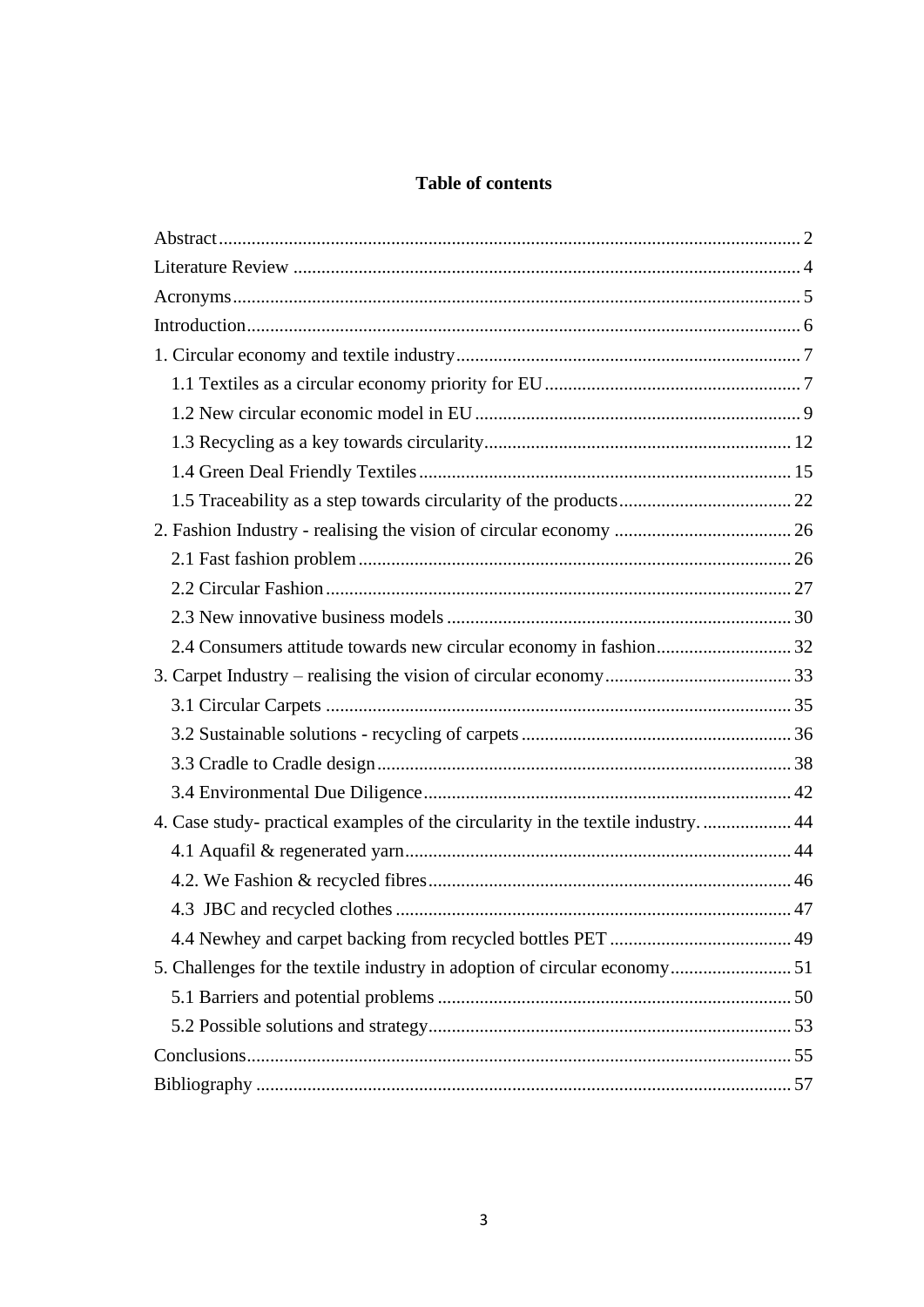#### **Literature Review**

To conduct a study on this dissertation many kind of sources have been used. The concept of a circular economy gained interest lately and a lot of modern channels are recently devoted to this topic. But that field has also fundaments in some academic books especially in terms of more technical issues being part of this concept as recycling.

The best analytical framework for the currently happening circular change in the textile industry is given by concrete companies from the fashion and carpet segment, who make the researches on theirs own, resulting in the private reports, which were used many times as a reference in this thesis.

To best achieve the goal of analysing how circular economy is influencing the textile industry, we have described case studies – real examples of new sustainable approach of the companies in carpet and fashion industries to the problem of waste. Moreover, as the circular economy is not a standard yet, thus many entities have released guidelines and suggestions for the private sector on which we based some potential strategy.

Due to the fact that the application of circularity in the textile industry is very popular topic nowadays, websites, webinars, workshops and social campaigns were also crucial part of this research.

Furthermore, this study will help us find characteristics of circular economy as European concept for existing and future regulations, based on the European initiatives documents as well as already implemented laws.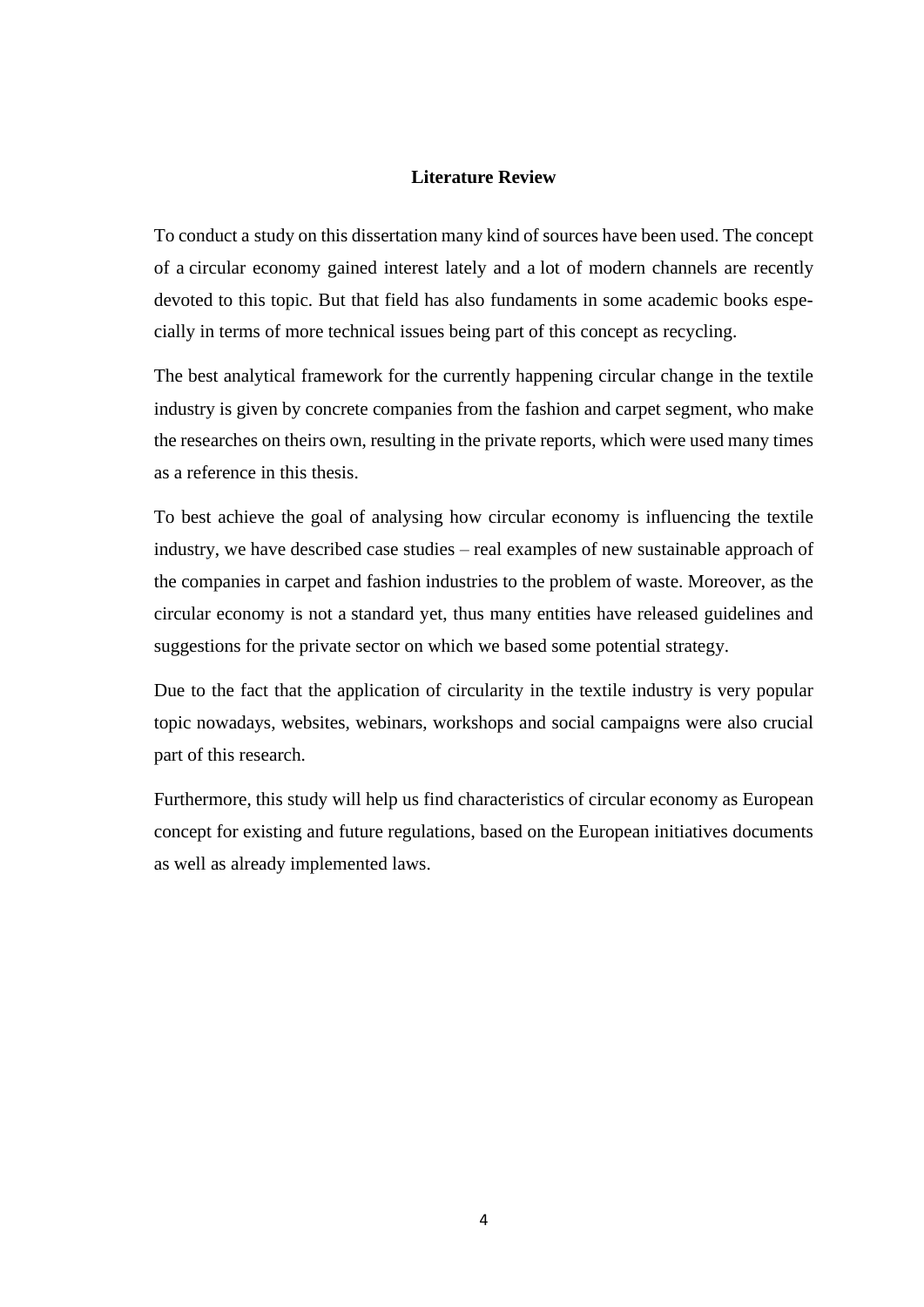## **Acronyms**

CEAP Circular Economy Action Plan SDG Sustainable Development Goals EPR Extended Producer Responsibility EPCIS Electronic Product Code Information System KPI Key Performance Indicators API Application Programming Interfaces REACH Registration, Evaluation, and Authorisation of Chemicals ECHA European Chemicals Agency BREF Best Available Techniques Reference Document GPP Green Public Procurement CSR Corporate Social Responsibility ECRA European Carpet and Rug Association VOC Volatile organic compounds C2C Cradle to Cradle CPR Construction Products Regulation LEED Leadership in Energy and Environmental Design UN United Nations OECD Organisation for Economic Co-operation and Development GO Guarantees of Origin

ECAP European Clothing Action Plan

EU European Union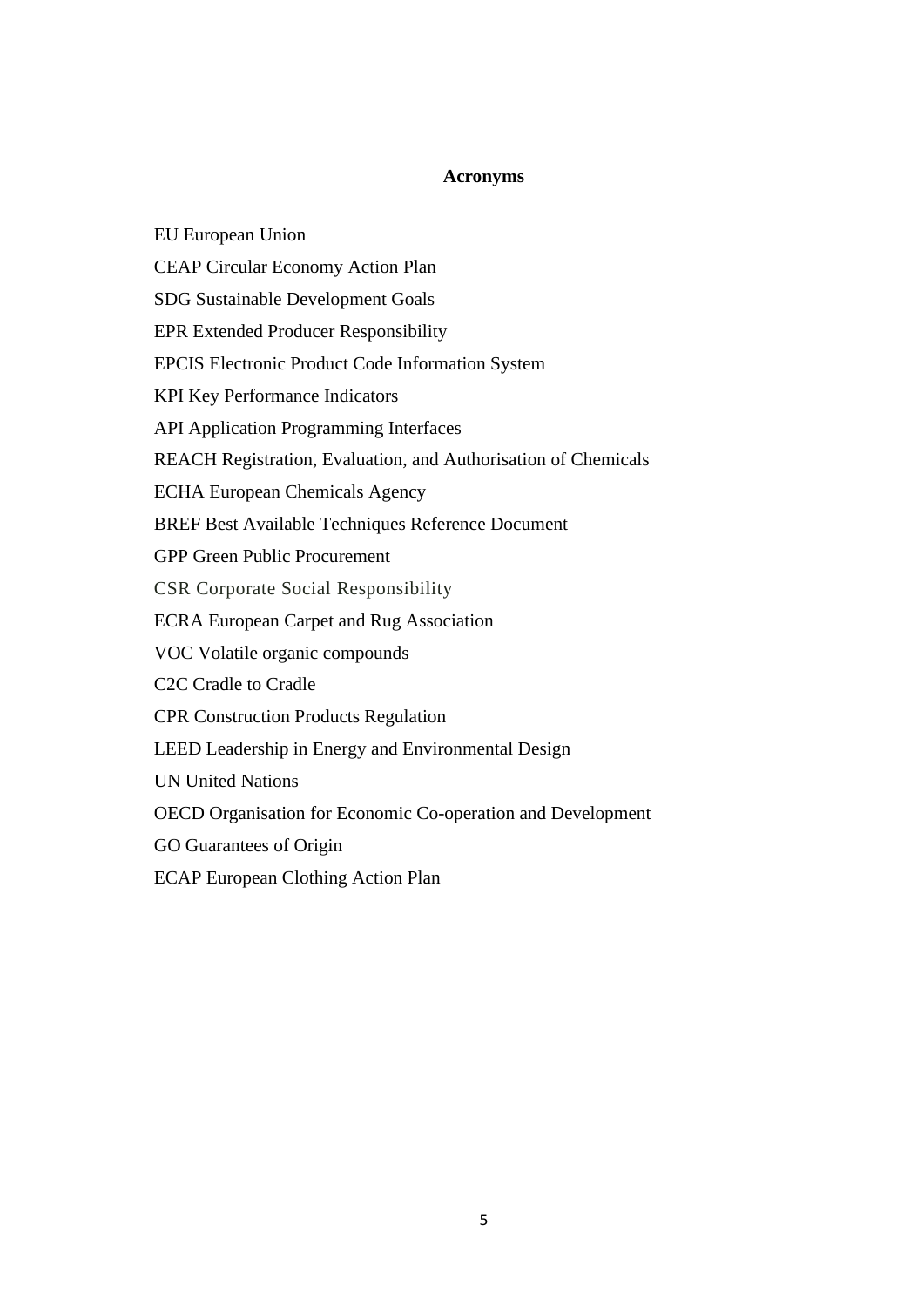#### **Introduction**

 Circular economy is a recent economic regenerative model, that has emerged as a response to alarming state of the raw materials, in order to benefit the society and our planet. Since the industrial revolution, the linear model of production and consumption – as a opposition to circular one - was in use constantly. Today, when the pollutions are reaching its limits almost every day, we are facing the moment where there is not enough resources for keeping this kind of economic model. Circular economy concept gives a solution proposing production, consumption and recycling changes in order to generate less polluting waste. Moreover, the idea of circularity is to use and re-use the waste, creating a close circle of production, consumption and waste. Long lasting products generate less waste and that is the reason why one of the key points for the circular concept is prolonging the usage of goods. Looking with hope into the future, more and more entities within textile industry are getting involved in transformation into the circular economy. It is the result of many factors as the policies, especially European ones and new standards which we will analyse in the first chapter, innovation and development within the fashion and carpet segment will be described in chapter two and three, as well as sustainable examples driven by other companies contributing to the success which will be illustrated in the chapter four. Currently, textile industry is beginning to take serious measures in this regard and implementation process within its production has started on different levels. For this moment the actions taken by fashion or carpet companies are voluntary and readily exposed in theirs marketing as a sign of awareness and modernity. The new circular economy approach is a challenge for both industries but at the same time it opens new innovative solutions developing new possibilities described in the last chapter. Climate changes, pollutions, pandemics and many more problems we face are forcing us to change and act right now. Fortunately we can observe that awareness of this fact is risen amongst the entrepreneurs and consumers within the textile industry and not only. This dissertation will examine how circular economy affects the pattern of textile industry, explaining the foundations, changes, possibilities and challenges that has already arisen and which can arise in the future.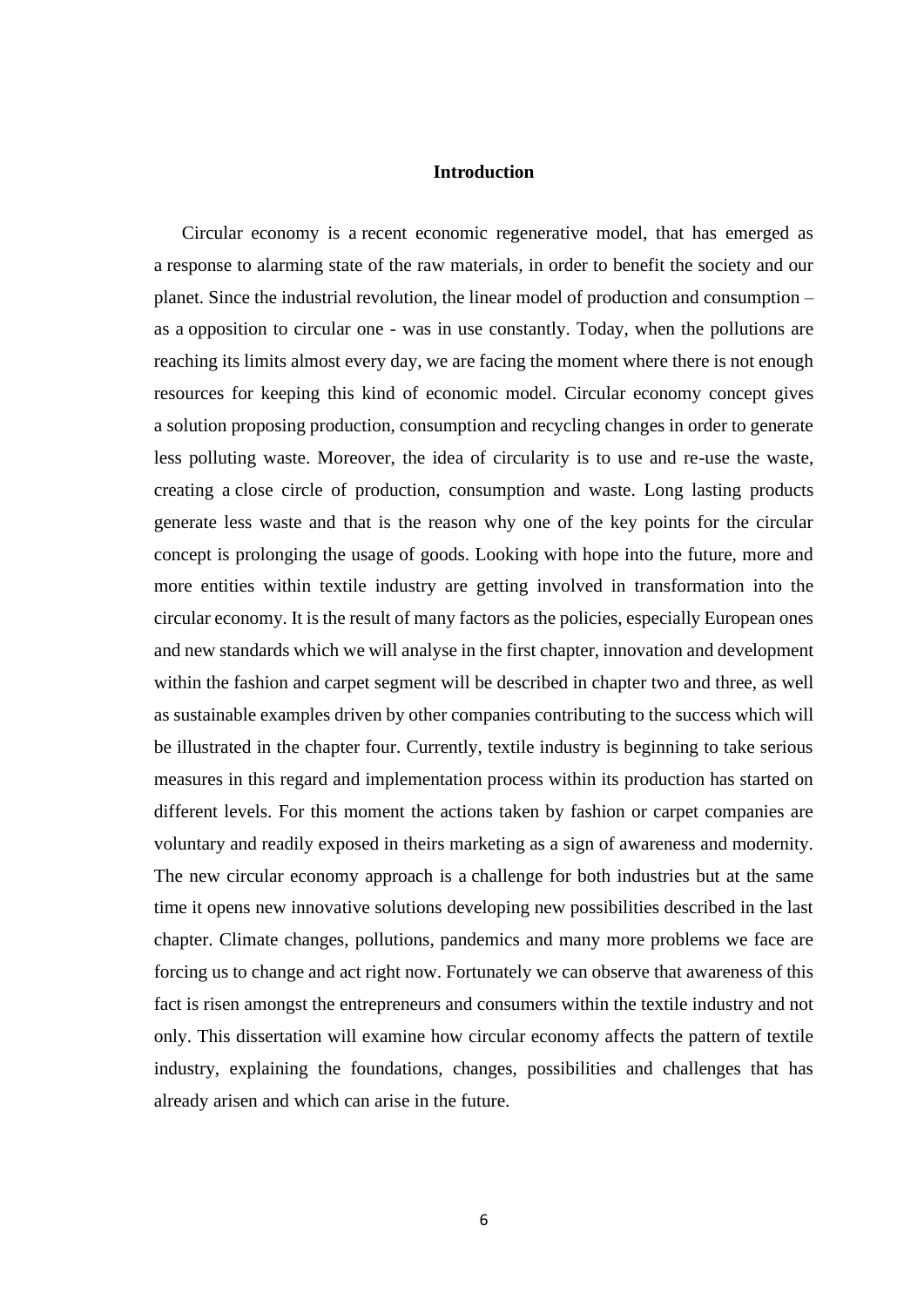#### **1. Circular economy and textile industry**

## **1.1 Textiles as a circular economy priority for EU**

Textiles play a fundamental role in our society, providing us with the basic use things as clothing, shoes, carpets, curtains, furniture, etc. They are strictly connected, as raw materials, with many companies from the private to the public sector, creating together a lot of workplaces for people and being the important part of the economy. The textile industry is highly globalised and employs vast amount of people worldwide, making it one of the largest world's manufacturing industry. Production of textiles and its consumption is causing nowadays significant environmental, climate and social harm. To produce clothes, footwear, carpets or household textiles, the manufacturers use resources as water, land and chemicals, at the same time emitting massive amount of greenhouse gases and pollutions. Unfortunately, the whole way which textile material go until the final consumption and waste, includes these days little or no reuse or recycling at all.

Textile sector is a resource-intensive sector with a intense climate and environmental impact. The consumption of textiles is the fourth highest pressure category in the EU after food, housing and transport in terms of the use of primary raw materials and water, fifth for its emissions of greenhouse gases (GHG). Despite a growing awareness in the EU textile and fashion industry, average European consume on about 26 kg of textiles per year - a vast share of these coming from third countries, where sustainability and labour rights are not considered as a priority. Each item is used for a very short period of time and most of them ends up discarded or incinerated.<sup>1</sup> Data from 2017 - published by the European Environment Agency- estimates that the textile industry consumes 1.3 tons of raw materials and 104 cubic meters of water per person/ per year. Moreover, other highly harmful impact of textiles to the environment is fact that clothing, footwear and household or commercial textiles represent the second highest pressure category in terms of land use, following directly food consumed in the EU. The most used fibres are synthetic ones, as polyester, which production requires carbon-intensive processes with the usage of more than 70 million barrels of oil each year. Taking a closer look into more "natural" materials

<sup>1</sup> European Parliament (2020). *The impact of textile production and waste on the environment.*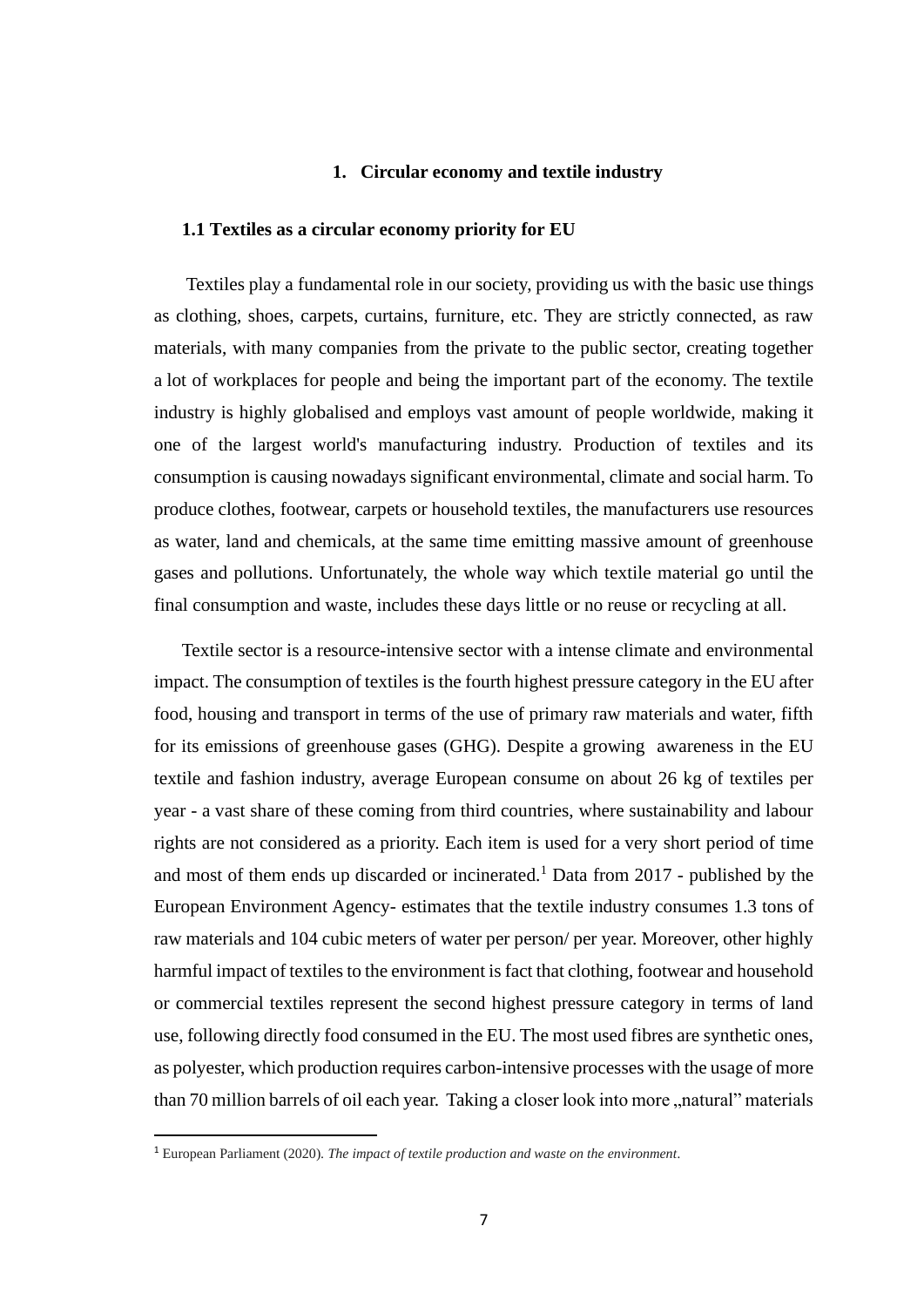such as cotton, opens a discussion because "natural" doesn't mean that is this kind of fibre is much better for the environment than others. Unfortunately, the consumption of soil and water is still very high to produce one cotton ball.  $2^{\circ}$  Moreover, during the plantation of cotton, the water is dramatically overused according to data and it is more than half of global cotton production that takes place in areas under high or extreme water stress and relies on the irrigation, mainly wasteful.<sup>3</sup> According to those facts, there is a high need for the market to work with new, less harmful materials, which are produced in sustainable way.

 The textile industry employs over 1.5 million people in more than 160.000 companies in the EU, most of which are small and medium-sized enterprises (SMEs). Annual turnover of the EU textiles business is approx. EUR 162 billion (as of the date of 2019). While discussing about textiles and its influence to the environment, our attention should go firstly to the main market which is fashion but also carpet segment of the industry. Cannot be forgotten that Europe is one of the world's largest carpet producer. That is why the European Commission identified textiles (apparel and fabrics) as a product category "priority" for the new circular economy actions. Overall around 65% of EU demand for carpets is fulfilled by EU-based manufactures, with its own production standards.<sup>4</sup>

The EU Commission is undertaking a range of actions to support the Europe's move into a more circular economy, where the life cycle of a product is extended and when product reaches the end of its life, materials from which it was made, are kept within a market the longest as possible, creating further value**.** <sup>5</sup> The newest plan adopted by the European Commission in March 2020 is called The New Circular Economy Action Plan (CEAP) and is one of the main building blocks of the European Green Deal - a ambitious set of policy initiatives, with main aim of reaching the carbon neutrality by 2050. In line with the Green Deal and proposed new industrial strategy, the New Circular Economy Action Plan, which at the same time includes proposals on more sustainable product design and waste management, are focused on bringing resource intensive sectors, such

<sup>2</sup> Young S. (2021). *The fabrics with the worst environmental impact revealed, from polyester to fur*.

<sup>3</sup> Textile Exchange (2017). *Organic Cotton Market Report 2017 and USDA (2017) Cotton:* World Markets and Trade Foreign Agricultural Service.

<sup>4</sup> European Parliament (2020). *The impact of textile production and waste on the environment.*

<sup>5</sup> European Parliament (2015). *Circular economy: definition, importance and benefits.*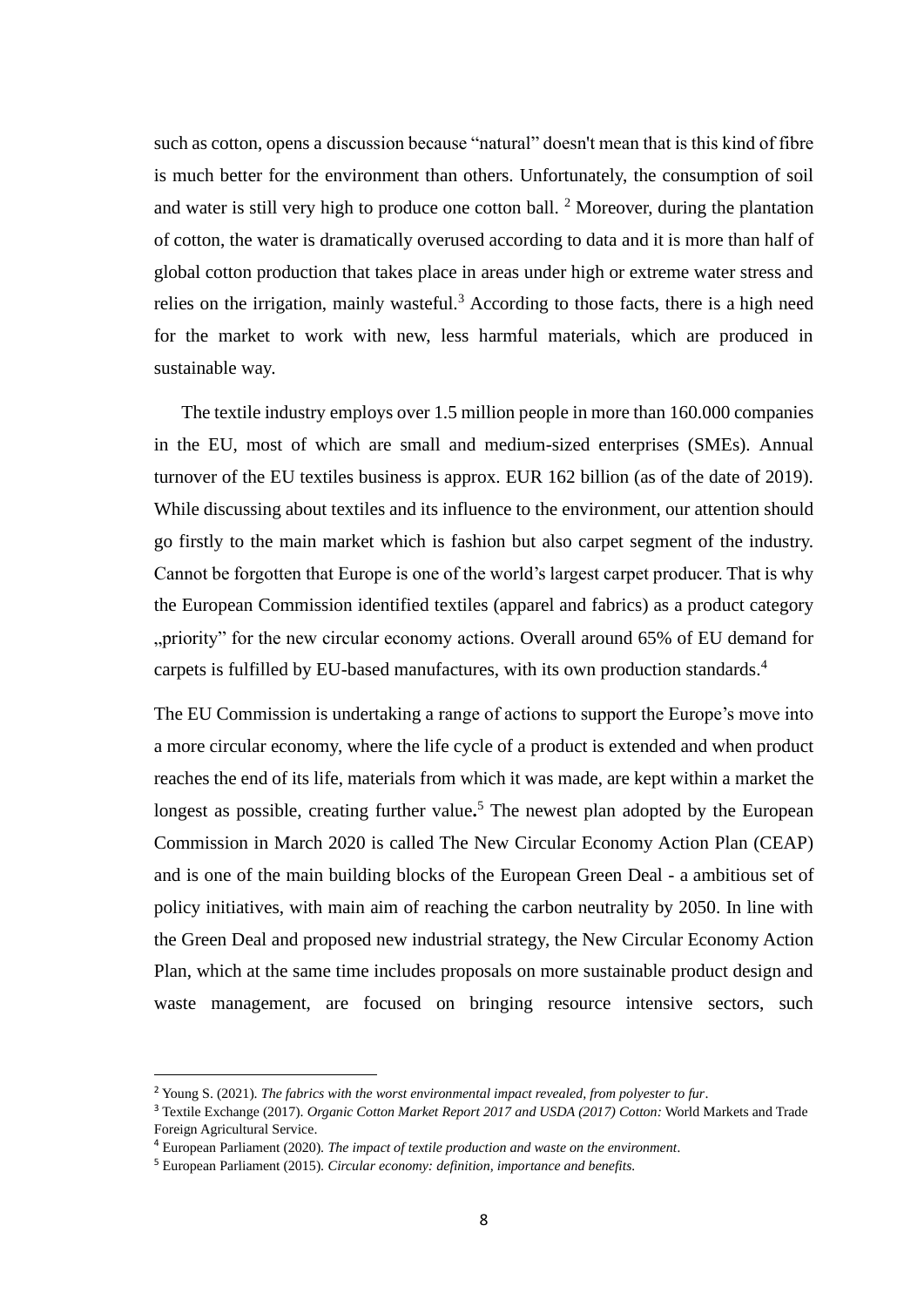as electronics, constructions, plastics and textiles on board into the circular transformation.<sup>6</sup>

## **1.2 New circular economic model in EU**

 The 'take-make-use-dispose' linear economic model has been called into question many years ago and all industries has been taking into consideration that field. The main approach taken on the European level, to mitigate the risks connected with todays current wasteful and polluting system of production and consumption, is the circular economy. With the European Green Deal even more, due to the fact that circularity of the product is one of its most important pillars. European Union is working collectively on the transition towards carbon neutral continent, which economies principals are based on circularity. This circular approach towards products manufactured in EU holds enormous potential when it comes to sustainability, where not only environment benefits but also people's and the countries' prosperity is a ambitious aim. a change in the production systems - from a linear to more circular and regenerative – is a challenge but also an opportunity to support and create more innovative processes that make greater resource efficiency mark.<sup>7</sup> More sustainable and cleaner production represents potential gains in economic, environmental as well as cultural fields. Over the globe the competition for resources is growing rapidly, making at the same time big harm on our natural environment. The biggest organisations globally are reacting in order to make a shift into more sustainable of production, consumption and living. The UN has adopted Sustainable Development Goals (SDGs) and implemented the Paris Agreement on Climate Change, which every Member State in the EU has fully committed to and will fulfil. The change into more sustainable continent is a priority for Europe. For this reason the European Commission adopted an ambitious Circular Economy package which touches the whole chain starting from production, through consumption of the goods, its waste and secondary raw materials management. The Circular Economy has high economic potential; it is a driver for a modernised economy with important environmental responsibility, at the same time contributing to the SDGs. As really great future change,

<sup>6</sup> European Commission (2020). *Circular Economy Action Plan.*

<sup>7</sup> Ellen MacArthur Foundation (2017). a *new textiles economy: Redesigning fashion's future.*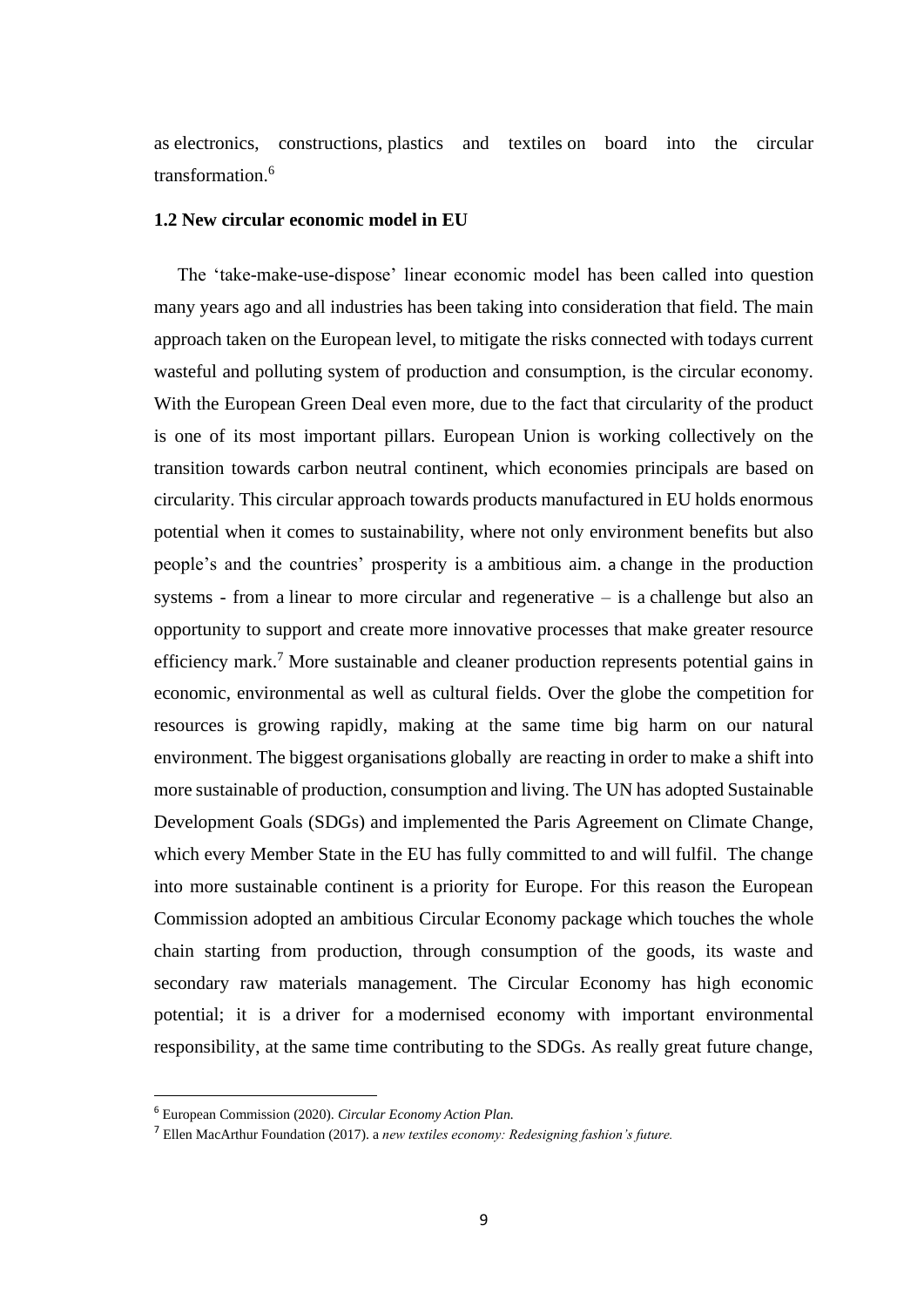this shift needs research in the field of bests adjustments of technology and innovation supported by this concept.

The Ellen MacArthur Foundation defines the circular economy as: '*An industrial system that is restorative or regenerative by intention and design. It replaces the 'end-of-life' concept with restoration, shifts towards the use of renewable energy, eliminates the use of toxic chemicals, which impair reuse, and aims for the elimination of waste through the superior design of materials, products, systems, and, within this, business models.'* (Ellen MacArthur Foundation, 2013). Products manufactured and used in a circular way have a long lifetime, due to qualitative and durable design. According to circular concept, when the product is broken – it is not thrown away but repaired. When a consumer doesn't need longer the product – then it is passed on and reused by another consumer. Ideally, the product is finally discarded and then starts its another life cycle or if its not possible, due to technical reasons, its parts (materials) are recycled with a minimum of remaining new resources ending up in energy recovery. During the production process the minimum amount resources as water or energy is used. The idea of circular economical production also covers the field of emissions, as the main idea of Green Deal is to minimize them and make Europe carbon neutral. The emissions and its impact to the environment must be limited across the whole life of the product.

With help to achieve it comes different kind of regulations as for example EcoDesign Directive which sets out requirements for the energy efficiency of concrete products in order to help prevent creation of barriers to trade, improve product quality and to protect the environment. The biggest environmental impacts of products are determined at the initial, design stage. That it why EU pays attention to the design of the product so it will encourage its longevity or facility to be recycle later on. The Ecodesign directive not only have established a framework under which manufacturers are obliged to reduce the energy consumption during production but also other negative environmental impacts occurring throughout the production process and whole life cycle of the product as putting in one place requirements on the dismantling of the product and its components for possible recycling and further identification of hazardous materials, with a view to facilitating recycling of the products at the end of life. The EU Ecodesign Directive has real potential to guideline the designers, manufacturers or society as a whole in terms of taking the material efficiency considerations along with other environmental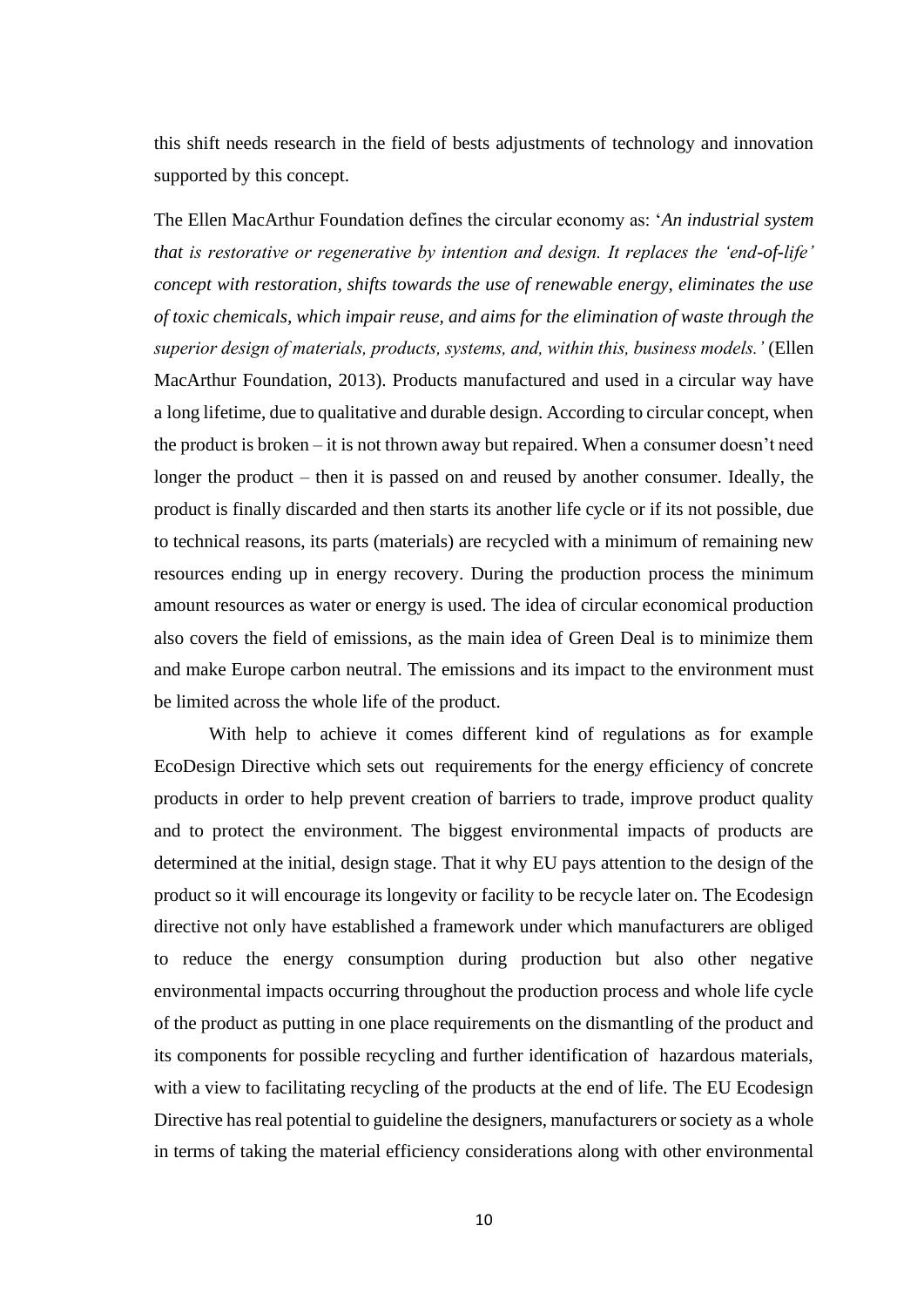impacts into account when creating products. Unfortunately in the currents shape it is focused mostly on energy related issued. Not much of the focus was given on the material use. Material and resource efficiency inspirations and guidelines can be found in ecolabels criteria or as well in the Green Public Procurement Criteria for products.<sup>8</sup> There the criteria for textiles address product durability to a certain degree, but they do not mention in details about the recyclability field, reparability nor about the conditions which specify and enhance the concept on repairing and recycling. <sup>9</sup> The result of the circular approach to the production and consumption means less use of resources, less waste, more jobs in repair and recycling sectors. This is as well the way how consumers can save more money, while maintaining the services provided by products.

While the Europe is facing vast amounts of waste, all producers should find the end-of-life management of the products that they put on the market. The policy approach under Extended Producer Responsibility (EPR) schemes can be a useful instrument in this field. At this moment Member States are not obliged to set up an EPR for textiles but often it was served as a scheme for producers to guideline them. This policy could help raise resources for the collection, organise transport issues, make sorting more precise, manage re-use treatment and ease the recycling of products at end-of-life.

Extended Producer Responsibility (EPR) is a policy approach under which producers are taking significant responsibility such as financial responsibility or/and physical one for the managing disposal of the post-consumer products. Assigning such responsibility could provide manufacturers with the incentives to prevent waste increase, promote product design for the environment and support the achievement of recycling.

Moreover, end-of-waste criteria for textile should go in line with already existed Waste Framework Directive, which sets the basic concepts and actions to take related to waste management. During the circular transformation we should not forget about the already existing tools and policies which can be very helpful as a base and starting point.

A circular economy requires a global rethink on how we create, produce, package, transport and recycle goods. We need to recreate our idea of designing multi-use products

<sup>8</sup> Kofoworola O., Konstantas A., Wolf O., Wilde D., Garcia R., Hidalgo C.(2020). *EU Green Public Procurement (GPP) Criteria for Textile Products and Services.*

<sup>&</sup>lt;sup>9</sup> Ecodesign Directive of the European Parliament and of the Council (2009). Official Journal of the European Union.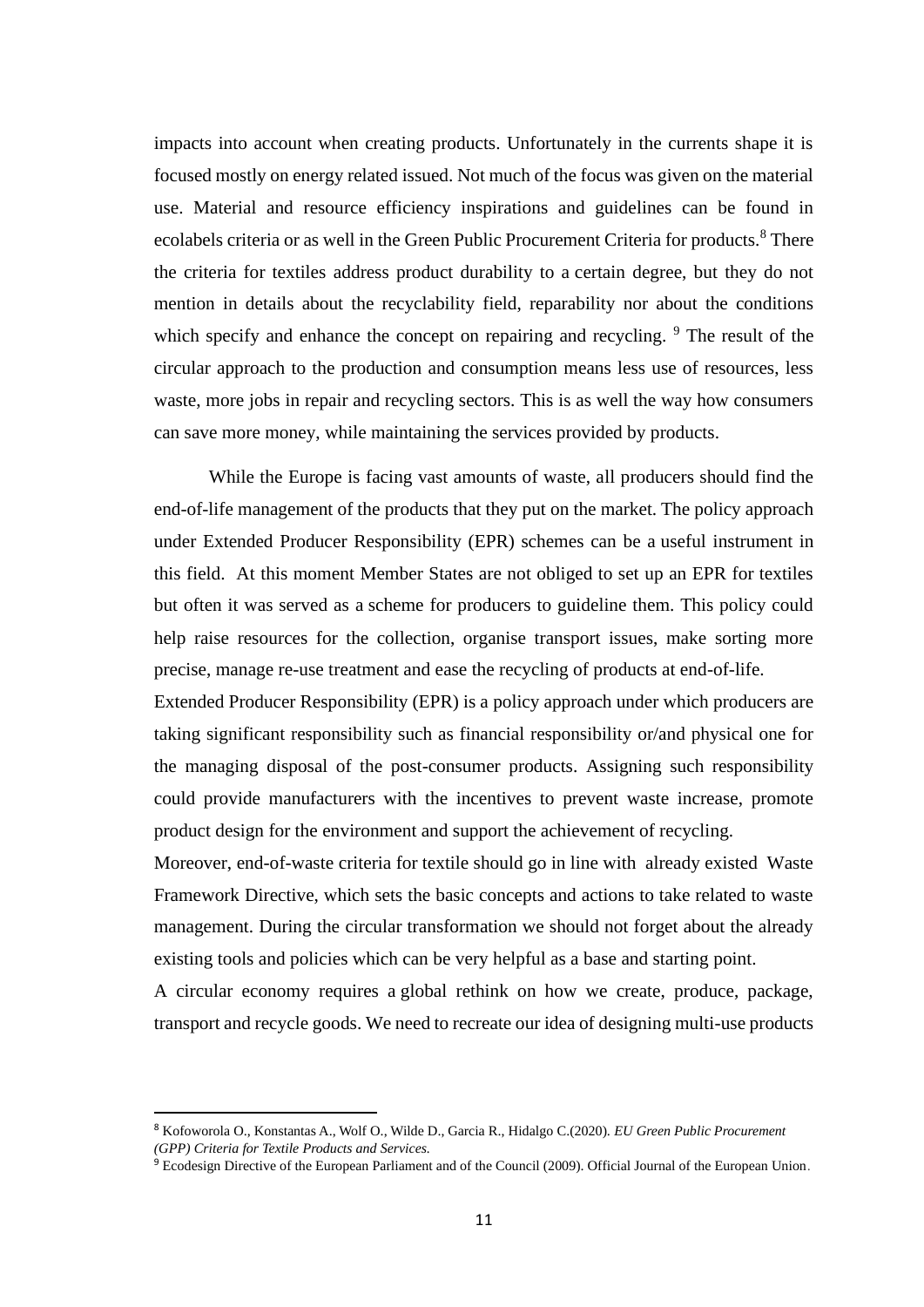with endless future life cycles that could offer easy reuse and recycle, adding at the same time the value to the business.

The current linear usage of textile products operate with vast amount of resources and has negative impact on the environment. It cause high level of pollution and exploitation of resources. Chemicals and other substances which are hazardous for environment and peoples' health (textile workers as the owners of for example new clothes). Moreover, some non eco-friendly textiles currently often used, such as polyester, overuses large quantities of non-renewable resources and energy to be produced, or cotton requires a lot of water and pesticides to be used. The aforementioned materials and others most commonly used in the textile industry are causing various detrimental impact on the environment and people's health, what cannot be forgotten.

A lot of measures on a EU policy was already taken to confront the detrimental influence of textiles production. Many initiatives are still in process, waiting for the confirmation and final implementation. The harmonized regulations are the key towards the circular shift, some of them will be discussed later on while analysing concrete problems.

#### **1.3 Recycling as a key towards circularity**

Recycling plays crucial role in textile industry shift towards circular economy through its role in turning post-consumer materials into valuable substances or products, putting used materials back into the value chain. Global waste crisis is a current problem which points recycling as a first area of intervention within a broader European circular economy strategy. Less than 1% of material is used again after recycled to produce new clothing and overall one full garbage truck filled with textiles is landfilled or incinerated every second in the global context.<sup>10</sup> If recycling process is implemented then only 13% of the total material input is in some way fully recycled after the garment is used. Most of the recycled content ends up into lower-value applications: they are used as a mattress stuffing or insulations material etc. This leads to the situation where the real value of the

<sup>10</sup> Ellen MacArthur Foundation (2017). *a new textiles economy: Redesigning fashion's future.*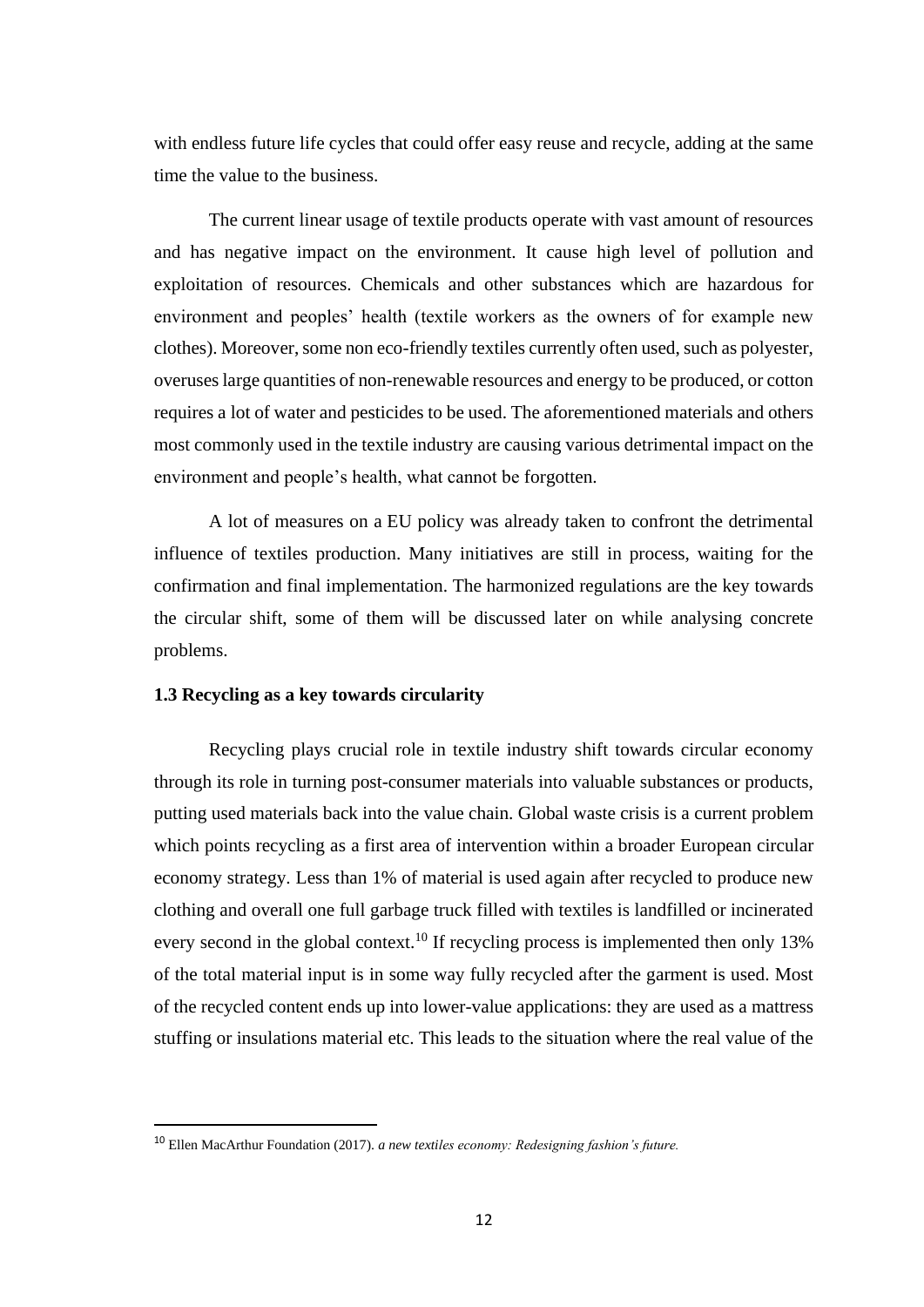textiles is missed and later the materials are difficult to be recollected, therefore at the end they are usually discarded. $11$ 

There are voices coming from stakeholders to strengthen recycling industries so they can be ready to play its integral role in the circular economy and be a example to follow by others. It would present a great opportunity for the Member States to introduce the circular concept into theirs production chain. Strengthening of recycling industries also needs help from EU where the incentivized system for recycling companies should be implemented. The recycled materials extracted from the textile products need to be safe for both the environment and humans. They should be reprocessed by a professional company and reused. At the same time the materials and components - divided and extracted- should be traceable to make sure where they come from and if they do not contain by chance any hazardous chemicals which are prohibited in EU.

At the same time Waste Framework Directive introduced its revision on obligation for separate collection of textiles by 2025. During the public consultations, stakeholders from textile industry shows the need to have a harmonised approach to maximise effectiveness while minimising fragmentation of the internal market during the recycle implementations programs.

Every sustainable industrial development of recycling needs strong and efficient policies as well as institutional frameworks. This would ensure the security and sustainable future plans for other commercial actor as manufacturers of textiles. Sometimes lack of this kind of policies is justified as low economic development of the countries but this new sustainable approach is the way which can help countries to grow also in economic sense.

The question is how, besides financial support, to encourage the textile industries player to follow up with the requirements of circular economy? The sector's ability to selfregulate and self-transition by holding all players accountable to time-limited green targets will be challenging. This policy framework will be likely in need of some additional policies with adequate sanctions for producers or distributors who fail to meet the requirement of circularity. Many EU policies contribute to the shift into circular economy by giving guidelines how products should be designed, produced, used or

 $11$  Ibid.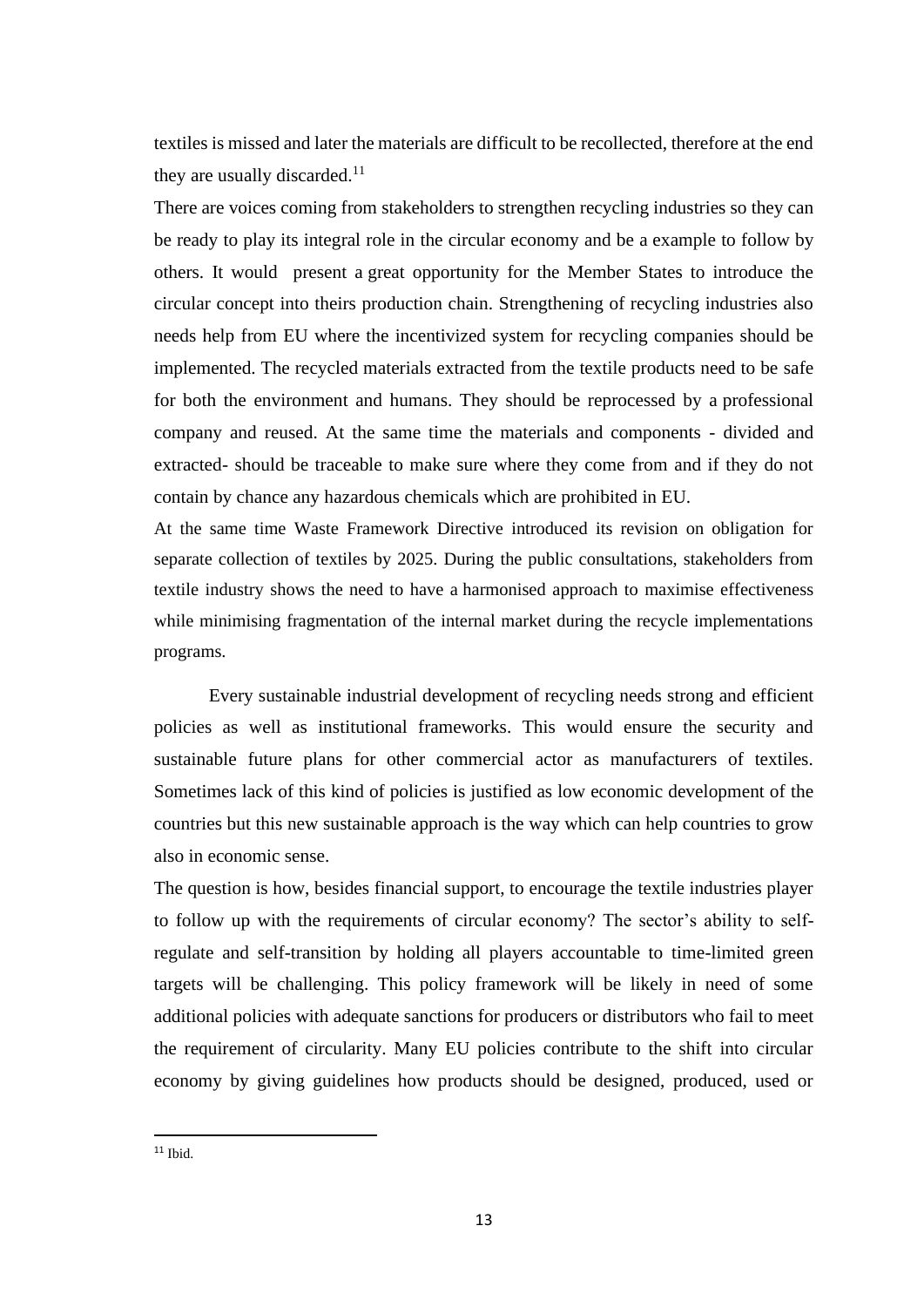treated until theirs end of use. a lot of regulations are needed due to the diversity on technologies and services used in production or recycling of different kind of products, also in a textile industry which is not only consisted out of clothes. a basic precondition for recycling is to enable the system to detect the primary waste in order to separate it later on the largest scale as possible. This can be achieved by organising the clear, understandable for all actors on the markets and economically possible to perform model of production, supported by developed infrastructure and adequate policies.

As was mentioned before, recycling is the key step in the shift into circular economy. The recycle companies are responsible on the market for turning the waste into new resource and re-introducing them into the production. But someone has to be eager to buy the newresources from them. Theirs products cannot only be characterised by the fact that they are more "greener" than other competing non-recyclable products as for example yarns extracted from used clothes vs. new yarn made from the raw materials. The producers have to encouraged to choose the recycled materials, not only by moral guidelines but also by price or strict European law. The question then is if it will not be a limitation of free trade and if it will not weaken the manufacturers whose business profile is oriented only on producing raw not-recycled materials. Research and the brands opinions says that recycled content fabrics currently cost around 5-15 percent more than the fabrics from virgin fibres. Strengthening the recycling industries as well as incentivizing the manufacturers of products where textiles are used, who are willing to support new approach into using the recycled primary materials is a key step for implementing a circular economy on the textile market.<sup>12</sup>This requires a lot of technological advancements especially in the production chain as well developments in new sorting and recycling technologies. Existing recycling technologies for common materials needs dramatical improvements in theirs economics and high quality results accomplished, in order to capture the full value of the materials in recovered garments or other textile products.<sup>13</sup>

There is also another problem, more logistic in its nature, which is the classification of non-renewable used textiles as 'waste' and associated trade restrictions posed by

<sup>12</sup> Interreg. Fibersort (2019). *Policy recommendations towards a zero waste textile industry.*

<sup>13</sup> Ellen MacArthur Foundation (2017). a *new textiles economy: Redesigning fashion's future.*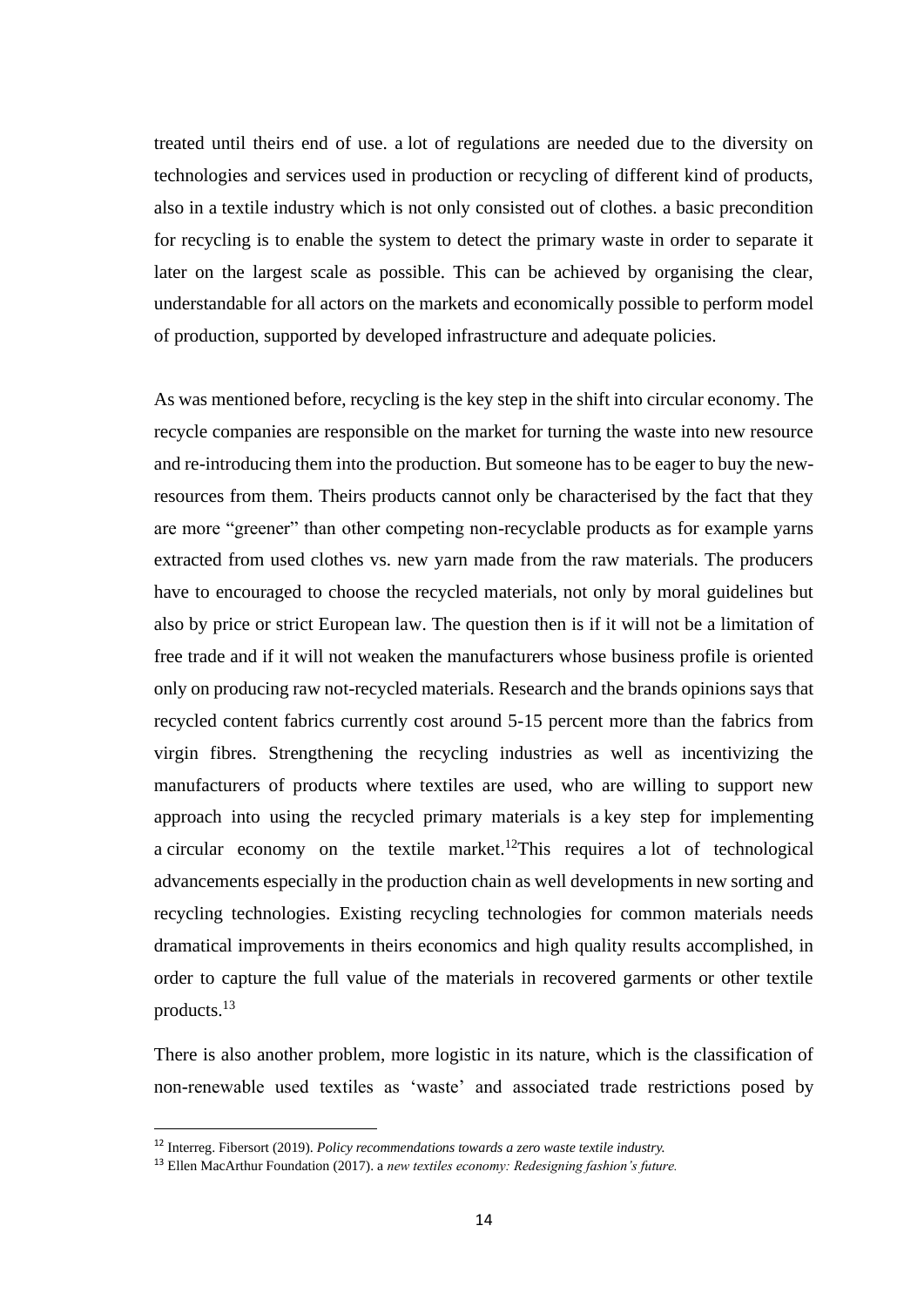international trade law. End-of-waste criteria are currently regulated by the European Commission for a number of specific recyclable materials but there is no criteria which will define used textiles and this is crucial to ensure that they can be later traded as a feedstock for recycling and stay on the market as with a certain value. <sup>14</sup>

 Reparability also plays a crucial role in circular economy and was considered as highly important in the Circular Economy Action Plan. Some initiatives are taken on a EU level on the field of for instance clothing industry. The Commission Staff Working Document "Sustainable garment value chains through EU development action" emphasize the priorities for future EU development action: women's economic empowerment and theirs right, decent wages, as well as transparency and traceability in the value chain. Environmentally friendly technologies which process textiles and recycle them, have been developed under the EU funding schemes. As a example we can present the finalist of the RegioStars Awards 2018 – company Tekide, which focus on the textile fibre recycling or pilots taken place within European Clothing Action Plan (ECAP) and many of other projects co-funded by EU. We can also mention about the Partnership for Sustainable Textiles Initiative, the EU funded SwitchAsia programme and several others European funding projects cooperated with different clothing brands shows us that textile industry is on the eye of EU entities seeing its contribution in various ways.

#### **1.4 Green Deal Friendly Textiles**

 This EU sectoral plan for a circular economy in the field of textiles will take an integrated product policy approach. The new regulations will address all environmental aspects throughout the product lifecycle within its value chain. The shift into circular economy for textiles will be based on the fundaments of sustainable production and consumption, access to higher quality goods, what will prolong the life of the products, circularity principles will also be build on the ground of remanufacturing and recycling.

<sup>14</sup> Interreg. Fibersort (2019). *Policy recommendations towards a zero waste textile industry.*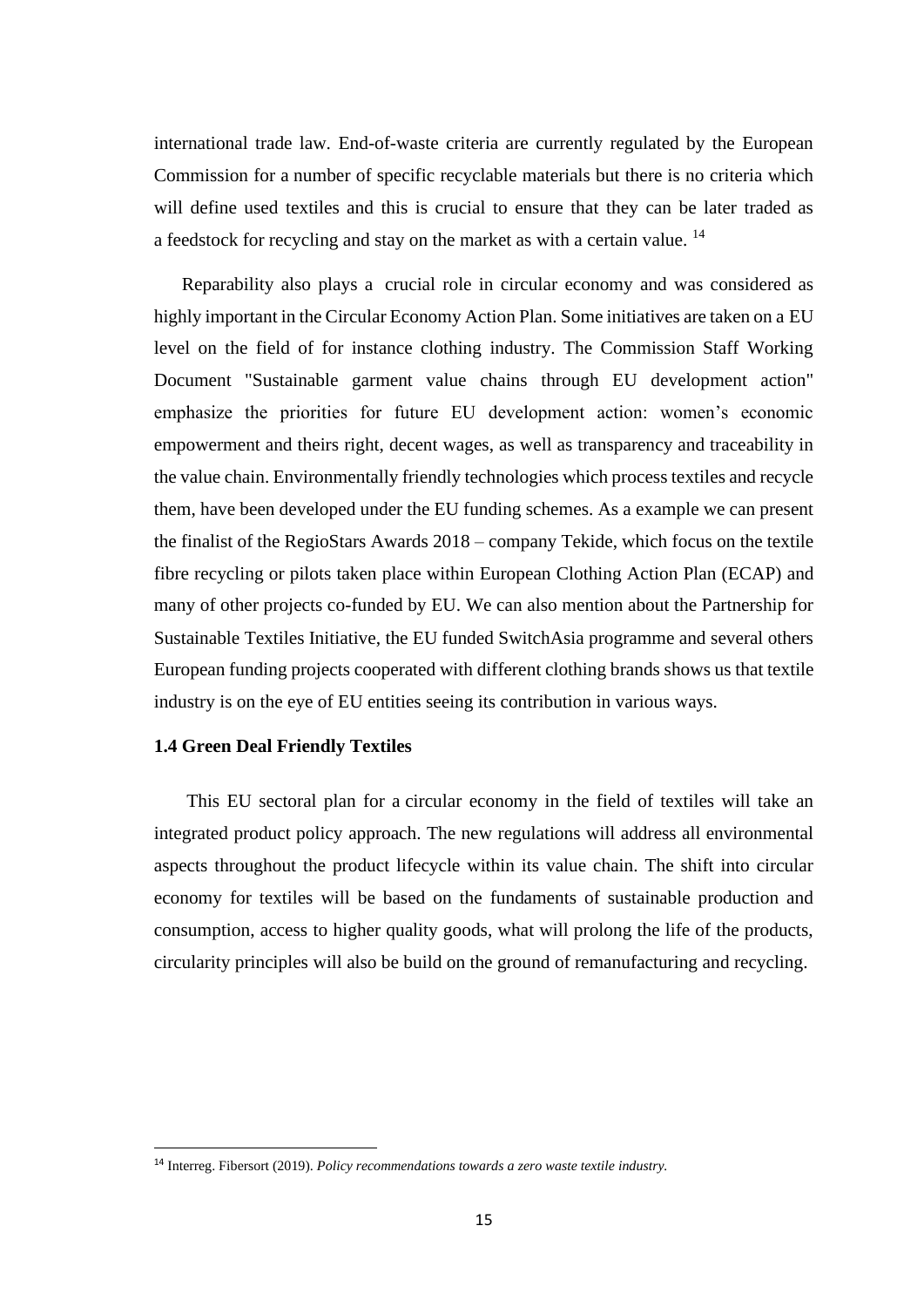The sustainable approach in production covers the concept of minimizing the use of nonrenewable resources, zero-waste procedures, extending the life of the products made from textiles and discharging the hazardous chemicals in the entire value chain. <sup>15</sup>

Higher quality products are top concept of the circular economy as it is estimated that prolonging the life of for example clothes by a additional 9 months of use, could reduce up to even 30% of carbon, water, and waste footprints.<sup>16</sup> Only in terms of fashion industry, it is estimated that by increasing the duration of first use, reuse and repair of our garments, we could lead to a 5% reduction of production the new garments and thanks to this we would deliver a sustainability benefit equivalent to 20.000 kg of  $CO<sub>2</sub>$  emissions.<sup>17</sup>

Before the European Green Deal initiative, the textile industry indicated as well the need for more sustainable and environmentally friendly processes in the fibres production. This has led to visible changes from traditional textile processing (negative environmentally) to mild enzyme-based textile processes with decreased consumptions in energy, lowered water, and harmful chemicals.<sup>18</sup> Polyester is very common use plastic based fabric, currently it is the fibre with the largest market share. The share of recycled polyester is increasing but low prices of fossil-based polyester is making the business situation harder for the eco-polyester. Most of recycled polyester is based for a production of plastic bottles and it is highly needed to move forward this trend for textile-to-textile recycling.<sup>19</sup>

Another, greatly developed and impactful for the fashion and carpet market is material called polyamide, which is the second most used synthetic fibre. Comparing to aforementioned recycled polyester, the market share of preferred (eco-friendly) polyamide is still low. Polyamide can be transitioned into the recycled and biobased polyamide. Currently, recycled polyamide is made from pre-consumer waste, exist also a polyamide made from discarded fishing nets, which will be described as one of the case study in the further chapters.<sup>20</sup>

<sup>15</sup> Fair and Sustainable Textiles - Civil Society Coalition (2020). *European Strategy for Sustainable Textile, Garments, Leather and Footwear.*

<sup>16</sup> Waste & Resources Action (2016). *Textiles Market Situation Report.*

<sup>17</sup> European Commission, Commission staff working document (2019*). Sustainable Products in a Circular Economy-Towards an EU Product Policy Framework contributing to the Circular Economy.*

<sup>18</sup> Ellen MacArthur Foundation (2017). a *new textiles economy: Redesigning fashion's future.*  $^{19}$  Ibid.

<sup>20</sup> Textile Exchange (2020). *Preferred Fiber and Materials Market Report*.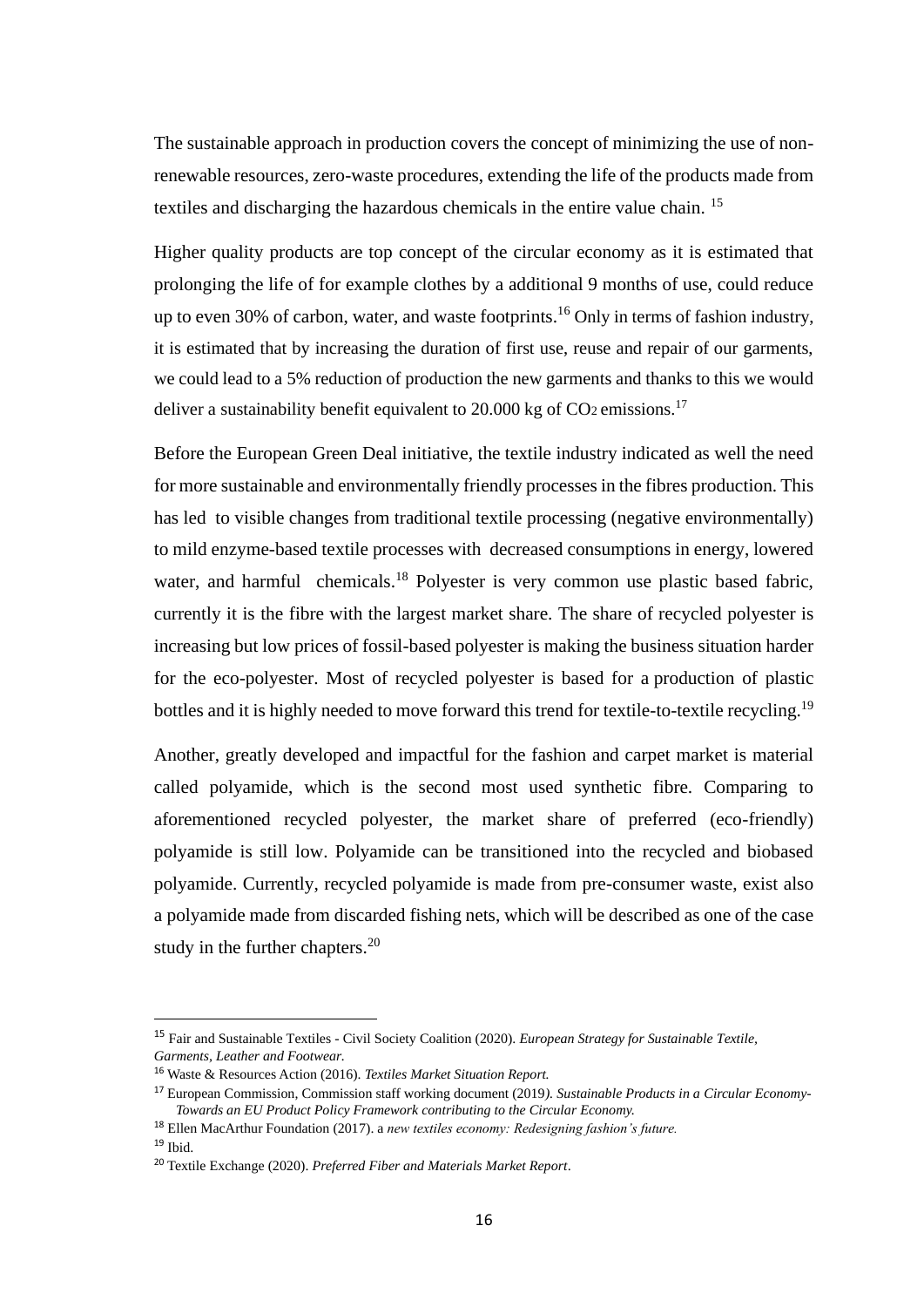Conventional wool still takes the floor on the market but the due to the adoption of nonmulesing and eco-wool programs, such as the Responsible Wool Standard, the more sustainable solutions of acquiring this fibre are increasing. More sustainable wools means improvements on the field of the animal welfare, land use, and biodiversity.

Cotton production is very important for textile industry since it covers approx. 23 percent of global fibre production The sustainable, preferred cotton's production is the most advanced among other beforementioned materials. The recycling of cotton is one approach towards a more circular textile industry. This process can be managed either mechanically or chemically. It is worth to remember that chemically recycled cotton is nothing else than manmade cellulosic. Cellulose is the polymer (material made of long, repeating units), which you can find in nature, that makes up the living cells of all vegetation. There are three types of the most popular regenerated cellulosic fibres : rayon (viscose), acetate, and triacetate which are derived from the cell walls of short cotton fibres called liners. Acetate and triacetate are often known as a cheap version of silk due to its drape and lustre structure.<sup>21</sup> Lately we see a lot of development in the regenerated fibres. They are more environmentally friendly by transition the production of the fibre into using less fossil fuels and by moderating the manufacturing process making it more closed-loop – where the waste created in the fabric factory is reused in the production process.

Currently the textiles production is covered by the Registration, Evaluation, and Authorisation of Chemicals (REACH). This entity regulates and sets particular requirements for the chemicals, used during textile production, as well as the Industrial Emissions Directive (IED) and the Best Available Techniques Reference Document (BREF) on the textile industry- which is currently under review. Emissions are also under control and theirs allowances is regulated under EU Emission Trading System. At the same time EU Ecolabel is meant for textiles and it offers a reference point of environmental excellence at European level for this kind of products. Also the EU Green Public Procurement (GPP) criteria can served as a guidelines in the field of on sustainability when producing or purchasing textiles.

<sup>21</sup> Textile School (2019). *Manmade Regenerated Cellulose Fibers.*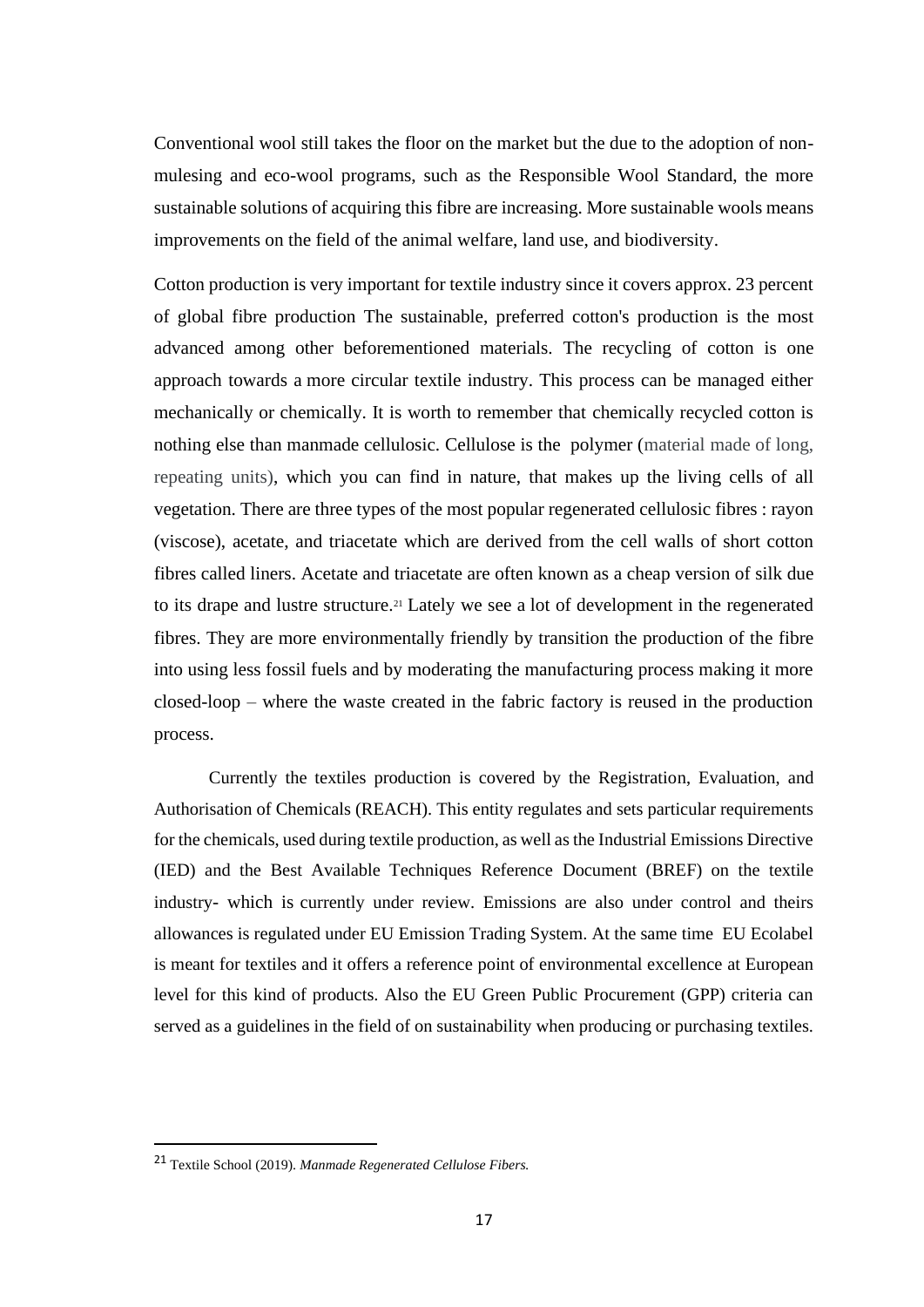However, we need to indicate that there is no minimum criteria for sustainable performance of textiles in EU law. <sup>22</sup>

What happens after the product of textiles is produced is highly important for the circularity concept. But we cannot forget about the impactful process for the environment which is actually the production at the first stage. That is why, implementing best environmentally friendly practices are crucial. This will also help in using the garment for more time. The biggest climate impact happened while dyeing the yarns during the wet process. It is when the biggest amount of energy is required to heat the water, which is waisted and ended up contaminated. To avoid the water waste in the fashion as carpet segments, the best way to do it is to completely quit wet dyeing. This can be done by so called dope dyeing (solution dyeing), which is adding the colour pigmentation to the already manufactured fibres. Solution or dope dyeing is made by adding a masterbatch colorant to the polymer melt in spinning or extrusion. That means that this way of colouring can by applied only to fibres which are extruded (polyester, nylon, viscose). This results in full impregnation of fibres and filaments, with a pigment coming out of the spinnerets in a one step process. Such dry dyeing technique is already available on the market, as it is use successfully today by some clothing and carpet companies.<sup>23</sup> As a comparison, traditional fibre dyeing requires a two-step process. In the first one, fibres are produced and later are being coloured - in the second step. The colour is applied directly to the surface of the fibre. With dope dyeing (solution dyeing), whole one step is eliminated, which gives us water consumption reduction by 80%, soluble substance usage reduction by more than 20%, moreover the use of other chemical as for example important for restating the strength of the fibre - alkaline - is slowed by 80%. Electricity usage is also decreased, not at the spectacular level but by 7% comparing to non-dope dyeing.<sup>24</sup>

 New eco-friendly materials and new aforementioned production processes as solution dyeing, can reduce at the same time the number of plastic microfibers which is shed by for example our clothing. Microfibers which are released into the environment while washing are very big concern for environmentalists as it is estimated that each year

<sup>22</sup> European Commission, Commission staff working document (2019*). Sustainable Products in a Circular Economy - Towards an EU Product Policy Framework contributing to the Circular Economy.*

<sup>23</sup> Wennberg M.V., Östlund A. (2019). *The Outlook Report Mistra Future Fashion Final Program Report.*

<sup>24</sup> IKEA (2015). *Textile dyeing*.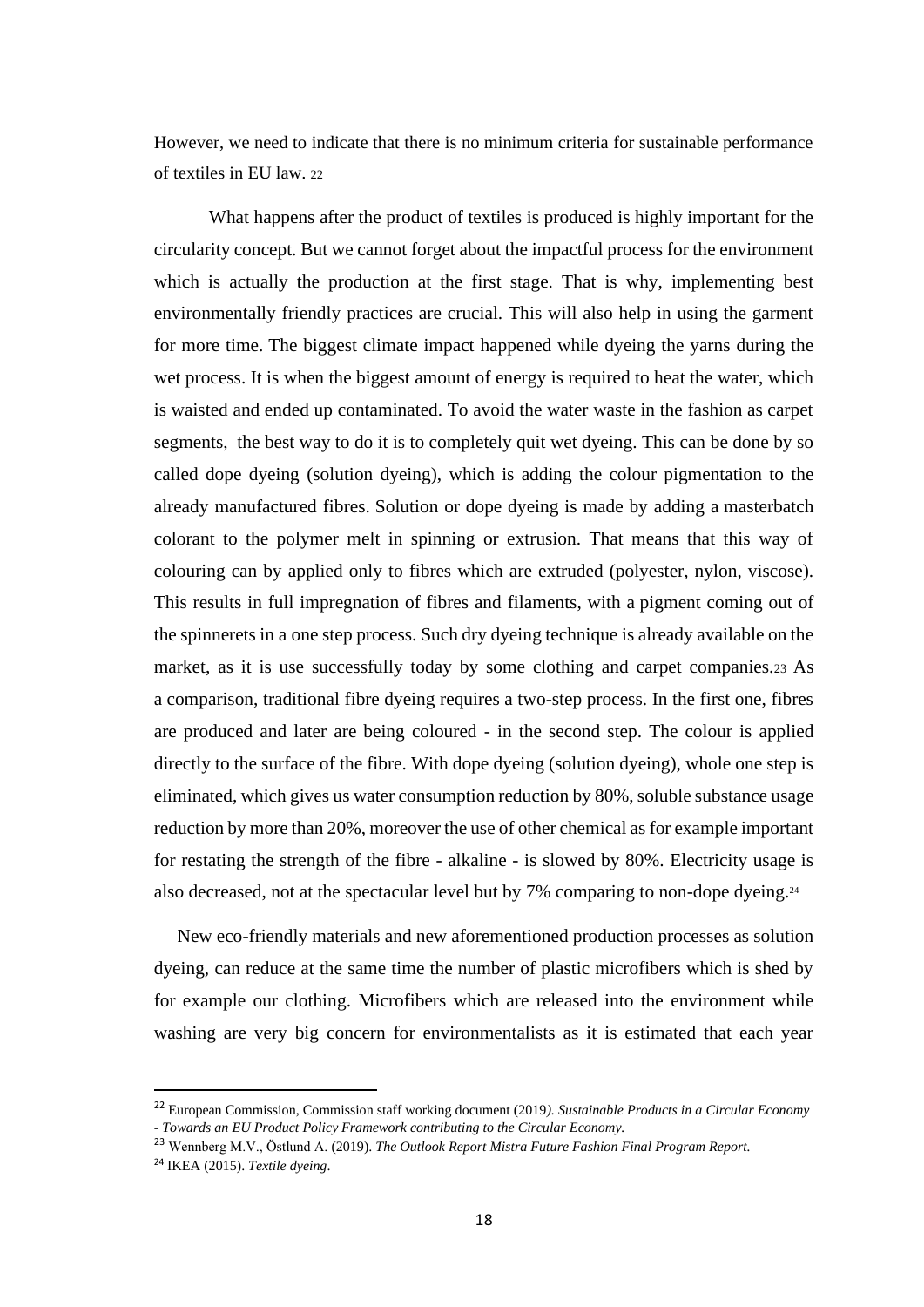globally, around half a million tonnes of plastic microfibers are released into the ocean. This amount is equivalent of more than 50 billion plastic bottles. By solution dyeing process of colouring the yarns, this harmful brushing is reduced, ultrasound cutting is applied in the cut & sew process and some microparticles on fabrics are withdrew already during the production stage. There is no support nor scientific proof for the assumption that fabrics made from recycled polymers shed more than fabrics made of virgin polymers. This theory might find the source in the fact that textile is already washed and used many times so the pigment might stay less, but it is not proved any way. Another common shared myth is that by eco-friendly textile ultrasonic cutting method we use the energy more when we compare this process with the regular scissors cutting of the fabrics. The ultrasonic cutting reduce shedding of the textiles for about 50% and indeed the energy while cutting is used during the actual welding time. The ultrasonic cutting officially is considered to be an environmentally friendly process, due to low energy consumption (comparing to other non-traditional scissors) but also due to the fact that it does not require any consumables such as adhesives or hot glue, avoiding contamination at the same time. No adhesives also improves the further recyclability of the products complying with the circular concept.<sup>25</sup>

In fact there is no unified path of action for the governments and to fulfil the circular economy concept. The countries and especially manufacturers needs to make theirs individual decisions by for example choosing eco-friendly materials to theirs production. Moreover, right technology implemented on the national level is needed due to the wide range of materials that could be sorted and made available as feedstock for recycling.

As was previously mentioned, the textiles on the European market must comply with REACH regulations where included are the restrictions on hazardous chemical content. Responsible for the enforcement of the Directive REACH are the governments of the Member States collaborating with European Chemicals Agency (ECHA). With the mechanical recycling procedure, the material input which involve some hazardous chemicals might be transported over the post-consumer output. At the same time the feedstock which is not complying with REACH could be sold on the European market as REACH requirements do not apply to non-EU producers. Examining the feedstock before

<sup>25</sup> Wennberg M.V., Östlund A. (2019). *The Outlook Report Mistra Future Fashion Final Program Report.*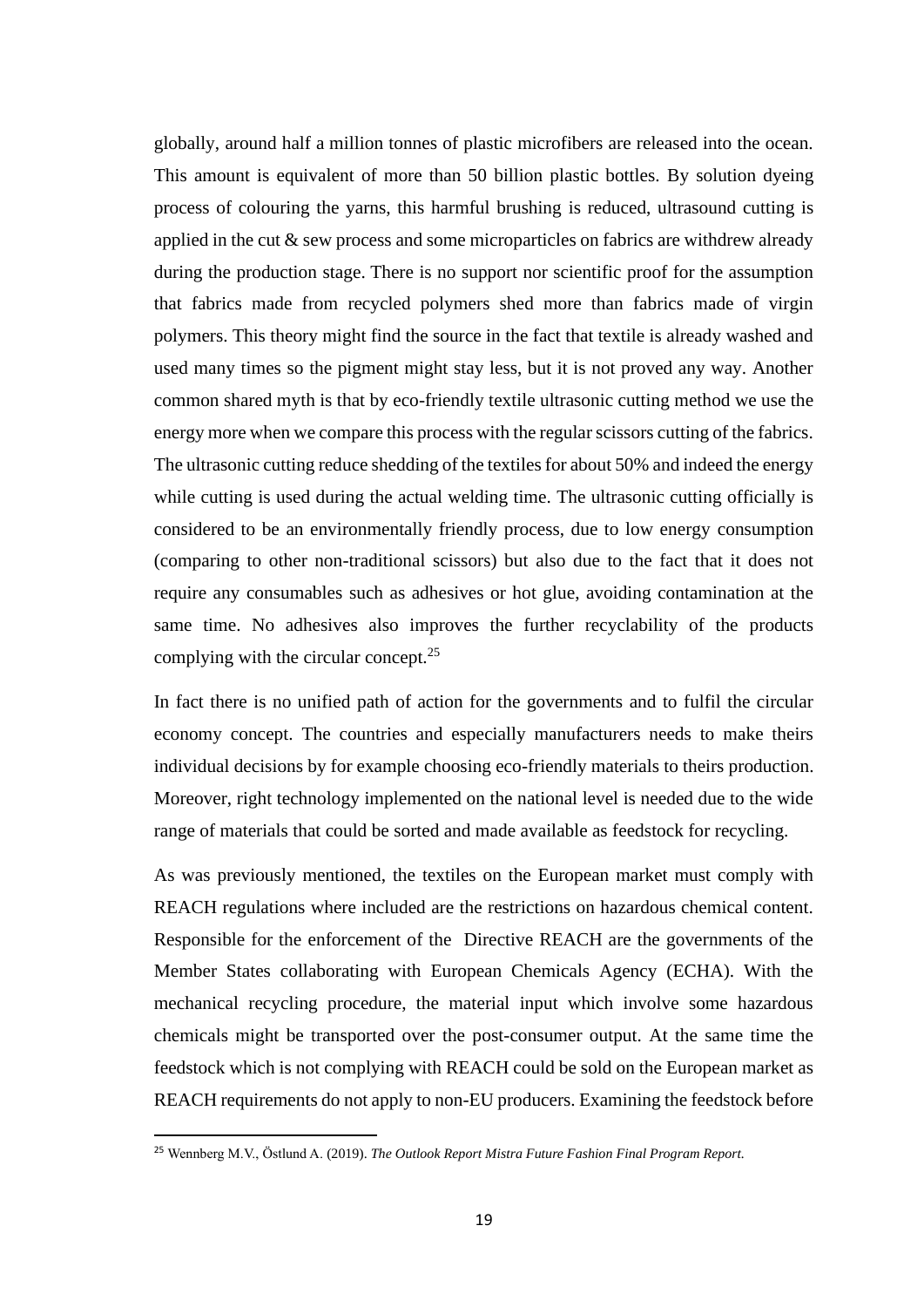recycling is expensive and non-exhaustive. For that moment no precedent case is known for non-REACH recycled content and legal consequences for the retailers who bought contaminated recycled materials, but if this technique will gain ground, then this kind of challenges for the Europe might arise in future. This possible problem and risky change into recycled materials usage, cause already concerns amongst the brands and manufacturers. The EU should take a closer look into that challenge and provide guidance for protocols to prevent and manage this risks.<sup>26</sup> To tackle this challenge the European Union has released the traceability concept, where the origins of the material would be trackable and all specifics of the fibres would be recorded and easily derived, for instance through the use of material passports showing the specifications for every individual garment sold on the European market. The traceability concept will be more broadly covered in the next chapter.

How can we describe the textiles which are "Green Deal Friendly"? There is no specific classification in the EU regulation. But what we can deduce is that during the production of sustainable textiles, the emissions must be lowered, preferably to level zero, the discharge must be minimised and used chemicals must comply with REACH. The perfect production of them has to follow the circular path, so the production system should be closed-looped. The use of water must be lowered to the level of absolutely needed and freshwater withdrawal should be radically reduced.

Aforementioned guidelines are essential in driving immediate improvements and shift into more eco-friendly textiles in manufacturing practices. Nevertheless the sector must continue to strive beyond today's best practices. In order to comply with the circular economy concept, there is a need to rethink the materials which are commonly used in the textile industry and try to phase out the materials that are the most hazardous for the environment and peoples health. To strengthen this idea, the design of new eco-friendly materials which are or biodegradable or not shed microfibers has to develop constantly. With the increased awareness of the manufacturers, consumers and policy makers, there are many opportunities for a deeper research and development on this field, so that new

 $26$  Ibid.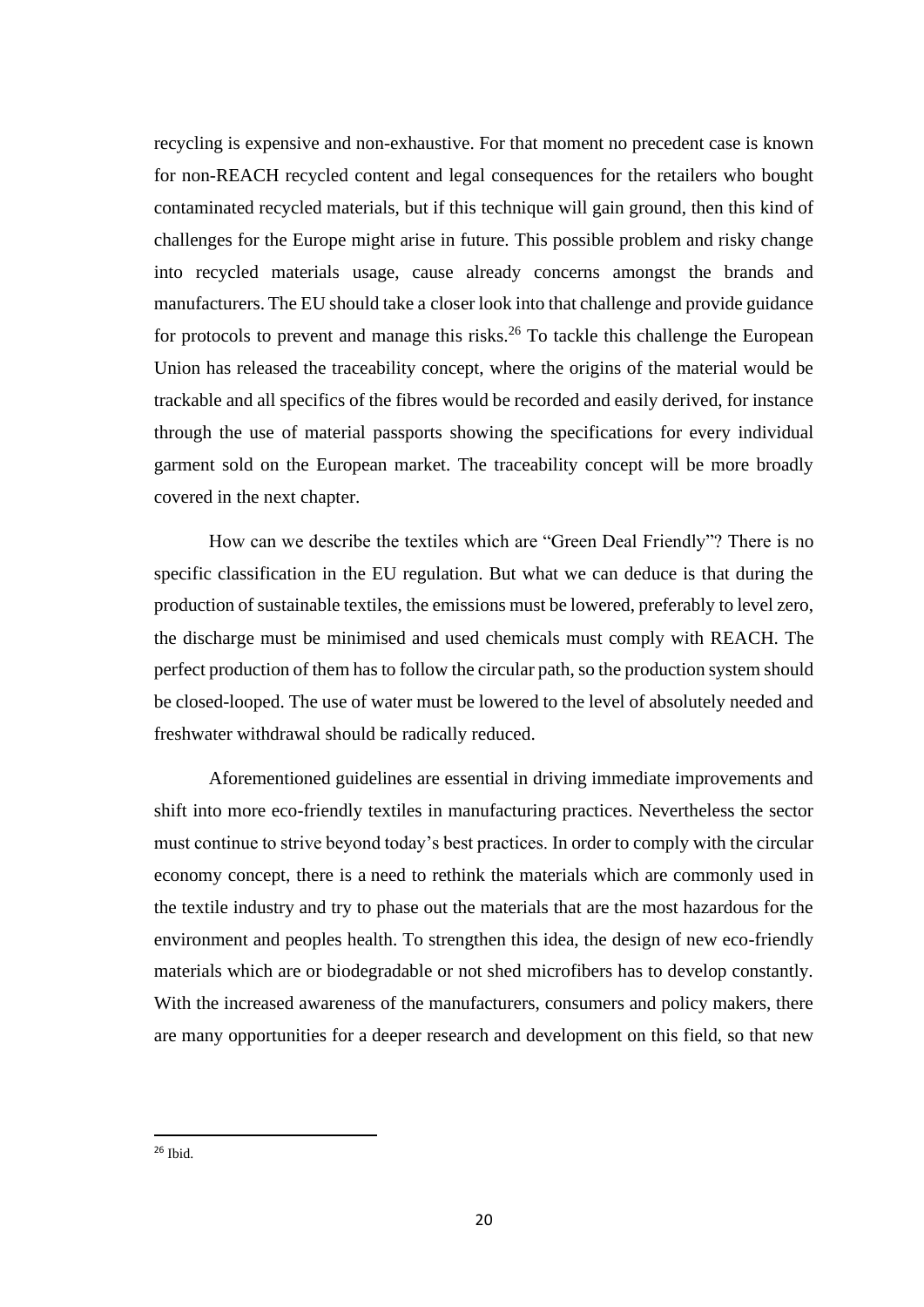materials will be less detrimental for environment and will be able to comply with the green principles of the EU future and hopefully the rest of the world.

## **1.5 Traceability as a step towards circularity of the products**

 Traceability is the ability to trace the movement of a good, in our case made of textiles, from the moment of production to the moment of successful recycle, which goes through the specified stages of the extended supply chain. Digital technology assists the visibility data which can provide important details about the traceable assets regarding where they are in time and why, and especially through which stages it has been processed.

Key factor into the shift to circular world within the garment supply chain is digital development in the field of the traceability. The traceability and transparency in textile value chains means information gathered by entities in order to support business processes and record events for sustainable trade. For effective traceability process, it is needed to provide manufacturers, distributors or other intermediaries answer to five question: who, what, when, where, why (includes how). Aforementioned questions should refer to the final product or the raw materials from which it was made. Concept of traceability envisage that value chain partners will store this information, and will be retrieving it from a common place such as an electronic product code information system (EPCIS) database, a blockchain or a cloud application. When this data is traceable, it is possible to retrieve some additional information, for example regarding the sustainability: where the product has ended up and if there are the chances to recycle it after a specific period of time. There are different traceability models which can be useful depending of the type of the product. The most suitable model can also be changed along the value chain. Can happen also that in the value chains implementation of more than one traceability model will be needed. There are 3 examples of traceability models: segregation, mass balance, and book&claim.<sup>27</sup>

<sup>27</sup> United Nations. Economic and Social Council (2021*). Recommendation No. 46: Enhancing Traceability and Transparency of Sustainable Value Chains in the Garment and Footwear Sector.*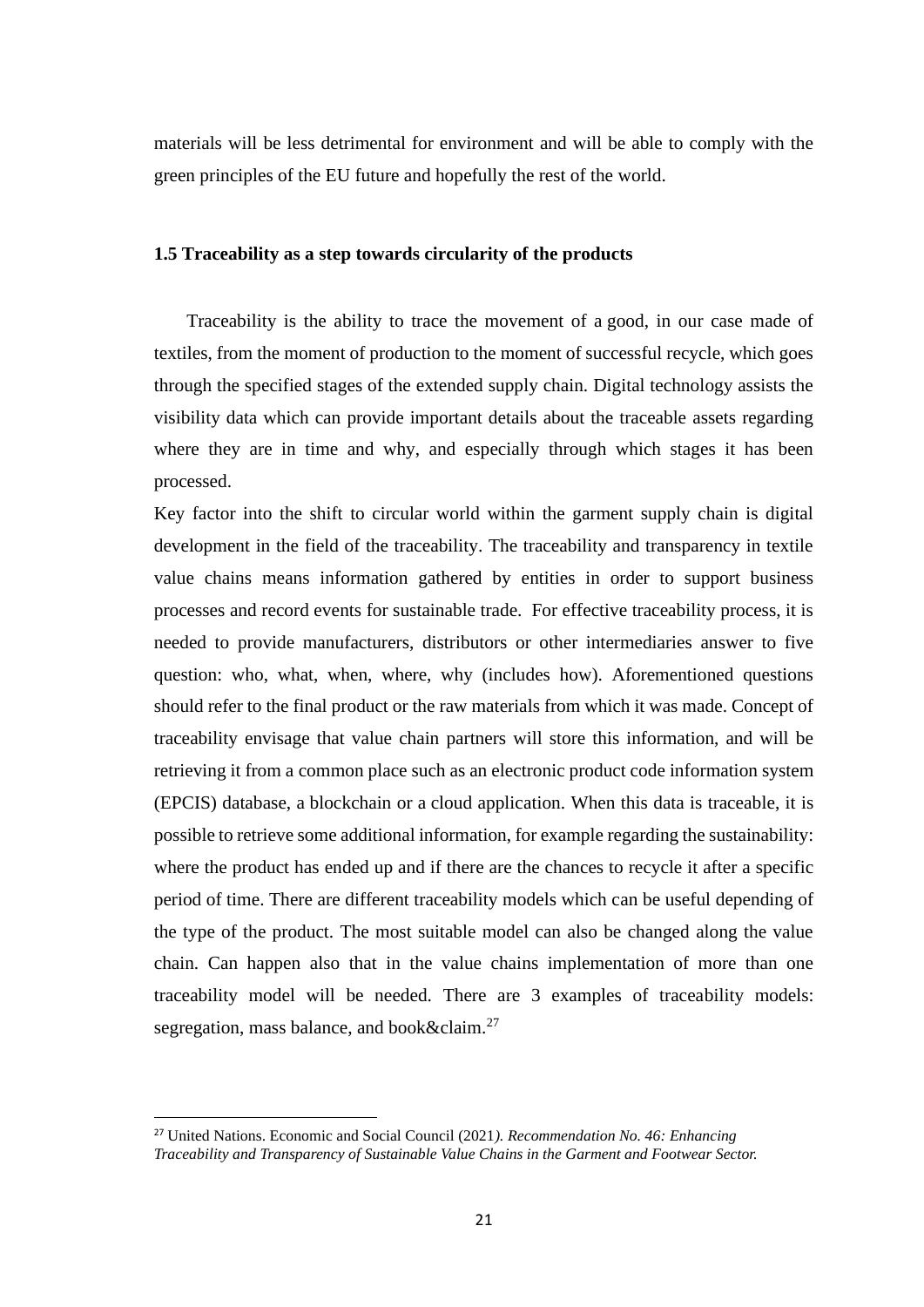The implementation of a traceability system based on product identification within the segregation model can be created in more advances supply chains, where the assets need to be tagged, traced, and the information have to be available in electronic format. Products which comply with particular sustainability standards are strictly tagged and differentiate from other products.

Product segregation method has two approaches within it. The first one is called "identity preservation of the product" requires in this situation differentiation of the certified material from the non-certified materials throughout the whole supply chain. At the same time the mixing of materials from different producer is not possible, because otherwise the traceability all the way back from the final consumer to a specific source (for example a cotton farm) would not be clear enough. Within the second segregation model there is "bulk commodity" approach, where the principal is very similar to the product identification but it allows the mixing of certified materials from different manufacturers. All producers must achieve the accordance with the certification standards. This model is popular within the organic raw materials industry (for example organic cotton).

The mass balance approach (a moderately demanding method) makes products from nonsustainable and sustainable possible to be mixed, but theirs exact amount must be kept. There is requirement that proportion of sustainable content indicated in the claim, must be exactly the same to the calculation of sustainable products or materials, which were used. By claim we mean the high-level statement about a specific characteristic of a product, or about a process or an organization associated with that product. This approach is good alternative for products where the sustainable segregation is more problematic such as for example cotton. The last approach called "book and claim" is applied to products which are impossible to segregate. Under this model we cannot indicate to any physical relationship between the amount of sustainable inputs in a specific product and the amount of sustainable content which is being claimed. The manufacturer of the goods is given a sustainability certificates to show the amount of actual sustainable input in the product and the amount that the producer want to claim. This kind of certificates served later as the basis to reward farmers who are producing the equivalent amount of sustainable inputs and who can prove it. Subsequently this input is going to be used for a production of other goods. <sup>28</sup>

<sup>28</sup> United Nations. Economic and Social Council (2021*). Recommendation No. 46: Enhancing*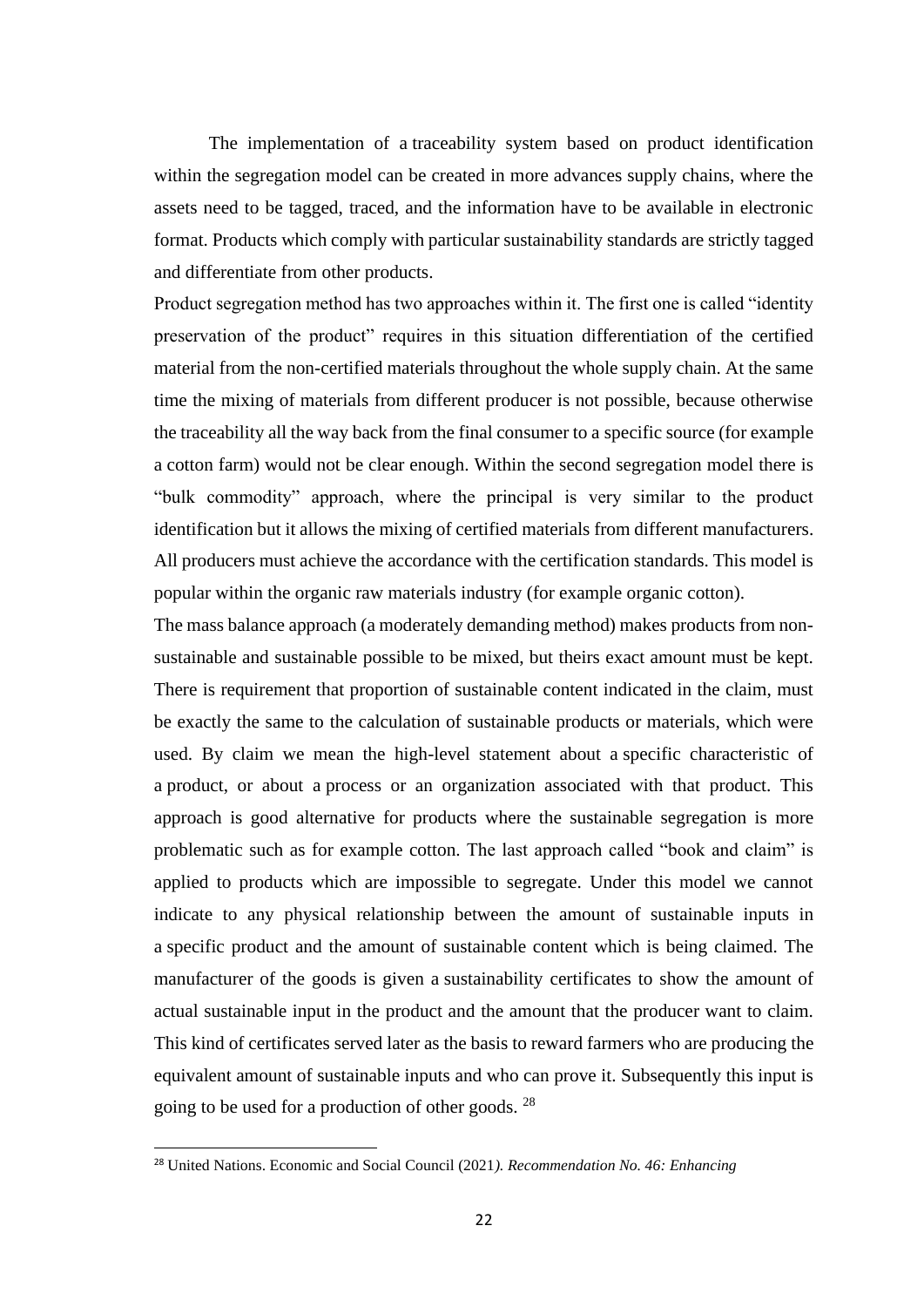The concept of traceability will encounter a lot of challenges for the textile industry. First of all, this market is characterized by voluntary guidelines, where lack precise European standards and regulatory inspections compared to for example food industry. Supply chain for textiles, especially for garments, is very complex where the transparency is hard to achieve. Textile industry is labour very intensive, in the sense that this industry gives job to many people and countries. At the same time many retailers do not have theirs own yarn or production lines and depends on cooperation with other companies, from poorer sides of the world where ethical principals which are part of circular shift, are often not a priority. That is why the unified, technological solutions are needed since the distance between the raw material and the final product is very often distanced not only geographically but also discontinuous with many intermediaries on all the production chain.<sup>29</sup> This imposes additional constraints on any traceability system. Digital technology would be obviously needed for Europe to achieve the circular plans. We cannot forget that not all the companies are that much technologically developed. The policies has to make sure that the traceability concept matches to the capabilities of all the stakeholders. Smaller stakeholders will have to gradually scale up theirs capacities so they can comply with the stricter sets of rules in the traceability system. The types of the information needed to make a systemic change into the circular economy using the traceability concept can be divided into two: basic information records and more detailed information. It is recommended that basics will be consisted with: the use of optional elements, references and codes. Moreover, the granularity of the information depends on the demands of a value chain phase. It could be a producer, trader, regulator, retailer or the consumer. The detailed information will be more concrete and advanced. Key performance indicators (KPIs) might be requested by business partners. Additionally, the certificates of achieving some standards, results of inspections or reference values, may be demanded as well.<sup>30</sup>

*Traceability and Transparency of Sustainable Value Chains in the Garment and Footwear Sector.*

<sup>29</sup> Mahmood S., Koski E., Järveläinen M., Vehmas K., Szuba T*., Traceability in a circular supply chain - Digitally Circular.*

<sup>30</sup> United Nations Economic and Social Council (2021*). Recommendation No. 46: Enhancing Traceability and Transparency of Sustainable Value Chains in the Garment and Footwear*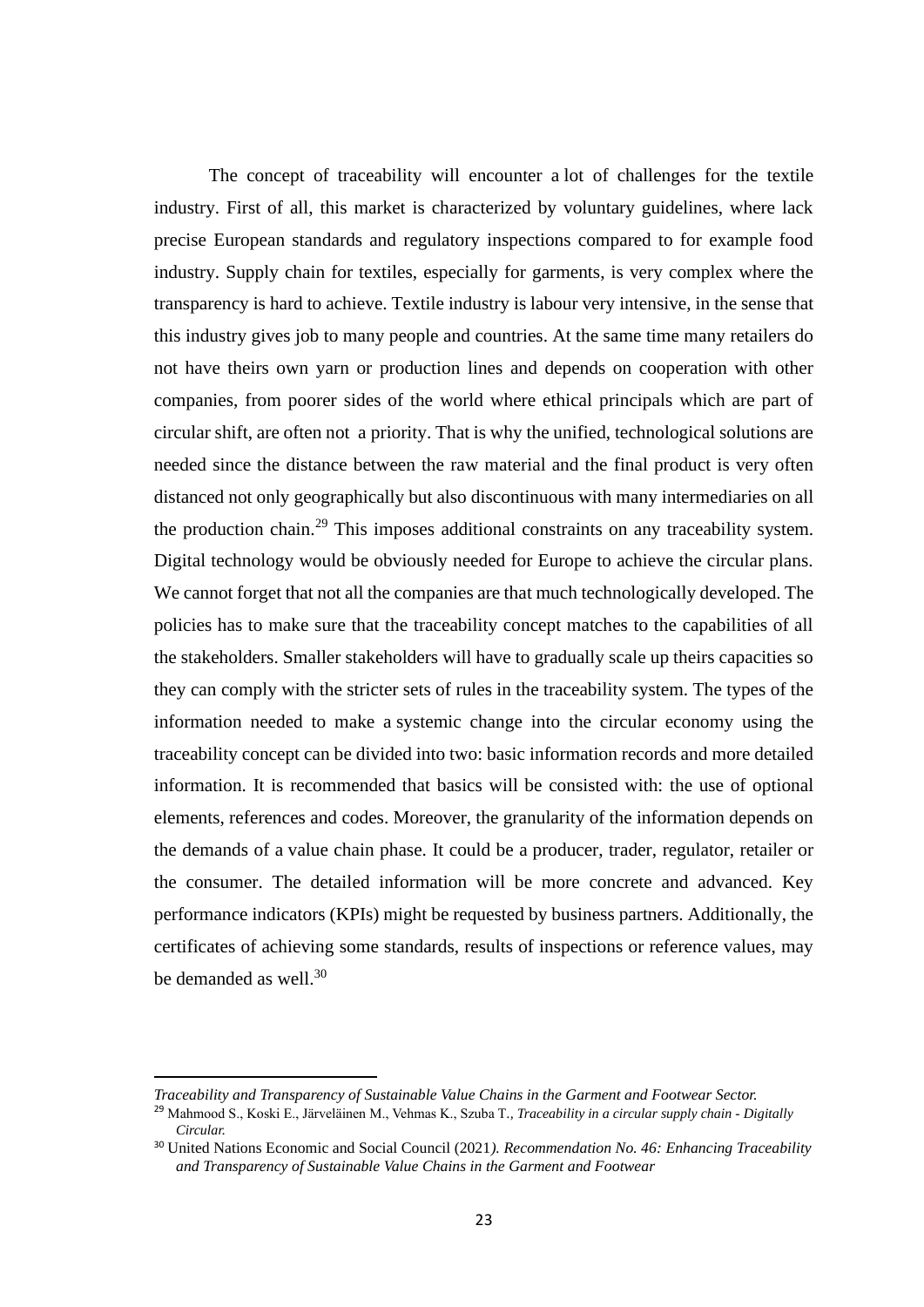All the aforementioned examples which might be requested by information entities, should be designed to be technology independent. The technology gives to the industry already some solutions; blockchain technology, electronic product code information system (EPCIS) and application programming interfaces (APIs) or the latest technologies for the identification of relevant objects can be effectively used in the textile industry. The difficulty appears in choosing the best tracking methods. There is a wide range of software options available that enable direct communication between final consumers and stakeholders in the whole supply chain. The same would apply to communications between brands (retailers, distributors) and workers or farmers. The State of Sustainability Initiatives report (2014) sees traceability systems as the linkage between the eco-friendly initiatives and considers traceability systems as potential help, which could ensure the integrity of claims by providing accountability between standardapproved products. <sup>31</sup>

As a example of developed traceability system implemented into real business life, we can indicate the Indian company Birla Cellulose and its block-chain based traceability software made for its LivaEco natural based yarns and other fibres. Firs of all, we need to explain the block-chain concept, which can be described as a shared, immutable ledger which facilitates the process of recording, tracking and tracing the transactions of goods in a business network.<sup>32</sup> In the case of Birla Cellulose the tracer used was a molecular tracer, which is a method enabling identifying the fibre way of the final garment and its origin from the principal fibre stage. This is a globally known and accepted model, where we can see the source of a fibre and its verification can be done at any stage of the fibres journey. This blockchain-based traceability system enabled share of secured information, facilitated product quality control, operation control, exact-time data acquisition, transparency and visibility throughout the whole supply chain from the fibre production to the final garment.

 The effectiveness of the traceability concept will depends on the scale, because good traceability means costs; only if more companies will join and more products will be

<sup>31</sup> Potts J., Lynch M., Wilkings A., Huppé G., Cunningham M., Voora V. (2014*). The State of Sustainability Initiatives - Standards and the Green Economy.*

<sup>32</sup> Agrawal, Kumar, Pal, Wang, Chen (2021). *Blockchain-based framework for supply chain traceability: a case example of textile and clothing industry*. Computers & Industrial Engineering.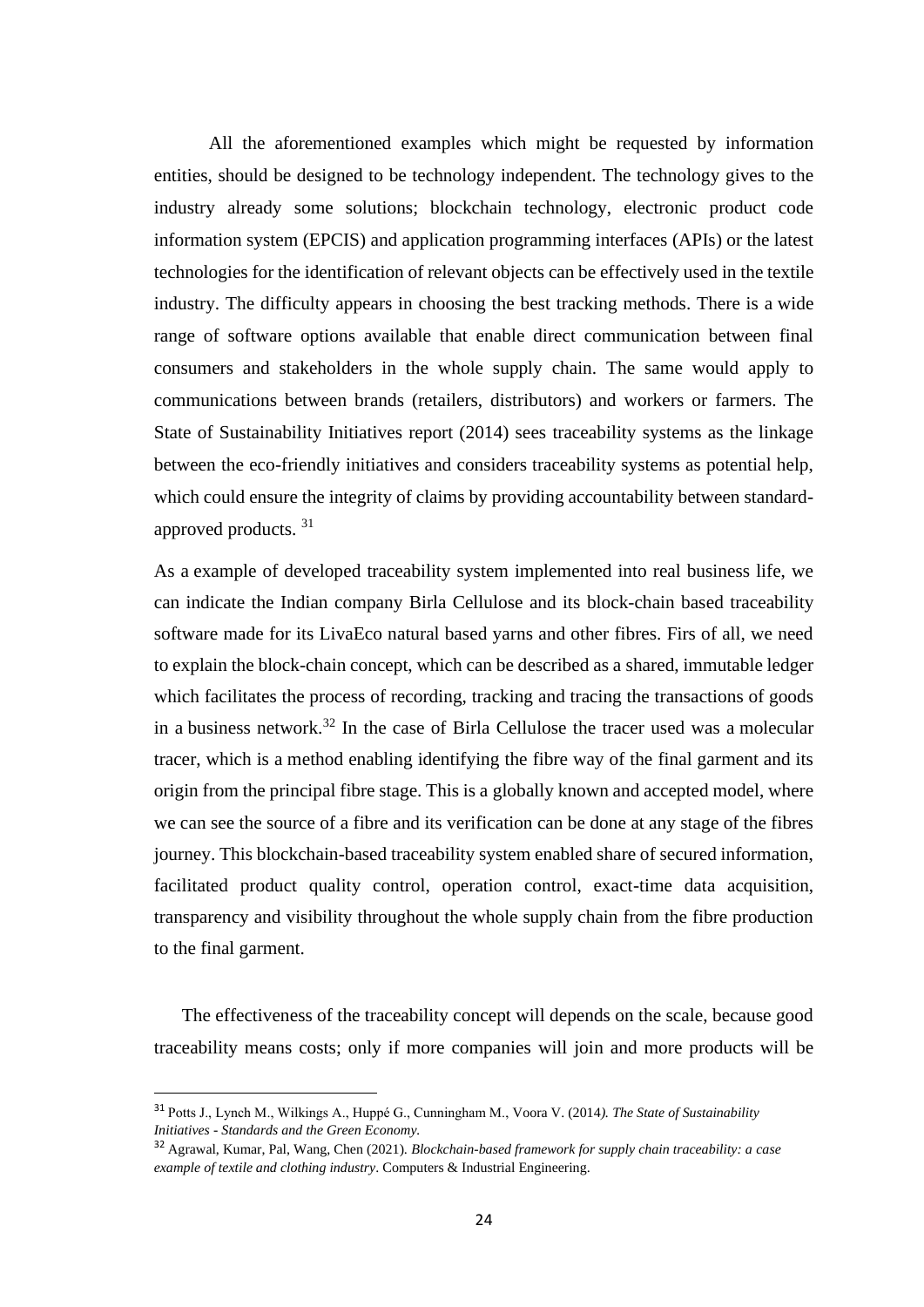involved, then this will lead to lower costs. Full disclosure of data might be dangerous and could alleviate the problems associated with illegal or migrant labour, at the same time the large amount of data collected and later analysed might be discouraging for the companies.<sup>33</sup> The data will include information on every stage from the manufacturing and ending at the final consumer: textile fibre origins and production methods, textile processing, chemicals used, sewing threads, accessories as for example buttons, environmental footprint, social conditions and distribution information.

The challenges indicated in this chapter and the research made by DAI Europe, shows how traceability concept is complex especially for the garment value chain which is very extended and developed. There is little consensus with different organizations, stakeholders, regarding the adoption of a single system (or standardized) that would satisfy all.<sup>34</sup>

<sup>33</sup> Richero R., Ferrigno S. (2016*). a background analysis on transparency and traceability in the garment value chain. Directorate General for International Cooperation and Development, European Commission.* <sup>34</sup> Ibid.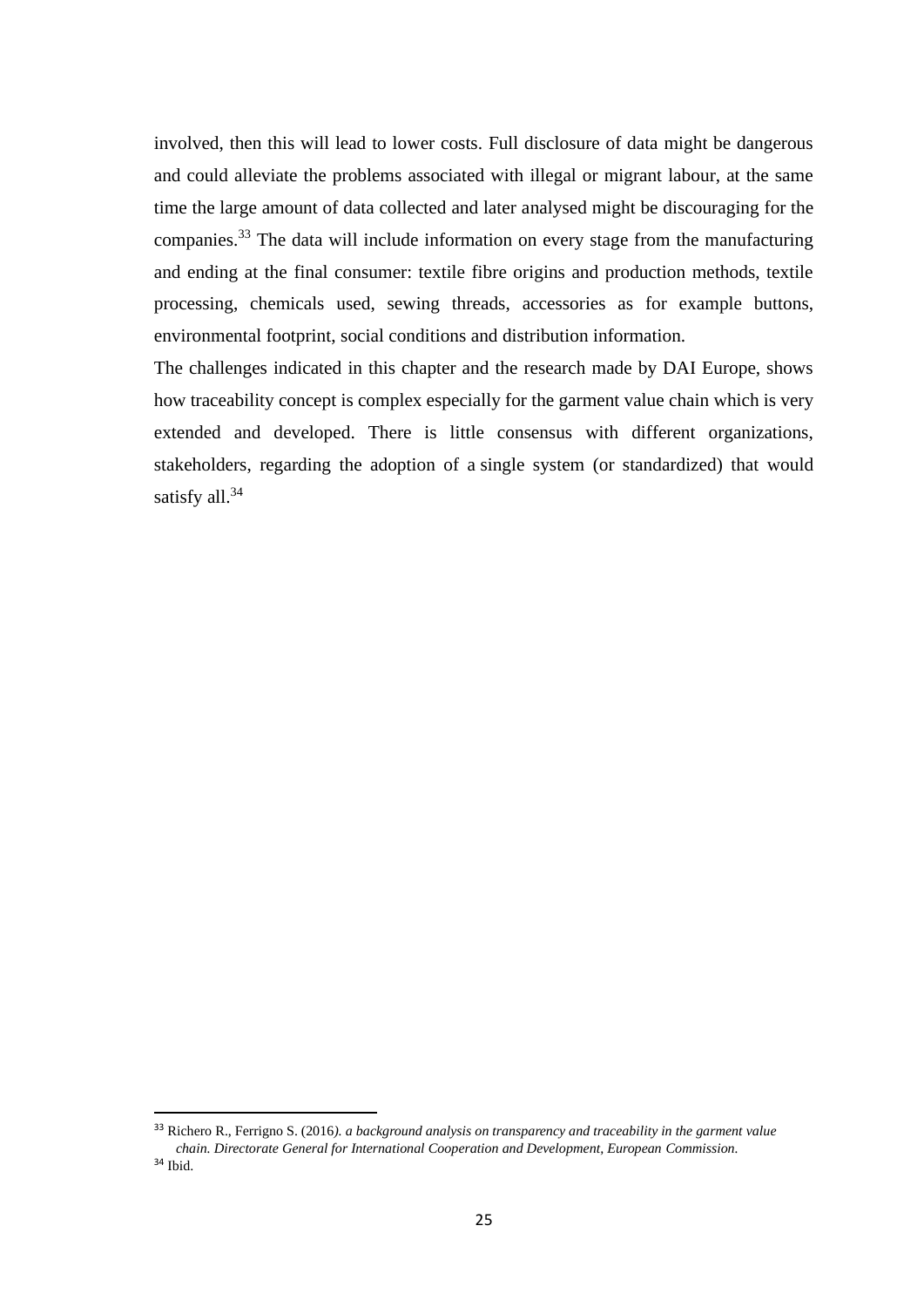#### **2. Fashion Industry - realising the vision of circular economy**

## **2.1 Fast fashion problem**

Fast fashion is a considerable environmental and ethical concern due to the way and the conditions under which the clothes manufactured and consumed are treated. Fast fashion concept describes low-cost, mass-produced clothes, which appeal to consumers because they are affordable and trendy at the same time. But because of theirs weak construction, they are not designed to last for long, quickly going out of style, these clothes are shortly after the use discarded ending up in the landfills. With such consumers need for fast fashion and ability to buy due to low prices, fashion companies have moved from designing clothes seasonally to releasing many more collections per year. The wellknown common fast fashion brand includes of for example such as Zara, H&M, UNIQLO, Forever 21, or TopShop.<sup>35</sup> With the ability to buy more and often, average consumer is more likely to throw away cheap, trendy clothes than more expensive, timeless garments. According to the alarming data from Environmental Protection Agency (EPA), globally 17 million tons of textile waste were generated in 2018, of which only 2.5 million tons were recycled. Each year, the consumers are missing out around 460 USD billion of value by throwing away the clothes which they decided not to wear anymore, not because the garment got broken but just because they decided to buy a new, more fresh clothes from new collections.<sup>36</sup> It is estimated that more than the half of clothes from fast fashion brands are manufactured and disposed in under one year. In the last 15 years, globally, clothing production has approx. doubled. The reason is fast fashion, with its quick turnround of new collections, and easy achievability due to its low prices.

They are bold voices for example from the European Federation of Sustainable Business that fast fashion marketing should be discouraged, by for example restricting fashion sales to 2 weeks per year. The question then is if it will not be an unfair trade limitation forbidden by the law. The antonym and sustainable alternative to fast fashion is slow fashion, which is more thoughtful shopping, buying ethical, sustainable and better

<sup>35</sup> DiLonardo M. (2021). *What is the Fashion and why it is a problem?*

<sup>36</sup> Ellen MacArthur Foundation (2017). a *new textiles economy: Redesigning fashion's future.*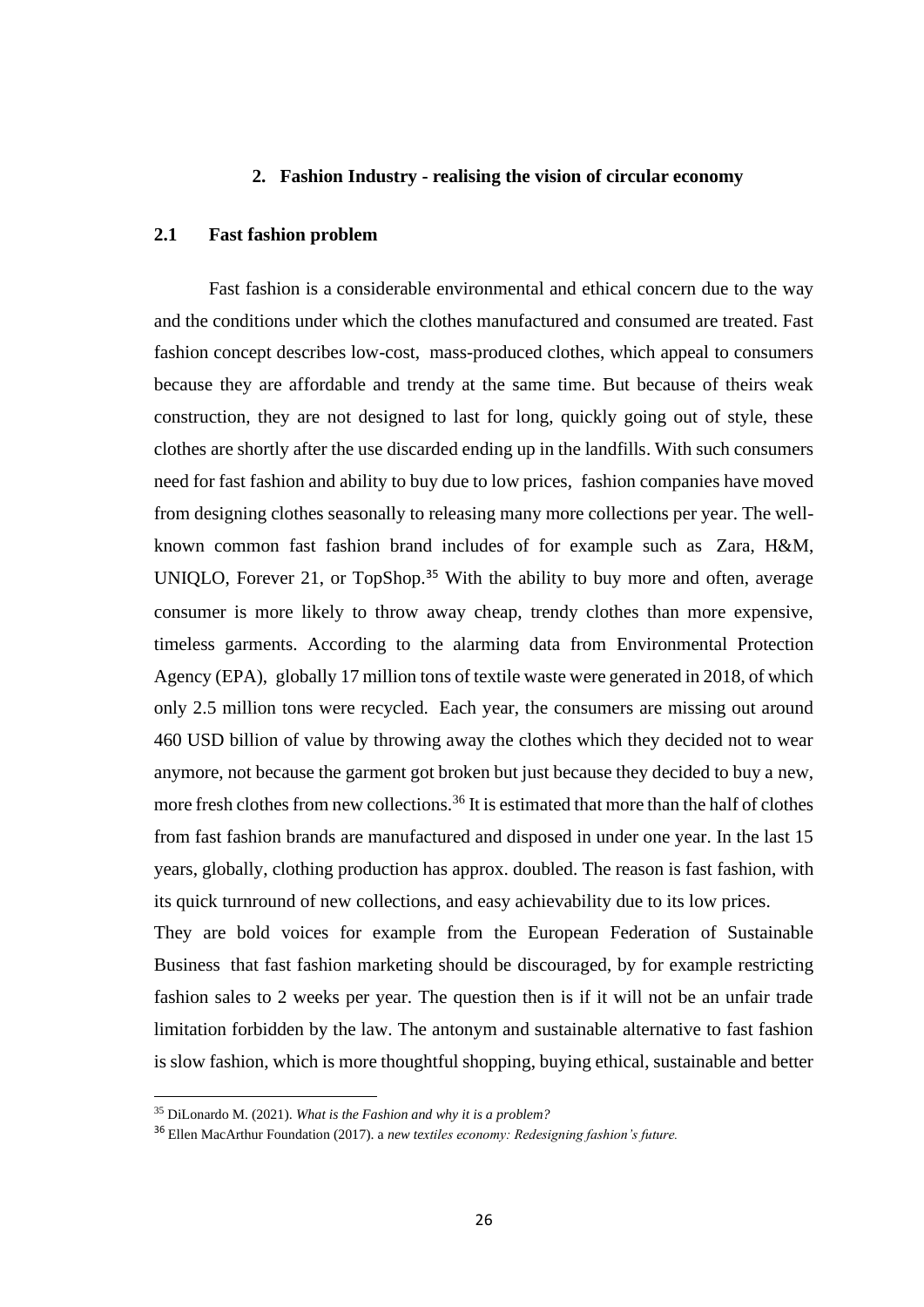quality garments.<sup>37</sup> It is a movement focused on sustainable production and shopping, challenging at the same time social cultures surrounding the industry and encouraging manufacturers, retailers and final consumers to take a more ethical and reasonable approach to trends in fashion industry.

Nowadays slow fashion has to be considered as a future for the textile and clothing sector in order to save our environment and comply with the circular economy concept. We already should follow the slow fashion guidelines by paying more attention to the quality and timelessness over current trends. At the same time we should be aware of the sustainable and fair labour practices and pay attention to this while choosing a brand we trust. But the most sustainable action consumers of good as clothes can do is switched into buying a second-hand items instead of new clothes.

It's the consumers who think broadly and are aware of the change needed in leaving the fast fashion patterns, who think about the impact of their shopping decisions on the environment and society before making a purchase, will be the major influence in the fashion industry. These customers who pre-consider shopping new garments will lead the way towards more circular fashion industry.<sup>38</sup>

#### **2.2 Circular Fashion**

 Nowadays the fashion industry based on take-make-dispose is not sustainable in its current form. The Co2 emissions are increasing, the environmental footprint is accelerating due to raw material consumption, further pollution and final waste. The need for a more circular system, where garments and materials are reused, is needed.

As we already know the principles of circular economy, we should take now a closer look into a specific fashion industry and its adjustment to the new circular economy future of textiles. Radically improving recycling would allow the industry to capture the material value of clothes that can no longer be used. Especially now when material recycling schemes have become more popular and new technologies are emerging to ease the process for the consumers as for the retailers. Using recycled materials rather than virgin

<sup>37</sup> DiLonardo M. (2021). *What is the Fashion and why it is a problem?*

<sup>38</sup> Ellen MacArthur Foundation (2017). a *new textiles economy: Redesigning fashion's future.*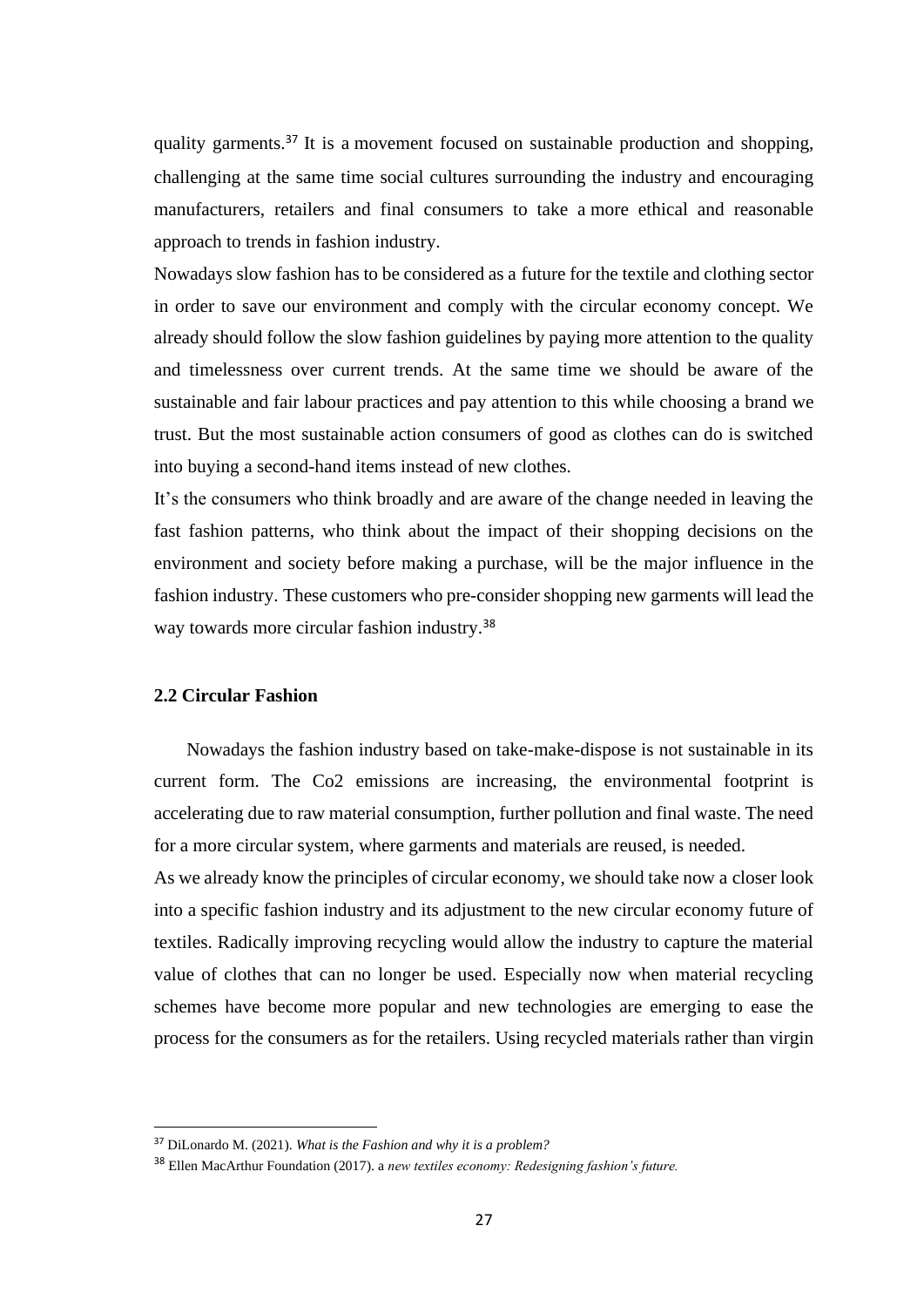once also offers an opportunity to decrease non-renewable resource inputs and the negative impacts of the industry on the environment.<sup>39</sup>

Taking action is required to capture the opportunity to introduce clothing recycling at scale. To do this we need cooperation and involvement at all of the value chain stages starting from designers, manufacturers, retailers, textile collectors (including public entities such the municipalities), recycling companies, as well as innovators but also consumers. There is few areas of action which could start the process of capturing that value of the garments and reusing its value in new product, complying at the same time with the circular economy. First of all the fibres used for creation of the garment must be eco-friendly and clothing design has to be made in a way that the clothing once bought will last long. Moreover, the traceability of the garment must be available so that the recycled materials can be back to its origins in order to be remade into new garments and also so the consumer would know from where its purchase is coming from. Transparency on the materials flowing through the system is the key principal to improve recycling rates. One of the most important points in the whole process of circularity in the field of fashion is recycling, which should be made a new norm in order to circular fashion design and sale. Socio cultural/physical barriers might be a problem as we do not want to wear clothes, which were used by someone else in the past. To deal with these problem the engagements of brands is needed. The customer engagement might be boosted by new service value propositions by implementing take back and/or repair schemes. Good communication also plays a important role with the consumers cooperation. Targets and goals of specific brands should be clear to the consumers so they feel the engagements on a personal level – for that the shift in the marketing could help. More clear specifications on material grades suitable for recycling process will make brand more available.

Currently globally, 87% of material used for clothing production is landfilled or incinerated after its final use.<sup>40</sup> There is many reasons why. First of all recycling of all kind of fibres is not possible due to technological limitations. For example, mechanical recycling processes are shredding some materials trying to recapture the fibres, which

<sup>39</sup> Ibid.

 $40$  Ibid.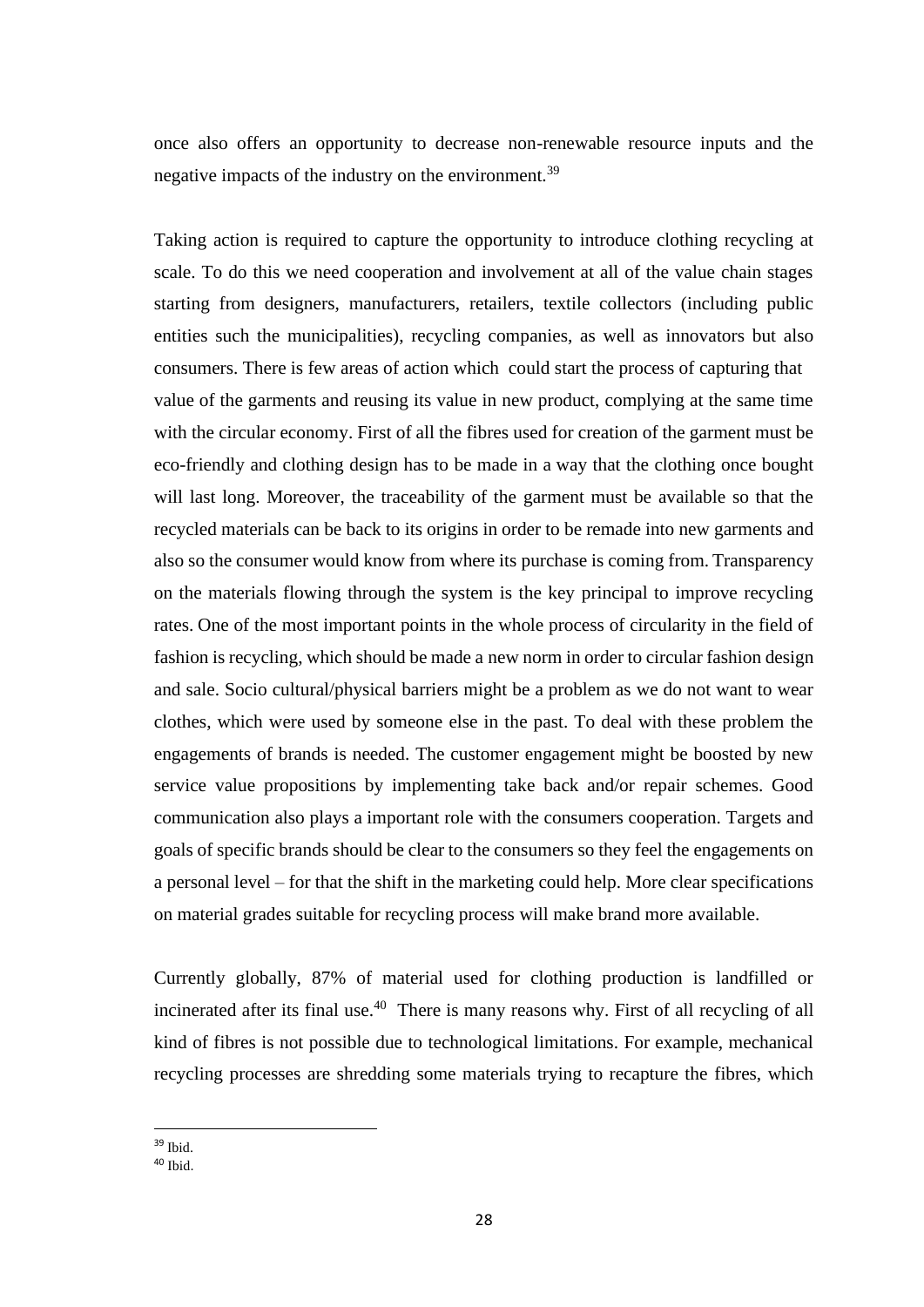made its quality worse in comparison to virgin materials. On the other hand, chemical recycling technologies which could return fibres to virgin quality, are not yet technologically or economically advanced enough. We face lack of large-scale systems designed to collect and sort used clothes, either connected with manufacturers or brands or independent one. Poor waste management is concerning and leads to a loss of the value in the material and eventually this value ends up landfilled, occupying the landfill space. We cannot forget that clothes discarded that way still cause negative impact on the environment, because natural fibres while decomposing do generate gas methane. Plastic based fabrics as polyester which can survive over 200 years, stays in the environment for decades. Optimising the materials palette for the recycling would be helpful, as there exist a lot of not eco-friendly materials which are hardly recyclable after use. The cooperation between the policy makers, designers, material experts, and recyclers is needed to identify them and slowly extract them from the manufacturing or finding new innovative alternatives of recycling. Those measurements should be fully supported by brands and the collective politics actions.

Couple types of recycling exist in the fashion industry; fabric recycling takes pieces of complete fabric and re-sews them to create (partially) new garment. The second type considers yarn recycling, which has to be more precise. To be able to unravel a piece of garment, the clothing made out of that yarn must be knit in a way that makes it possible to get the yarn back in the pieces. This type of recycling its not possible with every kind of the yarn, only for specific garments, which means it has to be collected separately. Then for fibre recycling, we used often called "mechanical recycling" by sorting out garments by its colours and material, later then shredded and processed them back into fibres. The fibres are shortened through the shredding and at the same time they loose the previous quality. Due to that fact, later a supplement for new yarns are needed as for example recycled polyester or virgin cotton to fill the emerged gaps.<sup>41</sup>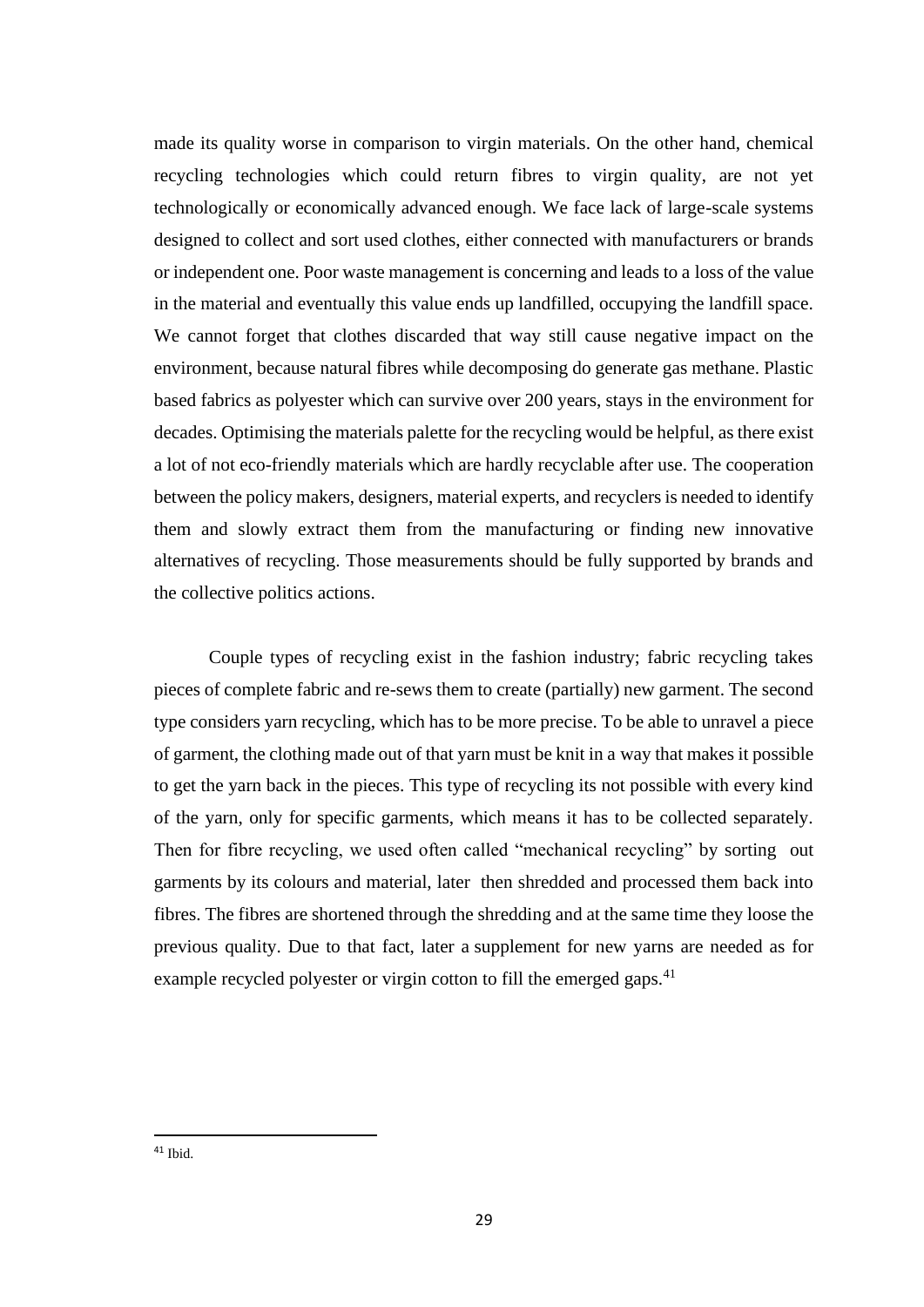#### **2.3 New innovative business models**

 There has never been a better time for fashion retailers to support the circular fashion. We are living in the moment where the consumers preferences are often shifting, the technological developments were never this much advances, infrastructure possibilities for improvements are growing and the new circular design practices are widely discussed and the knowledge on that field is constantly is enlarging.

Some progress has been made into the more circular fashion and we can see it for example through constantly emerging start-ups, which are implementing a wide range of circular models. New business models are needed and they must be designed with wise sustainability oriented way and enhance the potential environmental benefits. Accenture Strategy and Fashion for Good have collaborated in order creating the report, exploring the financial viability of new possible fashion circular business models. The focus was putted on 3 circular business models; Rental, Subscription-Rental and Recommerce. They all can be financially feasible for fashion retailers who already exist on the market. New opportunities can emerge from the models and they could drive a higher margin per circular clothe compared to the current linear model. <sup>42</sup>

"Rental" is the model where the focus will be put on short term period sharing a garment. One off rental of the clothes will be time-limited and without possibility to purchase, so that the clothe will circulate among others after wearing by one person. Rental is nowadays under transformation from an outdated model to an innovative one thanks to fashion tech companies who are constantly developing new innovations in the fields of optimizing processes for returns, inventory management, all data collection etc. in this sector. Rental is a great solution for customers which previously were not able to afford expensive garments for a special occasion. The opportunity for this model is challenging in value market due to fact that the high variable costs for rent comparing to the low pricepoint for purchase the garment. Based od the survey carried out by Westfield depict that nearly half - 46 per cent- of the respondents said that they would use rental shopping

<sup>42</sup> Fashion for good (2019*). Circular Fashion - Assessing the viability of circular business models..* Collaborative report by Accenture Strategy and Fashion for Good.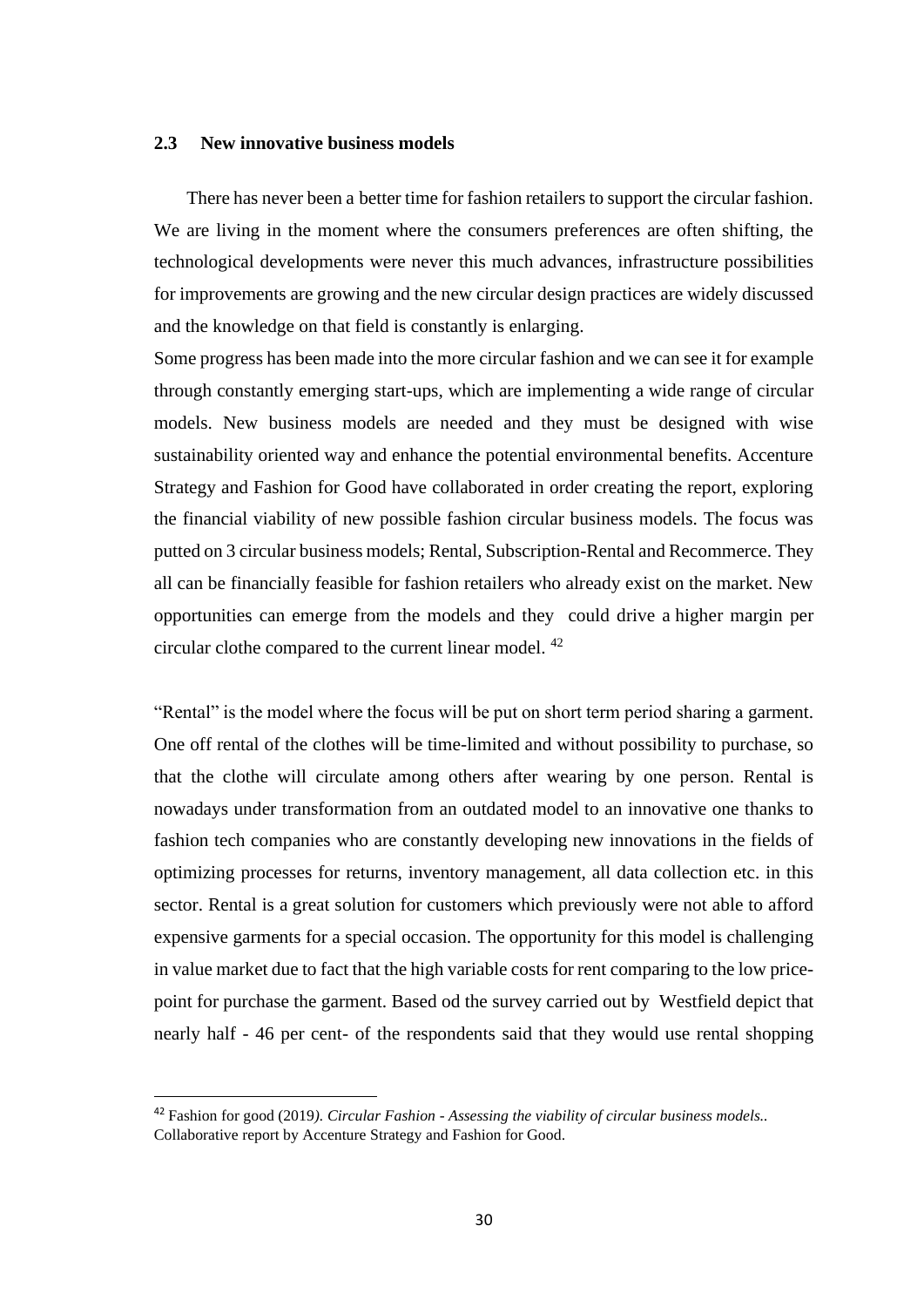because of the choice in order to live in more environmental friendly way. This model would best in the luxury clothing market. Beyond Luxury, making rental workable seems challenging, especially in the Value Market, where the maintenance cost, packaging, sending packages etc are extremely exceeding the possible revenue for renting a garment. Une of the world's leading sustainable fashion retailers -Filippa K- made his own sustainable more and has allowed its customer to lease the brands' clothes for four days with the reduction in price of 80%. This case study was made to see the consumers behaviours and has illustrate that rental must be designed with the customer at the focus, as they will play the most important part of the circular shift.

The second model is called "Subscription – Rental" where the concept is based on a monthly paid access to 3- 4 garments. These garments can be exchanged by the consumers at any time. In this type of a model the purchase will be possible by a consumer at a reduced price. But if the consumer is not sure if he or she want to buy the item, this Subscription models is a great way for the consumer try new clothes and later decide about the purchase in a very low risk way." Subscription-Rental" is definitely attractive for younger generations, who value experiences over things. This model might be also a important source of new information such as the customers individual preferences. Retailers can have insights on how customers experience the usage and if they finally like them enough to make a final choice of purchase. This deeper knowledge can inform manufacturing and product future design and at the same time optimize production of new garments and help in reducing waste.

The third model to discuss is "Recommerce" and its principles are built on the recovery and resale of the clothes, which were previously sold by the original retailer.

This model is becoming easier to implement on the market thanks to technology, optimised collection, increased merchandising and curation platforms. Moreover, incentivizing system for participation pays important role in the process. This will be a challenge for retailers to encourage and convince the customers to return the garments to theirs origins as a distributor/producer. Especially when the every day men, has a lot of other possibilities nowadays to resale its purchases on many different platforms as eBay, Vinted etc. Retailers will have to put a lot of effort and finances into marketing

31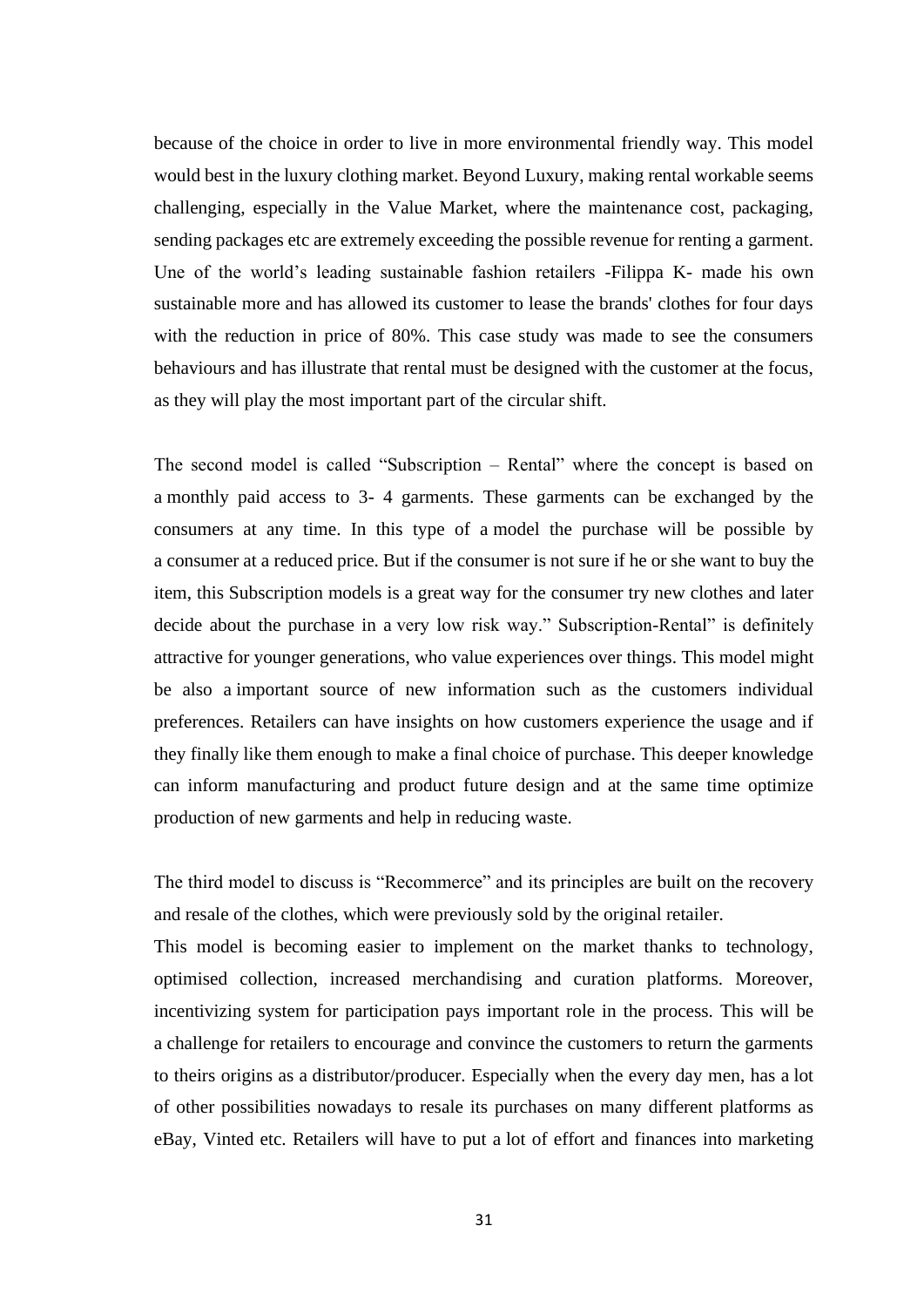promoting this desired behaviour from the costumers and also they have to make sure that the customers are sufficiently motivated and incentivized to return garments to the brand where they have bought it. The other challenge is to encourage people to buy previously used clothes. The newest studies gives hope, given the information that perception of previously owned garments has changed recently. They are no longer perceived as dirty or outdated. The new vintage trends are emerging. Recommerce definitely provides a great opportunity to engage first time at this level, customers with a retailer.<sup>43</sup>

We should take a closer look into how new business models can become financially viable, doable and successful in the future. They should not require big, unfeasible financial outlays and at the same time try to embed the new circular principles in order to improve the clothing quality to prolong theirs usage. To do so we need important change in consumers perception of affordable fashion.

#### **2.4 Consumers attitude towards new circular economy in fashion**

 For young generations of consumers who were born into the sharing economy and got used to it, by sharing the drives or apartments, adopting circularity is a natural step. New generations are more socially and environmentally responsible, and at the same time they have higher expectations of fashion in terms of environmental influence and ethical aspects in their production processes. for fashion brands that means that if they want to attract young consumers, they need to evolve towards new business models based on ethical, sustainable, and circularity in the fashion. The problem of not understanding the need for sharing and the environmental aspect of it are the older consumers. Changing theirs mindset may require education and encouragement. Some consumers still see the hygiene issue with used clothes, which you can find in for example second hands, they still consider them as "worse quality" due to the fact that they were used. Others do not understand the sustainable values, because they were never fully acknowledged to them. Nowadays even in the kinder gardens the recycling need is broadly explained, but 30 years ago this topic was not often covered in the schools.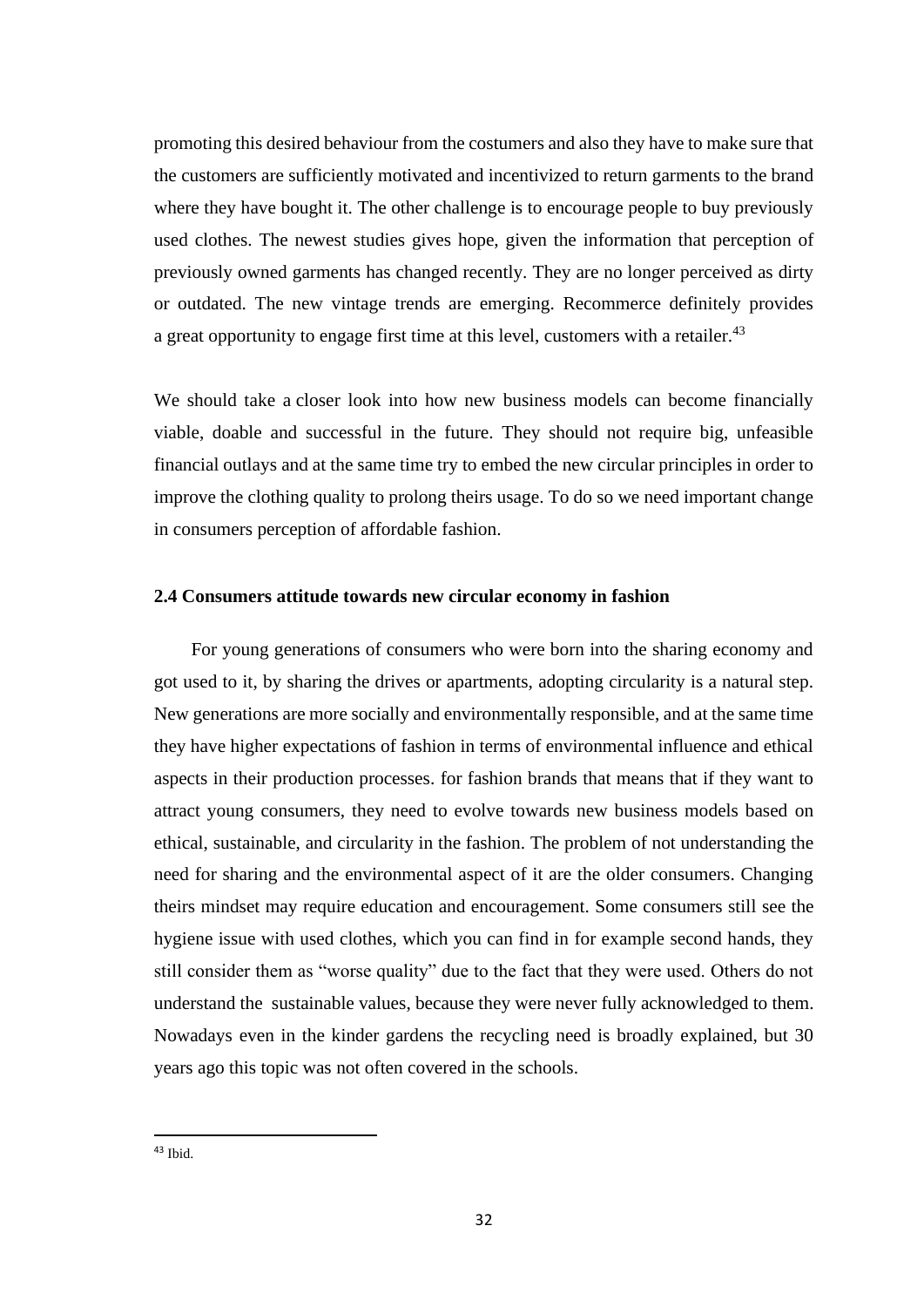Latest studies shows that consumers' interest towards recycling and sustainable solutions is increasing.<sup>44</sup> The idea of recycling textile waste is appreciated and there is the assumption, more broadly popularized, that circular products should become "the new normal". Consumers are asking questions and want to obtain more visible and concrete information about circular clothing. That clearly shows that they are willing to be a part of circular economy. They also want to know how their behaviour can contribute to the environmental aspects of textile production. One of the most important factor in the purchasing of garments process is price. The eco-reason purchase alone will not be enough to make the necessary changes in consumers' clothing choices. <sup>45</sup>

It is because clothing sustainability is too complex and broad, consumers are too diverse in their ethical believes, and clothing is not any kind of altruistic purchase; sustainability is not popular enough and is not considered as a priority when it comes to garments purchases. Studies also found that unfortunately young consumers do not put sustainable fashion as a priority, separating at the same time fashion from sustainability even if they support the idea circular fashion. They are more interested in their own personal fashion needs. The lack of information about the product they are buying is also crucial factor. If the client of a shop think that there is no actually choice -since most of the garments are produced in developing countries- it is harder for the potential consumer to put additional effort into looking for more sustainable clothes, while most of the clothes which are more affordable, are at theirs fingertips. Most people lack knowledge of how the parts of theirs clothing are made, or what the environmental negative consequences of artificial fibres such as polyester and intensive cotton (natural) production really is.

The clothing brands has to participate actively in encouraging consumers to buy secondhand and sustainable clothing and recycle used clothing through appropriate communication and well founded marketing. No doubt, there a lot of space for marketing professionals to explore this sustainable field of advertising in the future. Social interactions, was never easier as it is now. The web has become the main channel for sustainability initiatives. Social media, such as Facebook, Instagram, Twitter, Youtube, blogs, wiki, vlogs and the many other social platforms, has proliferated in past years,

<sup>44</sup> Rodríguez, P.H (2017). Circular Economy: Application in the textile industry.

<sup>45</sup> K., Raudaskoski A., Heikkilä P., Harlin, Mensonen A. (2018). Consumer attitudes and communication in circular fashion. Journal of Fashion Marketing and Management.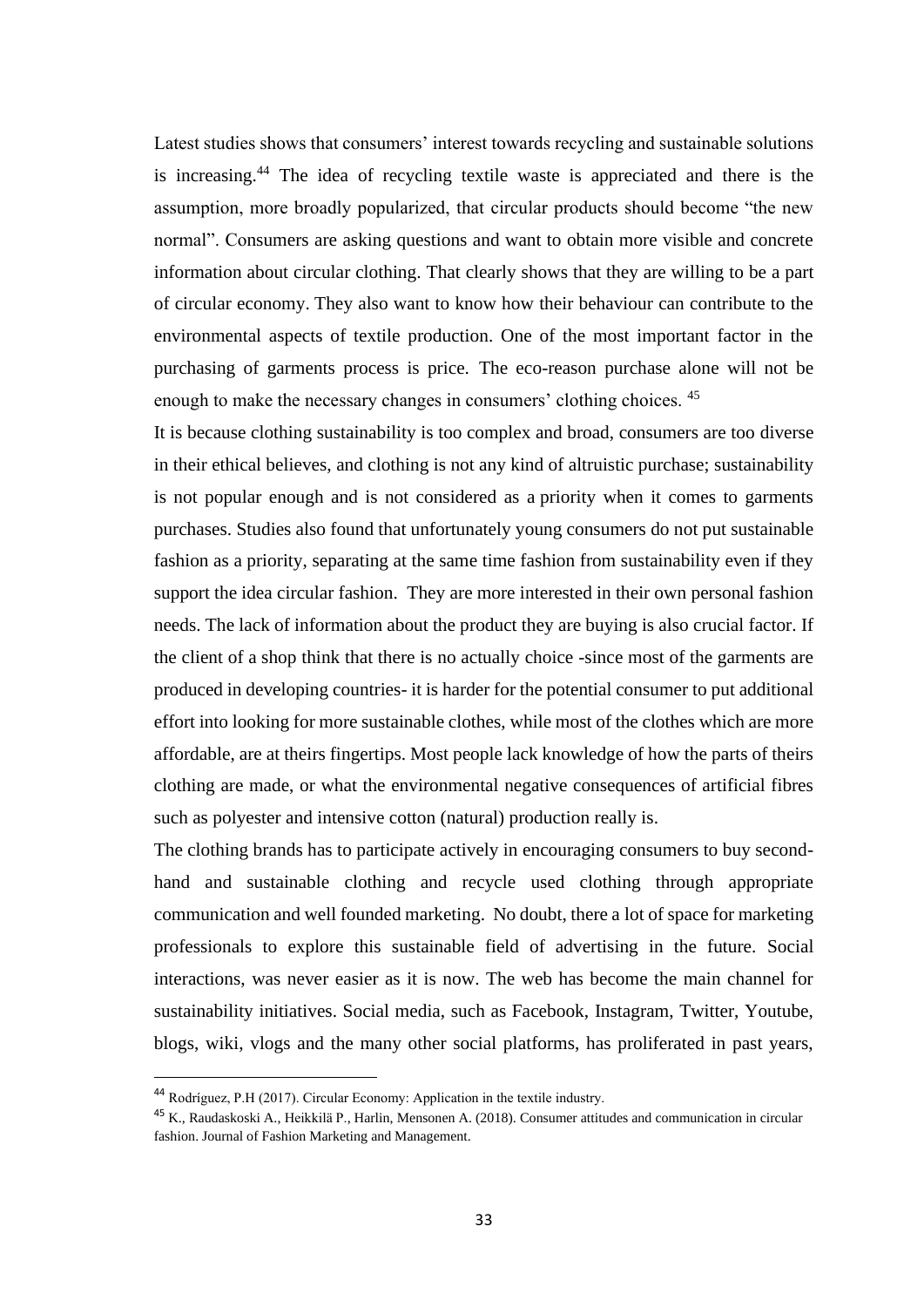allowing businesses to create a real social media sustainable strategies to exploit the great potential provided by these channels. Social media are used on everyday basis, to reach a wider audience and make companies to participate and contact consumers who are showing interest in sustainability issues.

To make this circular change, fashion brands need to develop the efforts in the few areas: first of all the consumers must be acknowledged better about all the sustainability issues. They have to know much more about the concept as about the production process, explained in an accessible and understandable way. The traceability is a priority in that case. Moreover, to encourage consumers to repair or return used clothes, the brand should create some kind of financial strategy in order to drive consumers' uptake, while the cost for brands will be offset by retaining materials for reuse.

The rental of clothes, which was mentioned in previous points rase out, should be very much promoted as it is a important route to a sustainable future for that industry. Promotion in order to broaden the appeal for renting garments, should take place especially in the segments of people not that young, who were not raised in the environmental awareness.<sup>46</sup>

All researches shows that growing attention among the consumers and, in particular the younger generations, in terms of to necessity to be more sustainable and for the concept of circular economy, is in fact reflected in the new strategies as well as new business models of fashion companies, leading to a transformation of sectorial boundaries. This positive perspective can help develop further some other interesting research perspectives for management scholars, in particular for marketing and business strategy studies.<sup>47</sup>

<sup>46</sup> Internationale Nederlanden Groep (2020). Learning from Consumers: How Shifting Demands Are Shaping Companies' Circular Economy Transition.

<sup>47</sup> Gazzola P., Pavione E., Pezzetti R., Grechi D. (2020). Trends in the Fashion Industry. The Perception of Sustainability and Circular Economy: a Gender/Generation Quantitative Approach. Sustainability.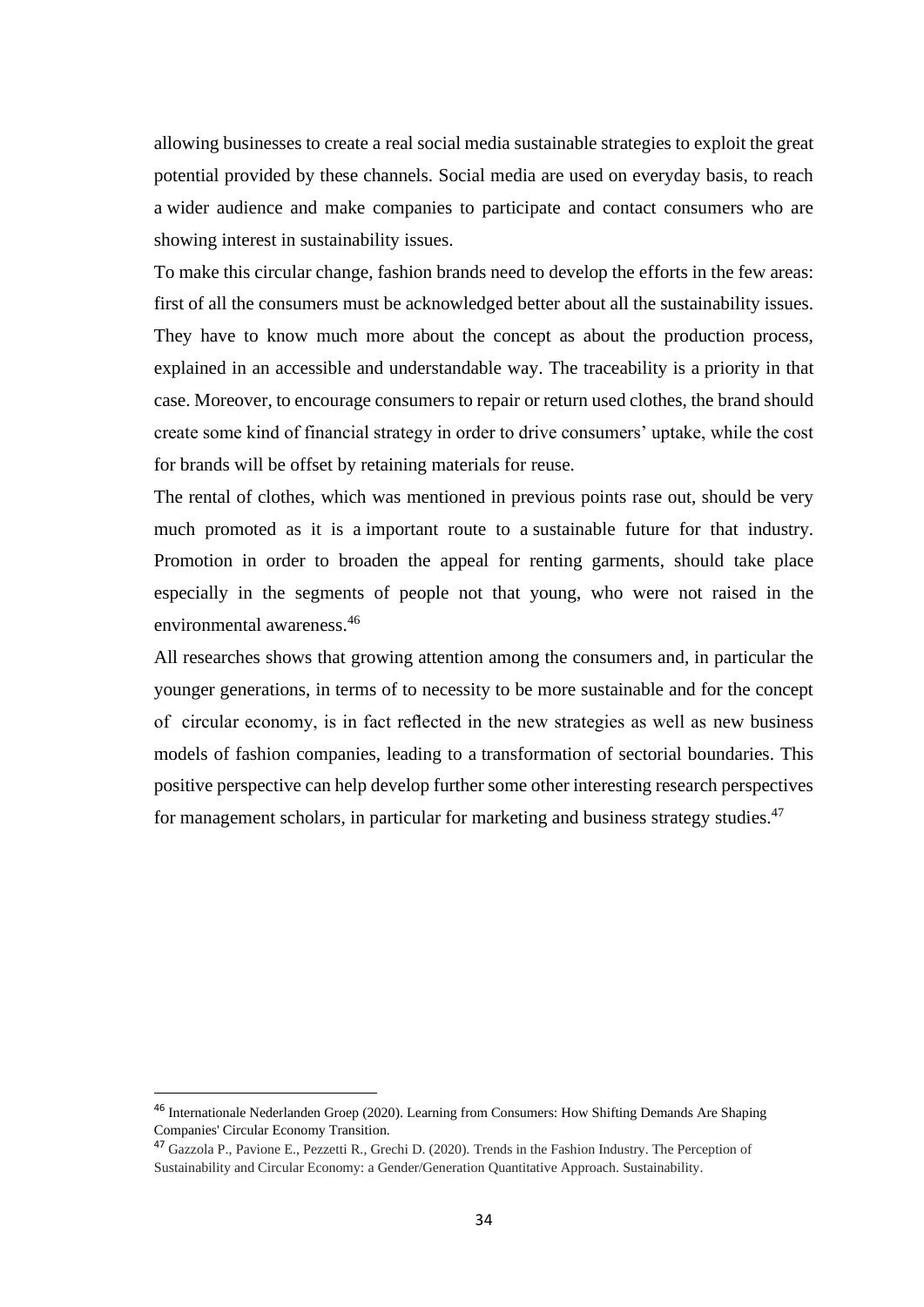#### **3. Carpet Industry – realising the vision of circular economy**

#### **3.1 Circular Carpets**

 By word "carpets" comes very different connotations but mainly we associate with this word the piece of material laying in our rooms, decorating the interiors. But carpet plays important role in whole floor industry as it includes wide range of different types of flooring: loose lays rugs, wall-to-wall floor coverings, carpet tiles, exhibition and event carpet which are used for both residential and commercial buildings. The carpet recycling, despite growing awareness of manufacturers and consumers about environmental issues, is still low. With the new Circular Economy Action Plan (CEAP) in play, the recycling abilities in this industry need to be strengthen and the focus should now be put on improving technologies in order to maximise the value of the end product. We have to bare in mind that recycling of the products such as carpets, which very often are mixed of textiles and other materials, is more complicated and the volumes of the carpet which are available for recycling should be increased. Currently we see a positive development in new innovations for carpet recycling particularly regarding fibre extraction, reduction of contaminant elements, purification of output. All in all, this shows a promising increase in circularity concept of carpet products and materials used to create them. Post-consumer waste stream play important role in adjusting carpets to circular concept. Collecting and sorting schemes (as the carpet that must be kept dry, uncontaminated and able to sort) has to be more structured and harmonized among all countries so that the product's potential value is maintained properly.<sup>48</sup>

 The circular approach of the carpet market, based on the report of European Carpet and Rug Association (ECRA) is integrated, multidimensional, cross sectorial and value chain driven. The aim is to have the full potential for circular economy by 2030, which is ensured by a long-term stability, healthy competitiveness where the economic growth on the market come together with the environmental awareness and protection.

<sup>48</sup> European Carpet and Rug Association (2021). *Leading the carpet industry towards circular economy- a 2030 strategic approach.*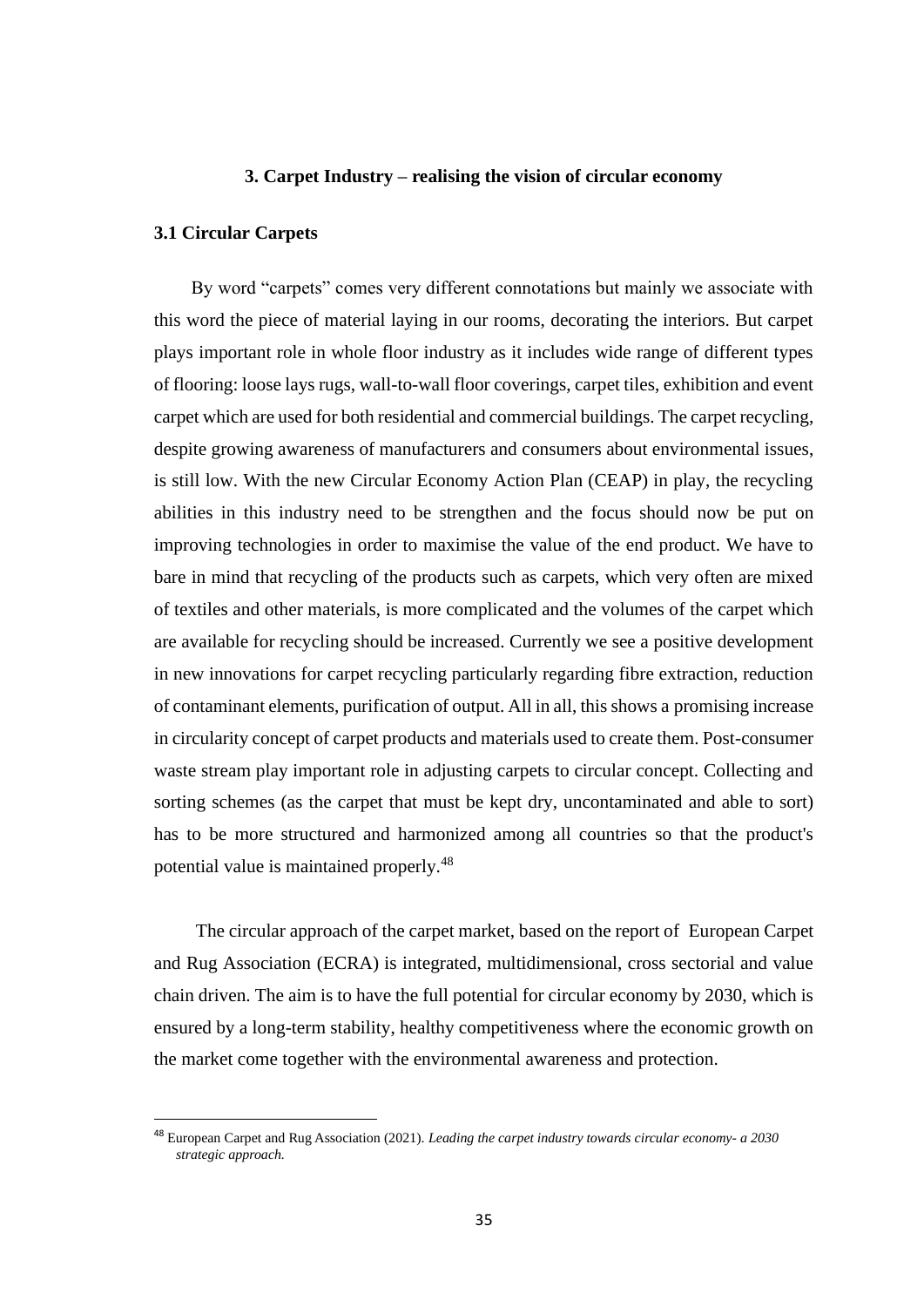Similarly as within the fashion industry, the carpet industry has to implement the initiatives for the long life cycle of products, starting from its design, through production until the consumption, later focus on recycling process (collection and sorting) not forgetting about the reducing carbon and material footprint. The quality and content of materials is also very important and transformation should address the more common use of eco friendly materials. Vast part of the manufacturers are reluctant in changing the materials usage due to lack of the experience with new one. That is why more research of eco-available materials and theirs treatment is needed. Moreover, the implementation of restriction on single-use carpets for instance used for the short time events could be a good start for minimizing the waste with the ambition of target zero waste to landfill. To mobilize the potential of product traceability the innovations are very needed as well to support better management of natural resources including renewables ones during the production process. <sup>49</sup>

Four key pillars provides the foundation for a circular shift in carpet industry: standardization, innovation, permanent use of circular materials and sustainable products on the market adhered to circular principles. Carpet associations already has taken closer step into the materials quality assessments and its compliance with health standards and effective recycling, even before they were targeted by National or EU Regulations. The industry put as a priority reducing product-related VOC emissions (type of harmful gases) and already has phased out or put a ban on substances of very high concerns.

#### **3.2 Sustainable solutions - recycling of carpets**

 Already some initiatives has taken place in order to produce carpets designed for better recycling. Those carpets where it is possible to separate the yarn from the backing are easing the separation into two (mono)-material streams. In this case the product as a whole will be not fully circular but the raw materials will. There are two types of new approach towards recycling in the industry: mechanical one and chemical. To understand each of them, we need to know a structure of the different kind of a carpet. The vast majority of textile fibres, from which carpets are made as well, are made of polymers.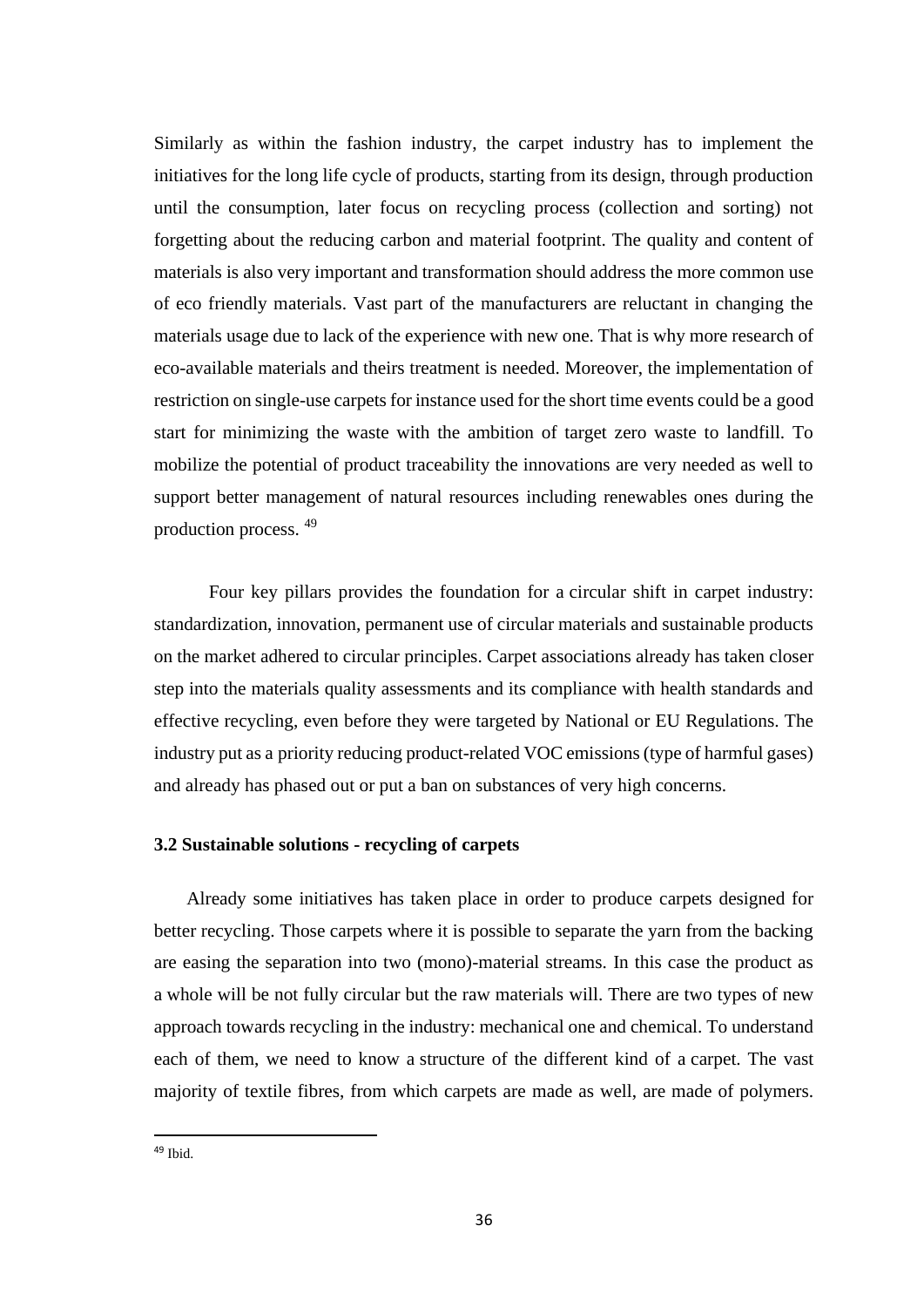Polymers, whether artificial (such as the plastic) or natural (as wool), are made of repeating chains of smaller chemical units, which are bonded one to another.

Mechanical methods for carpet recycling have been utilized to separate the components of the product. The extracted components are further recycled into products that generally compete with products produced from virgin polymers.<sup>50</sup> But in some cases, this mechanical process face some problems; coloured yarns can be challenging for mechanical recycling because during the process of extraction they might change the colour putting at the same time obstacles to creating a steady supply of coloured secondary raw materials (as yarns) for new products. Oxidative degradation from mechanical recycling processes, is later responsible for a further decline of mechanical features. For the second recycling approach for chemical-based textiles as for example viscose polypropylene or nylon, the industry has implemented a chemical recycling strategy to get back the chemicals from certain materials so they can be reused. Sometimes mechanical and chemical recycling is cooperating together as in case of nylon recycling when waste carpets are primarily collected, later on sorted and then subjected to a mechanical shredding process before chemical depolymerization – which is, simply saying, breaking the polymers into monomers (smaller parts).

To understand better the possible recycles routes for carpet materials, below the graph:



Figure 1. Source graph: European Carpet and Rug Association (ECRA)

<sup>50</sup> Wang, Y. (2006). *Recycling in textiles,* Woodhead Publishing, Cambridge.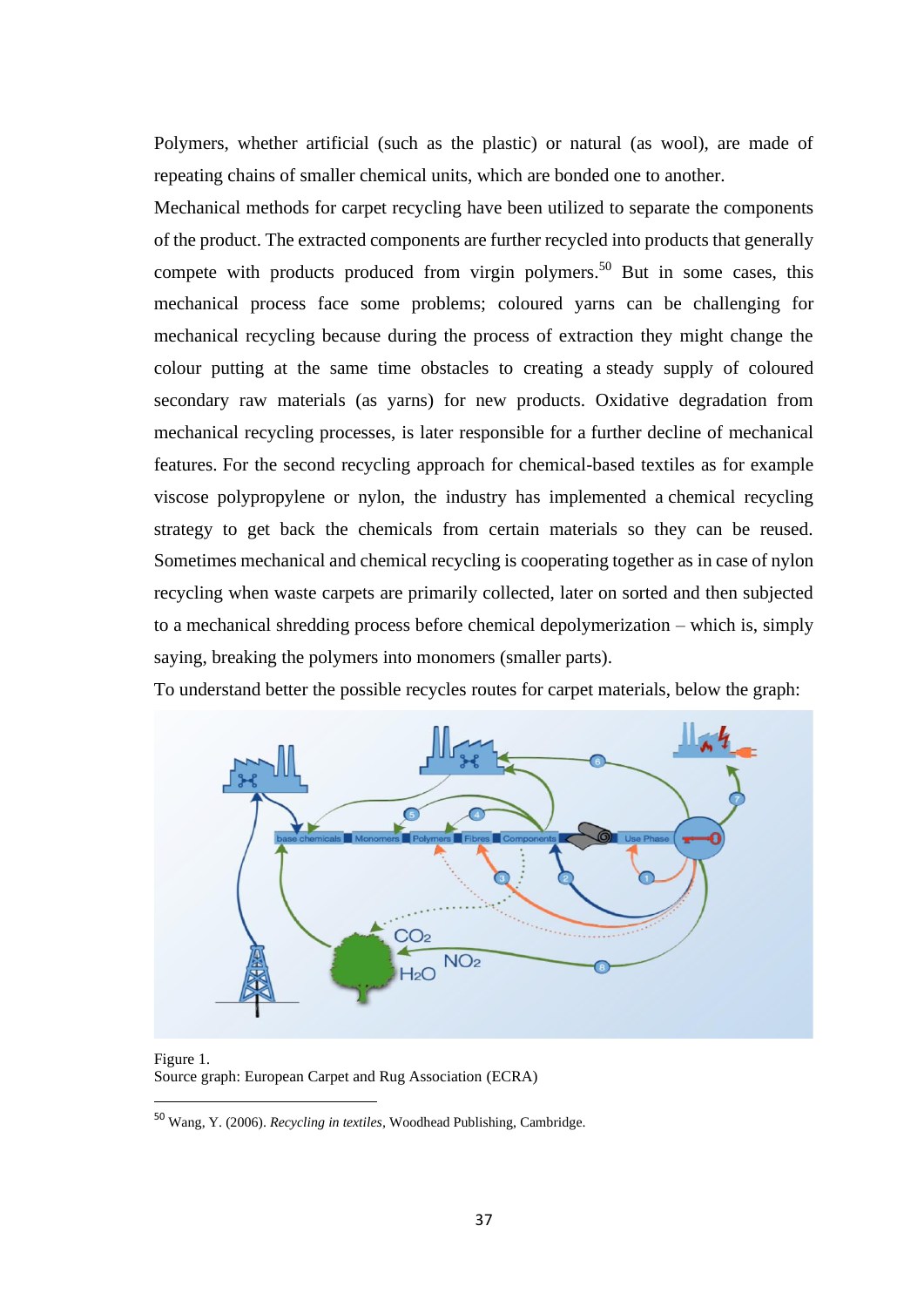In the figure 1, the route number 1 illustrates the reuse of carpets, wherever is feasible, route number 2 associate the way back for main components: separation from use-layer and the backing (as for example bitumen one). Further route number 3 illustrates the direct reuse of fibres where possible. Route 4 means that extracted polymers from monomaterial (easier to recycle) components can be reused in a certain way. Further route 5 shows the possible chemical recycling of mono-material components. Route 6 illustrates the chemical based carpets from polymer mixtures that cannot directly be recycled to monomers (from which polymers are originally made). Route 7 shows the combination of recycling and energy recovery- carpets are diverted from landfill. Route 8 illustrates the full biodegradation of materials, which are coming from sustainable sources.

We cannot forget that new sustainable solutions (for the production and recycling) have to create proper output with a concrete economical value and guarantee the same level of quality and performance as non-sustainable one. The price of the production cannot exceed the standards since it can discourage manufacturers to take part in the circular change. Shift to a full circular economy needs the cooperation of all players in the value chain but as well the politics involvement. Consumers of course play one of the most important roles. They have to be acknowledged about more sustainable solutions while purchasing, consuming and dismantling theirs carpet products. Change in how the carpet are created, manufactured, consumed and handled at the end of life requires the cooperation across the industrial value chain and society as a whole.

#### **3.3 Cradle to Cradle design**

 Cradle to Cradle, sometimes shortly described as C2C, is a approach to the regenerative design of products and systems that shapes industry on nature's processes, where materials from which the product is made are seen as nutrients circulating in healthy, safe metabolisms. The product, which adhere to this concept, obtain a Cradle to Cradle Certified™ - globally recognized standard for safer and more sustainable products applying to the circular economy concept – acknowledged by Cradle to Cradle Products Innovation Institute. The Institute develop the vision of the world where safe materials and products are designed and manufactured in a prosperous way, adhering to the circular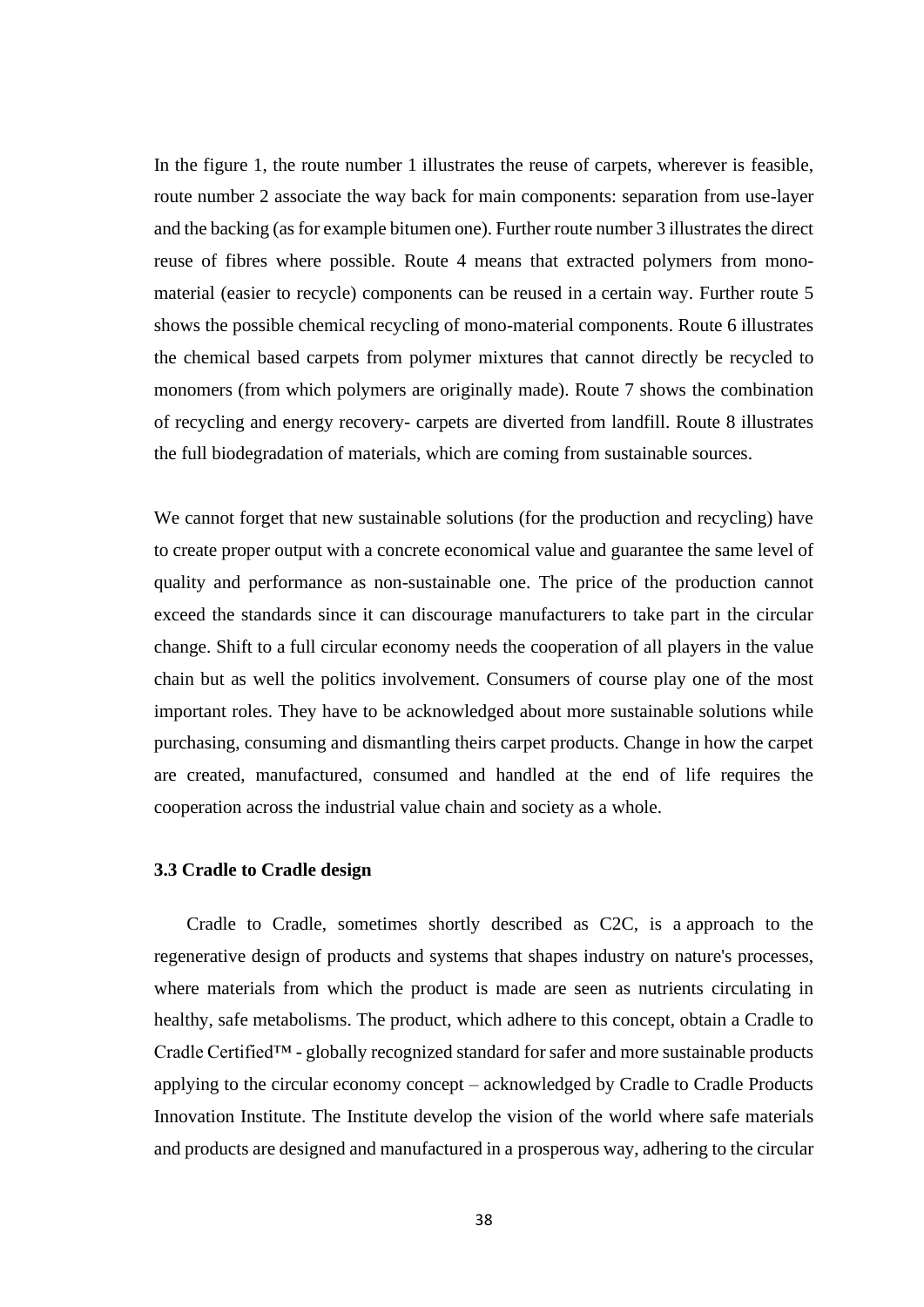economy principles in order to maximize health and wellbeing for people and planet. Wide range of goods, from cosmetics to flooring, t-shirts and jeans to water bottles and house appliances- thousands of products have C2C Certification. With reference to the ideal cycle of product, end-of-life carpets should serve as a ingredient for new manufactured products or as a nutrients in the biological cycle, limiting the waste.<sup>51</sup> Designers responsible for the idea of final product as well as manufacturers during the production process and brands around the world rely on the Cradle to Cradle Certified product standards as a transformative, modern pathway for creating products with a positive impact on people and planet. To obtain the certification, which is needed to be renewed every two years, products are strictly assessed for environmental and social performance across five categories to check if they match with the sustainable prerequisites. Those conditions are filling the field of: material health, material reuse, renewable energy and carbon management, water stewardship, and social fairness.

Material health consider ensuring that manufactured goods are made using raw materials that are as safe as much for people as well as for the environment. Material reuse condition illustrates the concept of elimination of waste by helping to ensure that products remain in the cycle of use and are further reused. Renewable Energy  $\&$  Carbon Management prerequisite help to make sure that chosen product is manufactured using renewable energy to reduce or eliminate the influence on climate change by decreasing its greenhouse gases emitted during to the manufacturing process. Water stewardship means that watersheds are protected and used only when it is necessary for the production, it ensures that much of the water, as recognized as a valuable resource, is saved for people and all other organisms. Later social fairness is not left without recognition. Social Fairness assessment ensures that while producing the good, some progress is being made towards sustaining business operations through protecting all parts of the value chain and at the same time, its actions are contributing to all stakeholder interests; including possible suppliers, employees, customers/consumers, community members, and of course the environment.

<sup>51</sup> Cradle to Cradle. <https://www.c2ccertified.org/>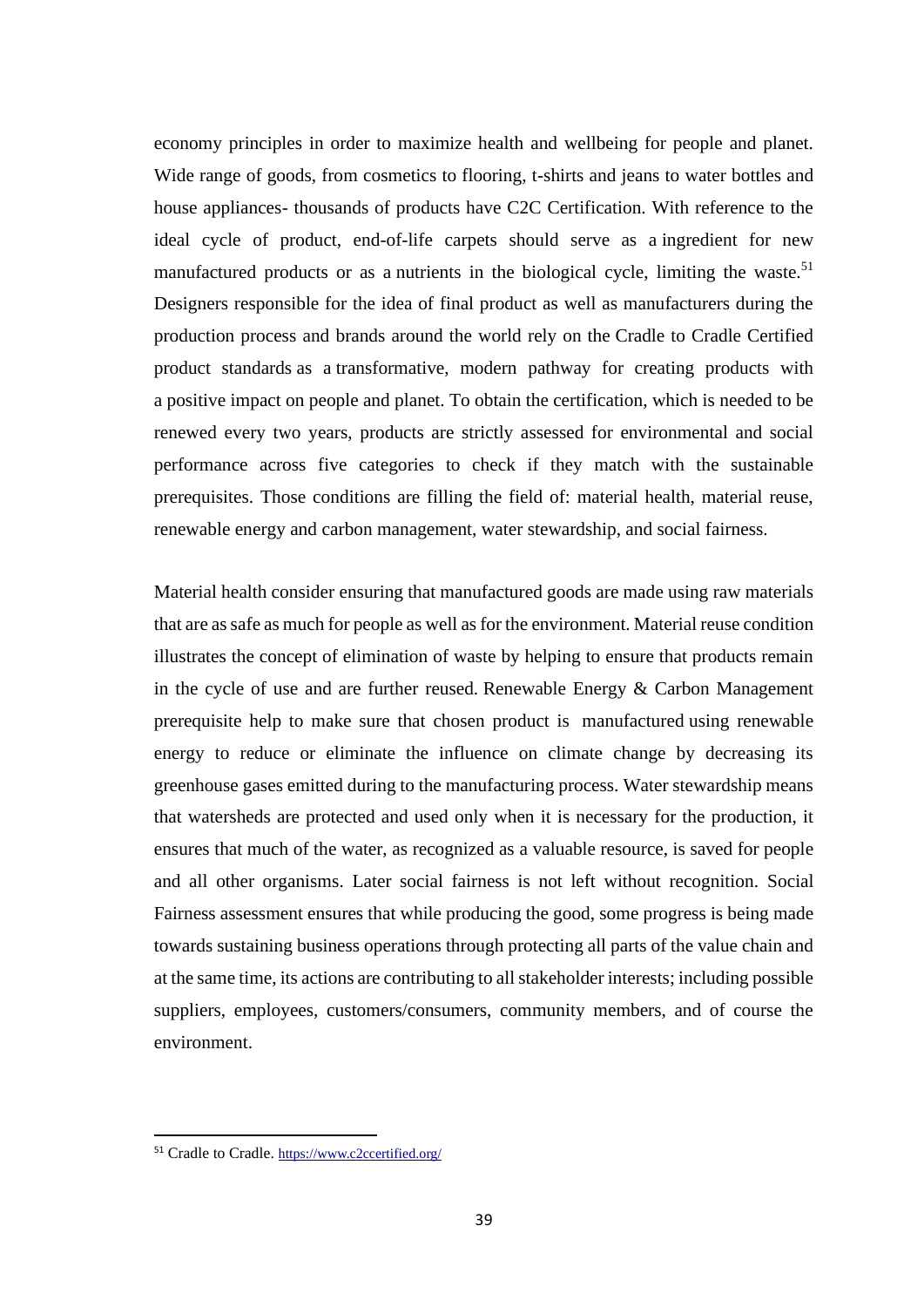The aim is to design business that honour all people and natural systems which are somehow connected with the manufacturing of products. All products accredited with the C2C certificate are easily to find on the official website of the institute, which may influence the purchase decisions of the consumers. The Cradle to Cradle Certificate gives a mark and score on different levels on a concrete product in terms of theirs compliance with sustainability principals. That further helps architects and specifiers have a confirmation about the environmentally friendly attributes of a product as a whole.

Cradle to Cradle Certified products means that the product is optimized for human and environmental health, or that products' materials have been assessed in terms of not carrying any chemicals, hazardous ingredients which might cause the risk for humans or environment, based on strict standards. Carpet, as floor coverings are treated as building materials, which are subject to EU Construction Products Regulation (CPR). They are used very often as floor covering in commercial buildings, where the sustainability concept is well appreciated, gaining more interest. The level of sustainable solutions used while constructing a commercial building can be rated in different levels and by different institutes, resulting in prestigious eco certificates, which can further attract the possible tenants. C2C certified products used in, for example office building, can contribute to gain credits under LEED (Leadership in Energy and Environmental Design) green building rating system. It is the most widely used green building rating system in the world. The building gets the points for eco-friendly solutions, as C2C certified products for theirs interiors, creating simultaneously healthier, modern spaces with cleaner and free from harmful chemicals air. At the same time, LEED helps investors to implement eco-practices, where as a priority the building efficiency is placed, decreasing operational costs is visible also the value of asset is increased together with the productivity, comfort, health and wellbeing for occupants is maintained and very much taken into account. LEED is suitable for both, new and already existing buildings, to start the sustainable change and become more greener and high performing buildings.

When taking into account carpet industry, the C2C certification plays important role in terms of sustainability shift. We can see growing awareness in manufacturers approaches and the sustainability seems to be something to prestigious to boost about, gaining more and more interest in the market. Within the interest of industrial ecology, flooring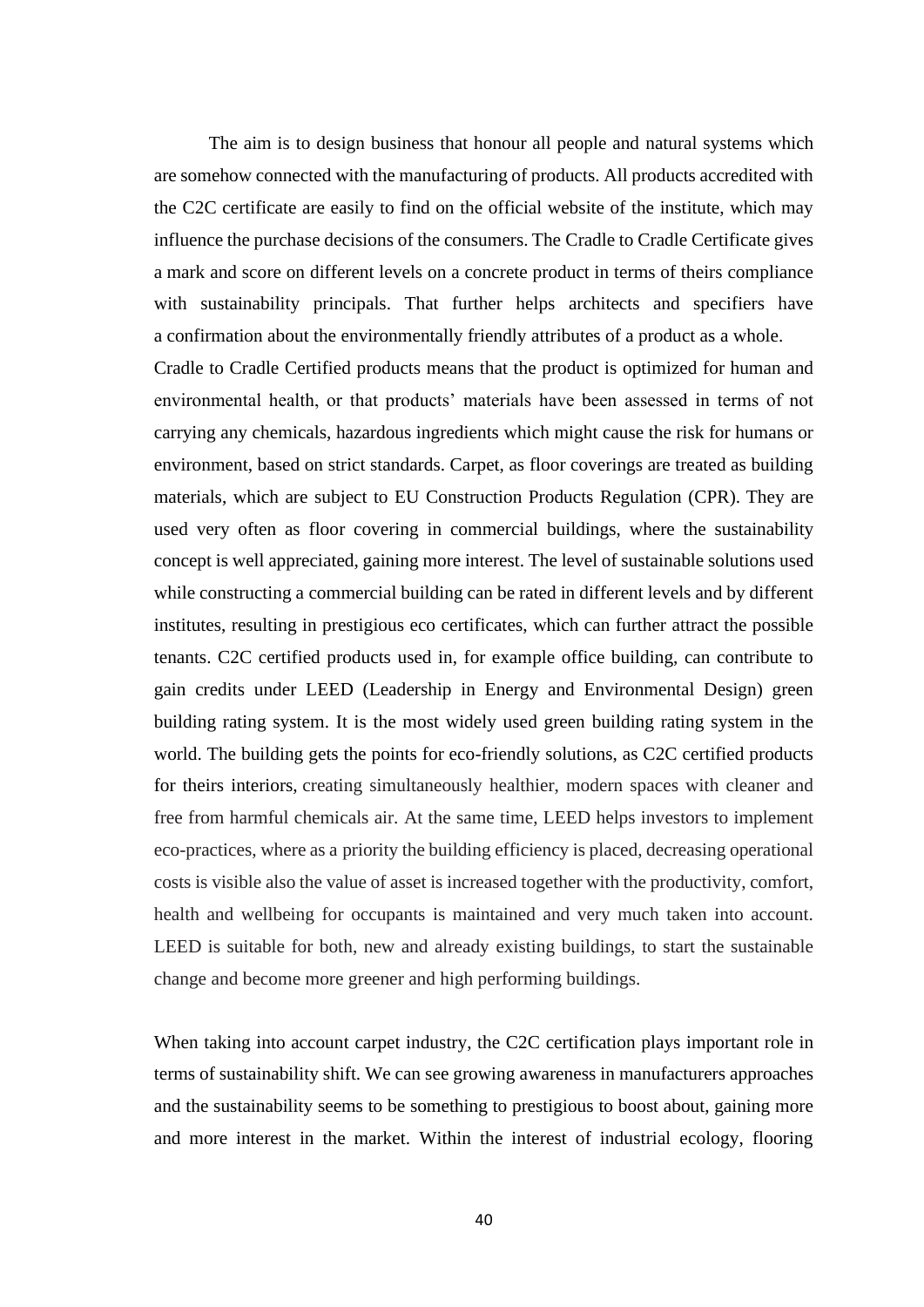companies such as Interface, Desso, Balta Group and are currently implementing a "Cradle to Cradle" concept, using the materials which are reprocessed and reused to become new product, once they have exhausted their first useful life. Taking a closer look into Desso company – carpet manufacturer- which has become the first carpet tile manufacturer in the world to achieve Cradle to Cradle gold level certification for one of theirs carpet tiles collection. This collection characterized with an EcoBase backing, that was contained with upcycled re-engineered calcium carbonate (chalk) from local drinking water companies, which is 100 percent recyclable in Desso's own production process. Moreover, the collection contained ECONYL yarn, which is a 100% regenerated nylon. What is the difference between a carpet made with ECONYL and any other carpet material? ECONYL carpet are made with a special yarn, which is obtained from the regeneration of pre and post-consumer waste. As a example of waste used in the process we can mention; fluff, fishing nets taken from the see or other used textiles extracted from products as garments. The positive side of ECONYL carpets is that theirs performance is the same as those made from yarn coming from fossil raw material but production of those is having much less environmental impact than traditional nylon. The hope, for companies such as Desso and other beforementioned, is that eventually they will reach the stage where not only specific collection will be sustainable at high level, but maybe all theirs raw materials will one day come from already existed products.<sup>52</sup> This kind of examples can lead us to the idea of "forever carpets" – in essence, certain volume of materials to needed to become floor covering would be kept in reuse forever, giving the product life after life in closed loop material flows. This illustrate a perfect shift from linear model to circular one in integrated carpet system, where everything has its proper use.

We have to point out that it is often very difficult for a single one enterprise to achieve this cradle to cradle ideal. The circular shift would be definitely more effective when applied to multiple enterprises, so that waste from one organization/manufacturer becomes the raw material for another. In that kind of ideal system there would not be a need for extensive transformation of production system.<sup>53</sup>

<sup>52</sup> Innovation for Sustainable Development Network (2019). *Implementing Cradle-to-Cradle concept to create products with the right purity that can be recycled at high levels.*

<sup>53</sup> Ness D., Field M., (2004). *Cradle to Cradle Carpets and Cities.* CSIRO Sustainability Network.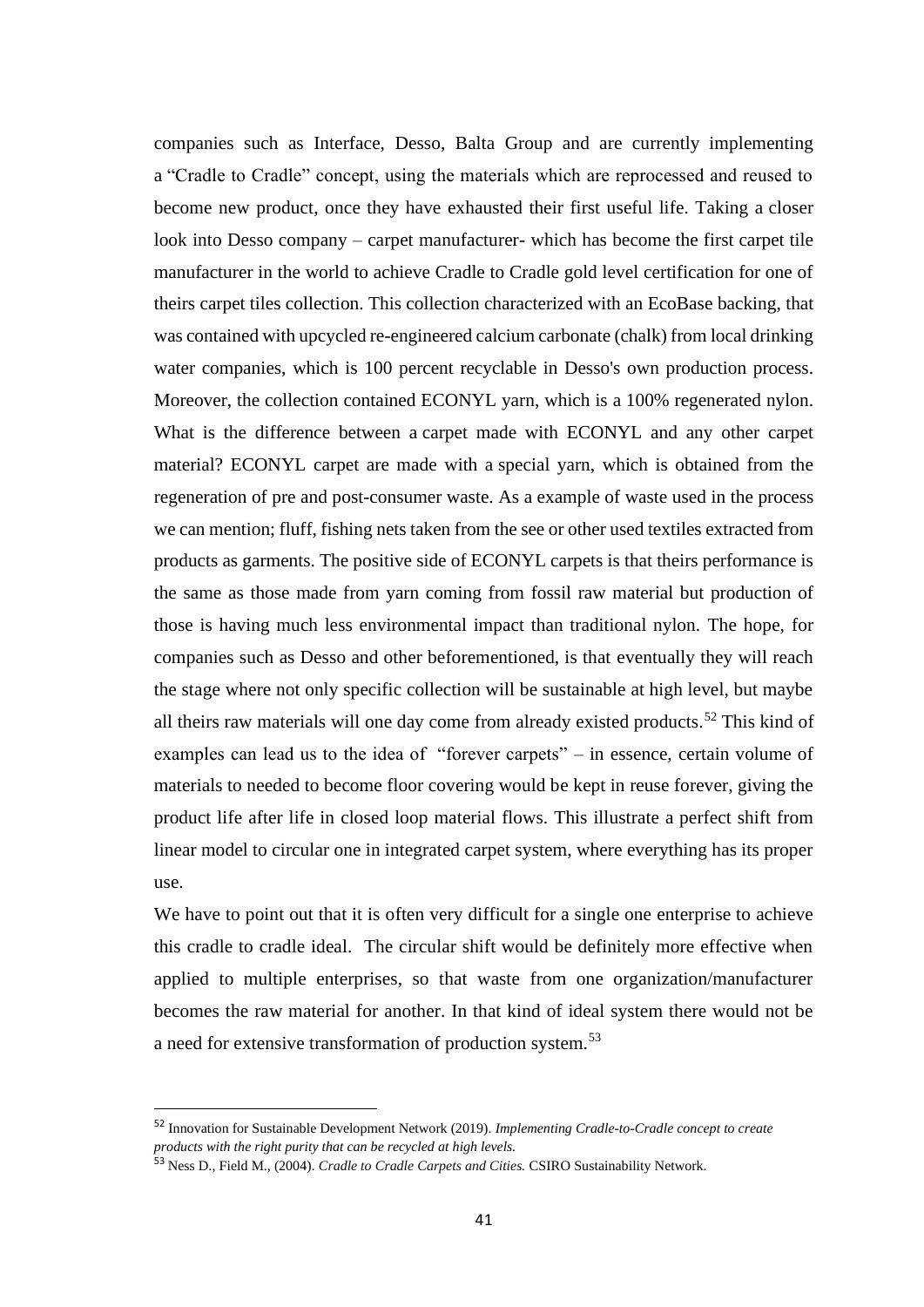#### **3.4 Environmental Due Diligence**

 Due diligence is an very important concept in environmental regulation and compliance. Environmental due diligence is a form of proactive environmental management within a business world, which can take different forms of assessment and be accomplished through several methods. The objective is always clear and principal: confirmation that your organisation adhered to environmental regulation and is safeguarded against environmental accidents such as water contamination (for example during dyeing the textiles needed to manufacture a product).

European Commission has already taken some steps for creating binding legislation in that field, including publishing researches and conducting public consultations, towards a possible legislative initiative on mandatory due diligence for companies. Its 2021 work programme is including a proposal for a Directive on Sustainable Corporate Governance that would bring up the subject of environmental due diligence.<sup>54</sup> Some voluntary measures has been implemented so far. As a example we can mention about the German Partnership for Sustainable Textiles. This initiative has shown that enterprises are willing and eager of making the change and are able to meet theirs due diligence obligations along the supply chains. Unfortunately, the researches has revealed that voluntary actions have its limits. It is worth mention bout two documents- UN Guiding Principles on Business and Human Rights and OECD Guidelines for Multinational Enterprises - which make strong statement, that businesses have a responsibility to respect human rights and the environment and should undertake effective due diligence.<sup>55</sup>

Now, the EU has decided that adequate time has come to introduce a binding framework for companies of generally applicable minimum mandatory requirements for corporate due diligence obligations, including environmental issues on which this dissertation is predominantly focused on. New legislation will influence a lot on the carpet industry, as vast amount of carpet manufacturers is based in Europe. The EU Textile Strategy, which include carpet, must explicitly recognise that textiles has to be considered as a high-risk

<sup>54</sup> European Parliament (2020). *Towards a mandatory EU system of due diligence for supply chains.*

<sup>55</sup> Organisation for Economic Co-operation and Development (2020). *Global Forum on Responsible Business Conduct: Partner Side Session, Building environmental resilience and responding to global crises through supply chain due diligence.*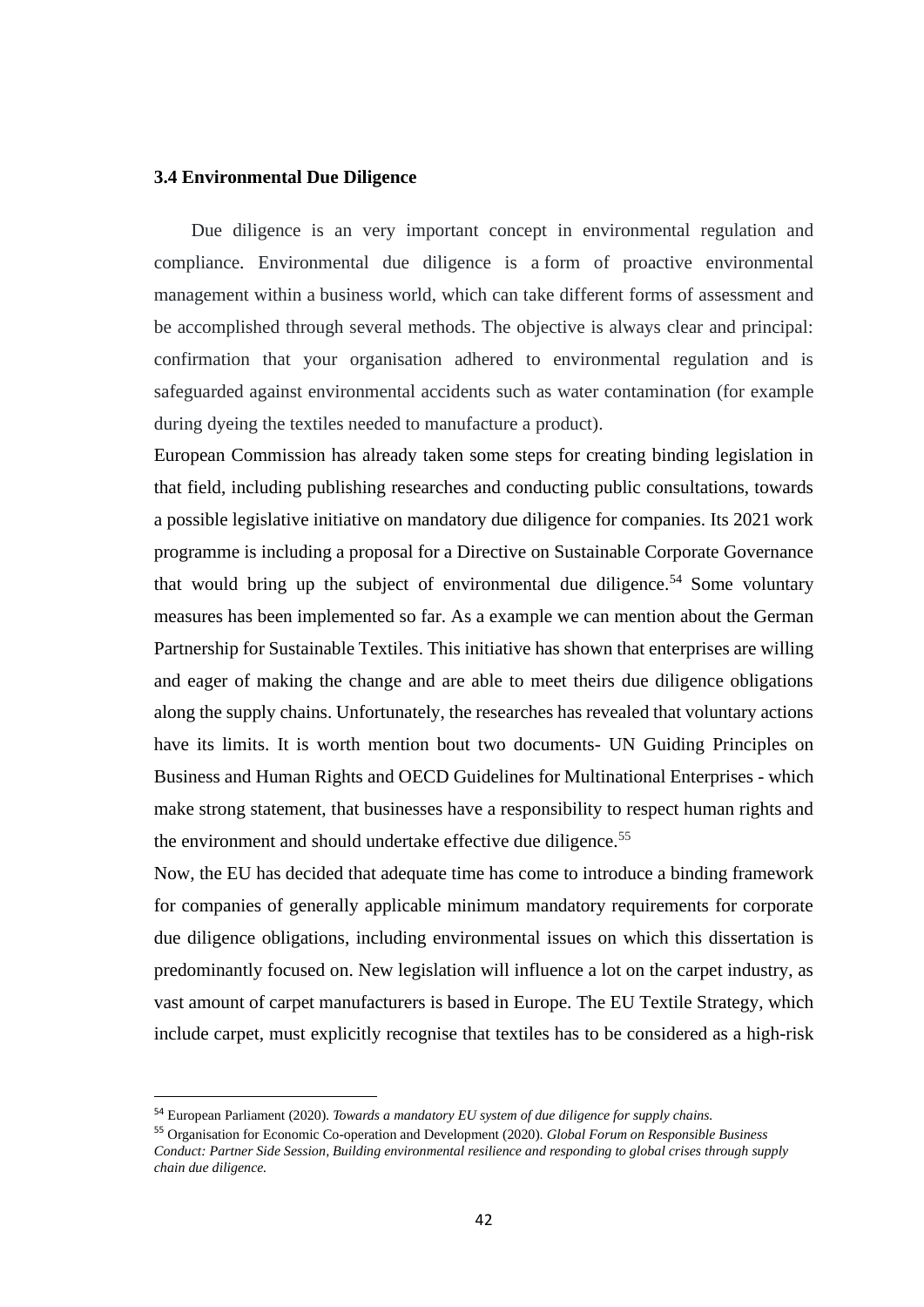sector with regard to this kind of obligations. It is almost certain that more complex supply chain of carpet industry, due to non European suppliers of materials or long list of distributors, will require specific binding procedures to address the challenges.

The new strategy of EU includes binding obligations that would be required from the companies to identify, prevent, address and remedy their environmental risks and impacts across their entire value chain. Moreover, the transparency in actions plays also important role as organisations will have to report publicly on these processes. This will help consumers and enforcement bodies to verify compliance. The commercial flooring, as carpet in rolls or carpet tiles, are very often subject of public tenders as for interior finishing of the commercial building. Going further, if the compliment of the environmental due diligence would be mandatory – then this kind of requirements might be subjected to the descriptions of the public tender. This idea in practice, would imply not really a direct punishment for the manufacturers who do not adhered to the environmental due diligence concept, but it would actually prevent them for offering non compliance products in the commercial spaces.

The EU-wide due diligence law has to be applicable to all kind of business enterprises domiciled or based in the EU as well as to companies which imports goods into the EU (as distributors), including those in the carpet industry.

To be more effective, the European Commission cannot forget about the Textiles Strategy and has to cooperate strictly with already existing policies withing companies in a sector of high risk for possible environmental harm, as carpet industry.<sup>56</sup>

<sup>56</sup> Fair and Sustainable Textiles - Civil Society Coalition (2020). *European Strategy for Sustainable Textile, Garments, Leather and Footwear.*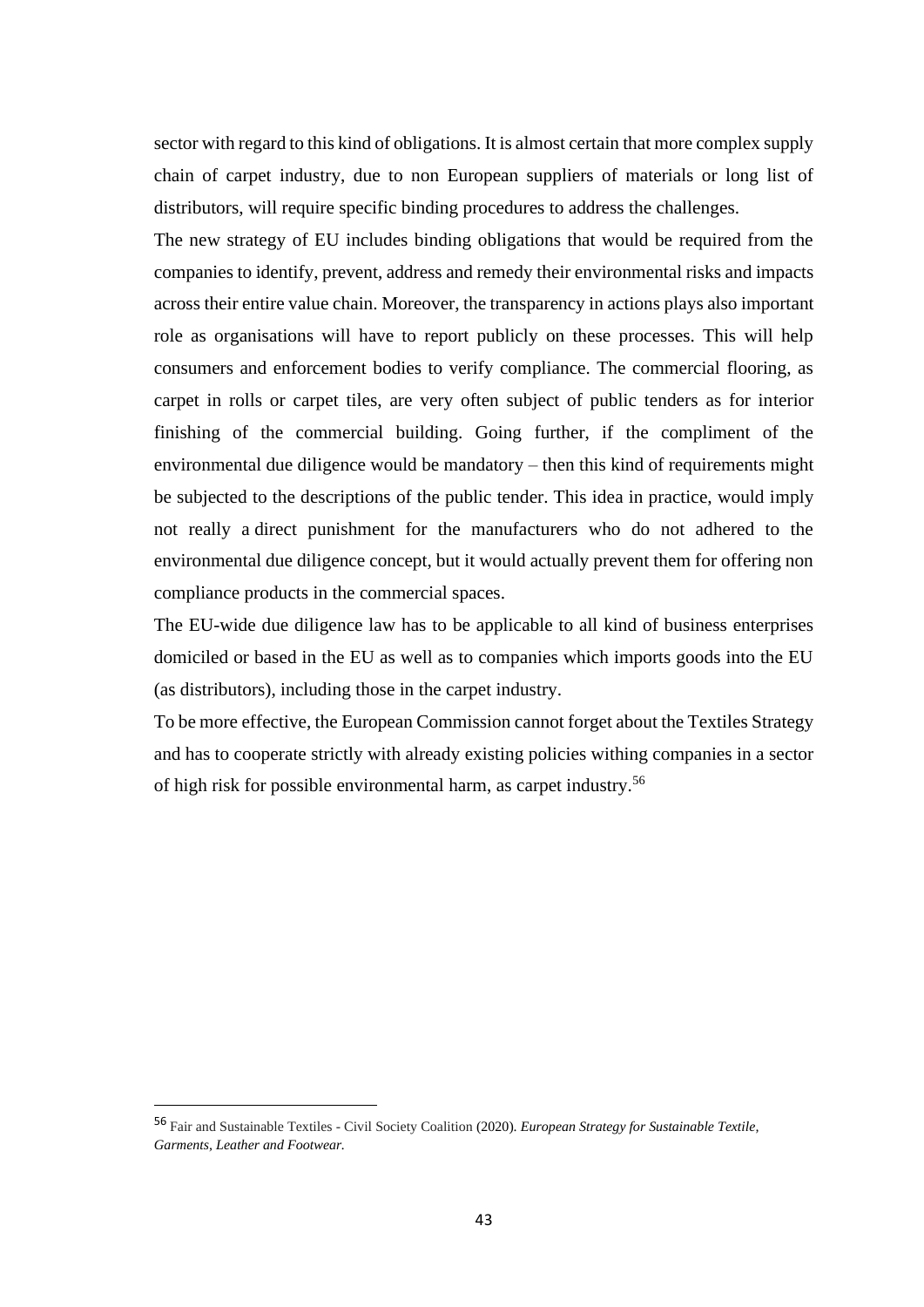#### **4. Case study- practical examples of the circularity in the textile industry.**

#### **4.1 Aquafil & regenerated yarn**

 Company Aquafil is a leading manufacturer of filaments for textile floorings in Europe. For more than 30 years of existence on the market, Aquafil is placing the circular economy as a principal value in order to save the resources, give new life to the materials which are confirmed as a waste, and to increase the efficiency along the value chain. Currently, Aquafil is the biggest supplier for carpet manufacturers operating in the following market areas: residential as houses, commercial buildings as hotels, offices and others, automotive as car mats and upholstery. The field of theirs work is mainly knows for creation of the ECONYL carpet yarn, which can be provided within the manufactory in 176 solution dyed colours that are available.

For manufacturing the regenerated yarn called ECONYL, Aquafil uses the valuable waste. Each year, 640,000 tons of fishing gear are left or abandoned in the global waters: seas and oceans. Todays researches show that discarded fishing nets are highly contributing to the nylon waste in our oceans that makes up globally 40% of all plastic pollution. Leavings of fishing industry which are left in the sees are threating the marine life as whales, turtles, seals. For this fact Aquafil is a co-founder of the initiative "Healthy Seas, a Journey from Waste to Wear". This organization works with volunteers who collects end-of-life nets, which further might be mixed with other nylon-type waste (as unwanted carpets), later cleaned, shredded, depolymerised to extract nylon, then polymerised to be fully converted into the regenerated nylon called ECONYL in order to become a new commercial textile products. Regenerated this way nylon is exactly the same as brand new nylon. Moreover, can be recycled, recreated and remoulded endlessly. That means you can create products and buy new textile goods without having to use new resources. The product made from regenerated nylon is absolutely the same in terms of characteristics as its petroleum-based traditional version, but made entirely from the waste, where any new raw material from the planet are taken**.** There are two different types of fishing nets which are extracted from the waters and used for new sustainable yarn: the one directly taken from the oceans - rescued by volunteer divers - and nets coming from industries dealing with fishery and aquaculture. The fishing nets are first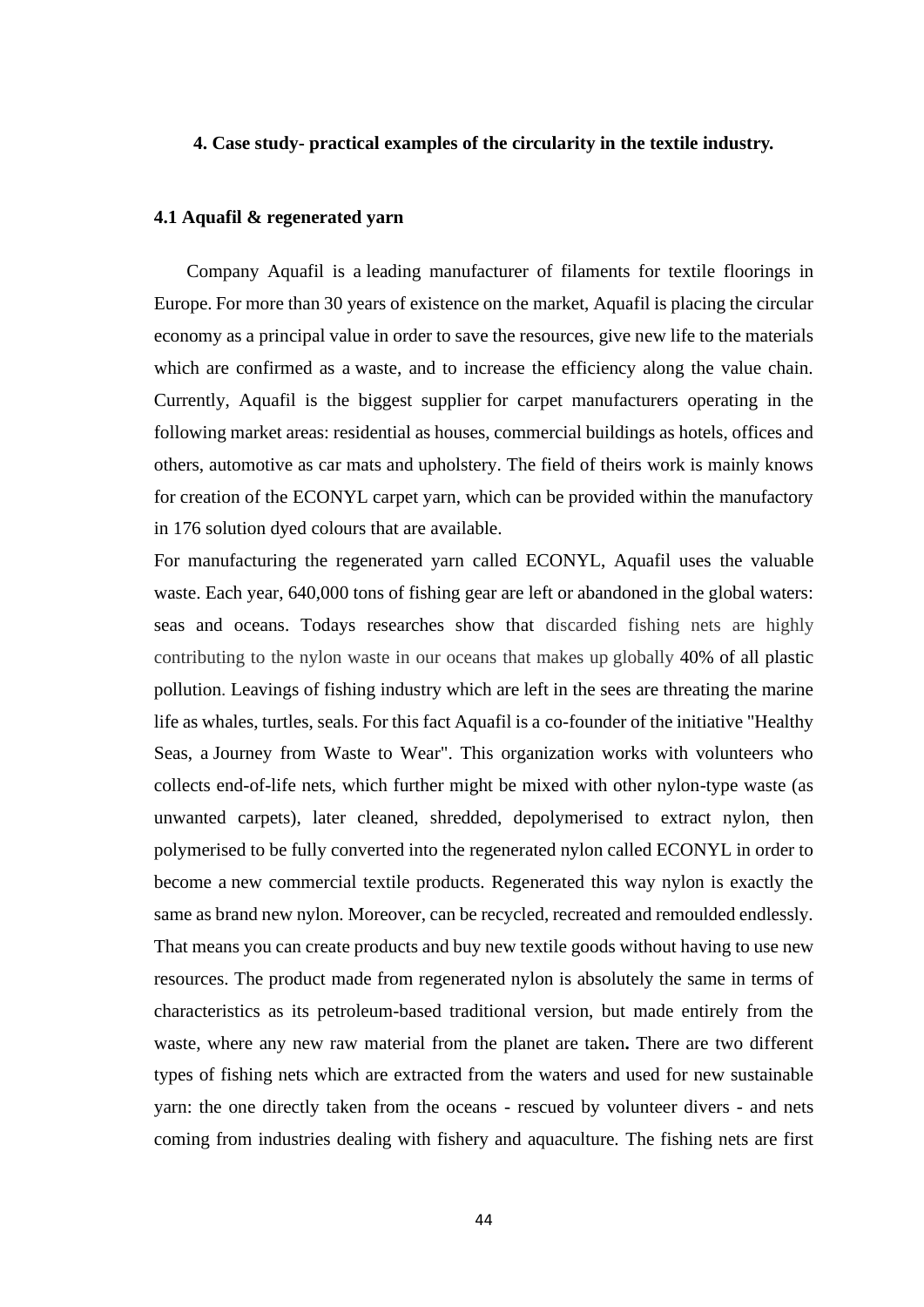cleaned and sorted out, further sent to Aquafil's Slovenian regeneration plant, where all recycling process is activated.

Later, this kind of sustainably remanufactured yarn serves as a base for a new products such as carpets or garment nylon-type goods. Aquafil as a leader in sustainable solutions, is trying to fully embrace the environmental mission. That is why while processing the yarn, is using almost 100% of electricity from renewable sources for its recycling activities. This great output was possible to make thanks to the purchase of Certificates of Origin (GO), works as a guarantor that the electricity purchased comes from renewable energy sources. Moreover, to self-produced energy, the company used theirs owned obtained photovoltaic panels. It is worth saying that ECONYL carpet fibres are eligible for LEED points for eco-friendly buildings – more information on that system is given in chapter 3. At the same time, ECONYL created new possibilities for architects and designers for more sustainable interiors. Investors, tenants can equip the interior with good quality carpets wall to wall, carpet tiles and rugs while being part of a circular change using the innovative sustainability solution. ECONYL (nylon), made by Aquafil is one of the most sought-after materials, used by more than 1,000 brands worldwide from different market segments, including BMW, Stella McCartney, Prada, Gucci and Adidas.

International companies which uses regenerated nylon, made by Aquafil are the once who are a example of circular economy pioneers. This way of doing business is sustainable by minimizing the waste together with ecological impact and maximising at the same time the value of a product over a longer period of time and using fewer resources for its production. The key is to ensure manufacturers as well as future consumers, that waste has its value on the market, and its regenerative. Only this way we can achieve greater circularity. Thus ECONY is not just a yarn. It fully represents companies' vision and new way of thinking and approach to sustainability. It puts together the desire for innovation, the need for constant improvement and full commitment in order to protect the environment.<sup>57</sup>

<sup>57</sup> Aquafil[. https://www.aquafil.com/sustainability/econyl/](https://www.aquafil.com/sustainability/econyl/)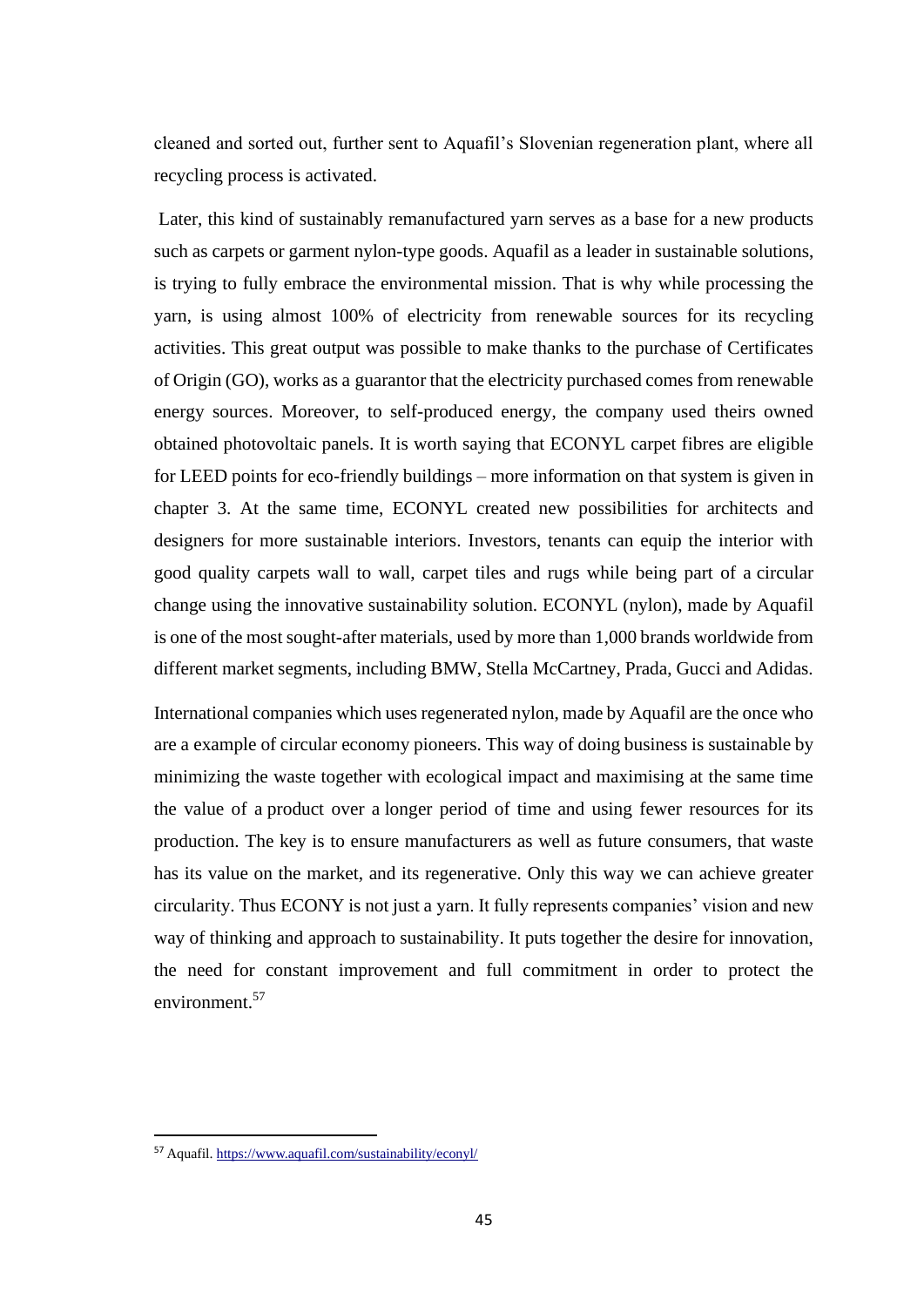#### **4.2. We Fashion & recycled fibres**

In 2018 the Dutch company "We Fashion" with clothes shop chain in various Northern European countries presented the pullovers with recycled content. Usually the development of new yarns and fabrics are not part of the procurement process within this company, but due to the aim of the project of European Clothing Action Plan (ECAP) they also have created a sustainable fibres.

WE Fashion participated in this project during the period of 2011-2013 and showed that recycled fibres from textile material can be reused to create new clothes. The company decided to use two old uniforms to produce two knitting styles for men. Two type of yarn were involved into the project. They were developed, subsequently produced in bulk by the spinner, and ultimately supplied to the producer- in this case We Fashion company.<sup>58</sup> The composition of one yarn comprises a mix of approximately 50-50% recycled cotton from denims and Tencel - a modal cellulosic fibre produced by environmentally responsible processes from the sustainably sourced natural raw material as wood. To the second yarn, the mix of recycled cotton from T-shirt and Tencel, We Fashion added also few per cent of polyester in the production process. The production needed also a colour added to both yarns. This has happened shortly after creating the yarn, which means that less water was saved as if the yarn would be coloured during the production process. There exists other options for sustainable colouring. As a example, the viscose fibres can be coloured in the production process, which does not require any additional water.

WE Fashion researched if fashion company can set up a process with post-consumer recycled yarns with the current suppliers for clothes. They have started with discarded denims and white T-shirts to measure the volume of possible recycling.

The yarn was jointly developed, subsequently produced in bulk by the spinner, and supplied to the knitter/pullover producer. The development of the yarn and finding the spinner was cooperated with the open centre for textile recycling Texperium  $^{59}$ , company whose main aim is to help the consumers, governments and private businesses in the transformation into the circular economy.

<sup>58</sup> Fibre to Fibre.

[http://www.ecap.eu.com/wp content/uploads/2019/07/Fibre\\_to\\_Fibre\\_Pilot\\_Case\\_Study\\_WE\\_Fashion.pdf](http://www.ecap.eu.com/wp%20content/uploads/2019/07/Fibre_to_Fibre_Pilot_Case_Study_WE_Fashion.pdf) 59 [www.texperium.eu](http://www.texperium.eu/)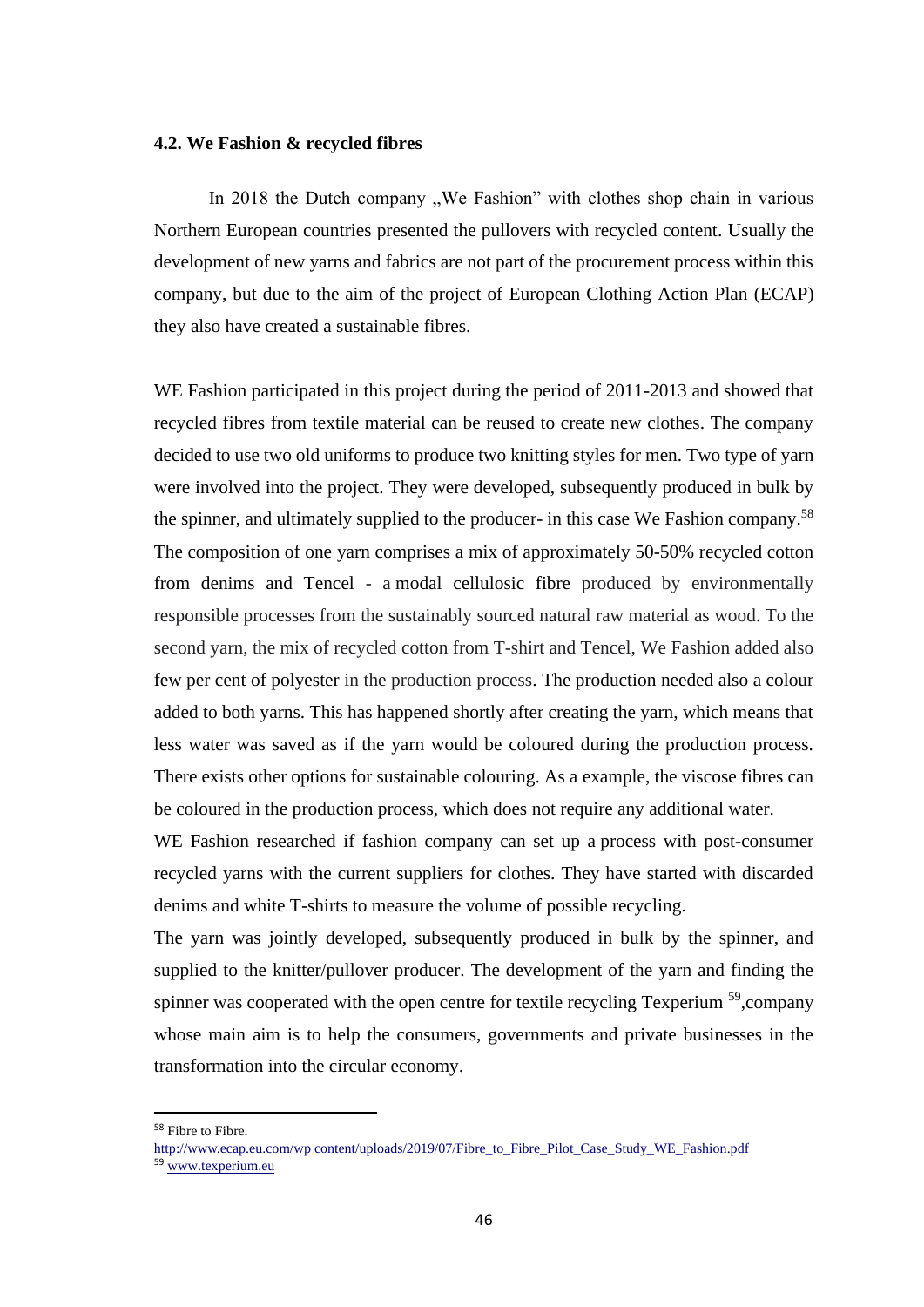We Fashion decided to launch in the Netherlands new, made from recycle fibres, pullovers which were hanged with the special tags, where it was explicitly emphasized that product was made in order to indicate the environmental problems and impact. The pullovers were promoted on social media as well as in the official website of the company. The results of the project were very promising in terms of creation recyclable fashion. It has been shown that it is highly possible to develop specific yarns with post- consumer recycled content for the products which will fit into a standard process of production and consumption. But at the same time, it has to be emphasized that the ultimate purchase price for the final garment was higher due to different type of yarn production and has required additional work.

This project aimed to perform waste prevention, reduction in water and energy use and reduction in CO2 emissions in the textile production. ECAPs projects support businesses in their engagement to produce or invest into more circular textiles This project intended to deepen the knowledge of the recycled textile material usage in clothing industry and measure the consumers reception of the recycle pullovers concept. For WE Fashion, this project was a trial and impulse at the same time to take the further steps step to highquality recycling of textile.

## **4.3 JBC and recycled clothes**

 Similarly as the case study described above, JBC project was supported by ECAP funds. JBC company is a family-owned fashion retail company, having its headquarter in Belgium, established in the year of 1975. The company owns about 145 shops across Belgium, Luxembourg and Germany. Constantly growing its online business as well. The company has shown the interest in being a part of sustainable change years ago and the subject of this case study will be a full collection called I AM (started in 2018), filled with sustainably manufactured trousers for kids, men and women.

JBC vision was to offer sustainable fashion at honest, reasonable price level. JBC has already been focused on the development of sustainable fashion, even before the ECAP founded project. Innovative materials solutions such as Lyocell, bio-cotton, recycled polyester and bamboo are used in the creation of some of its collections those days and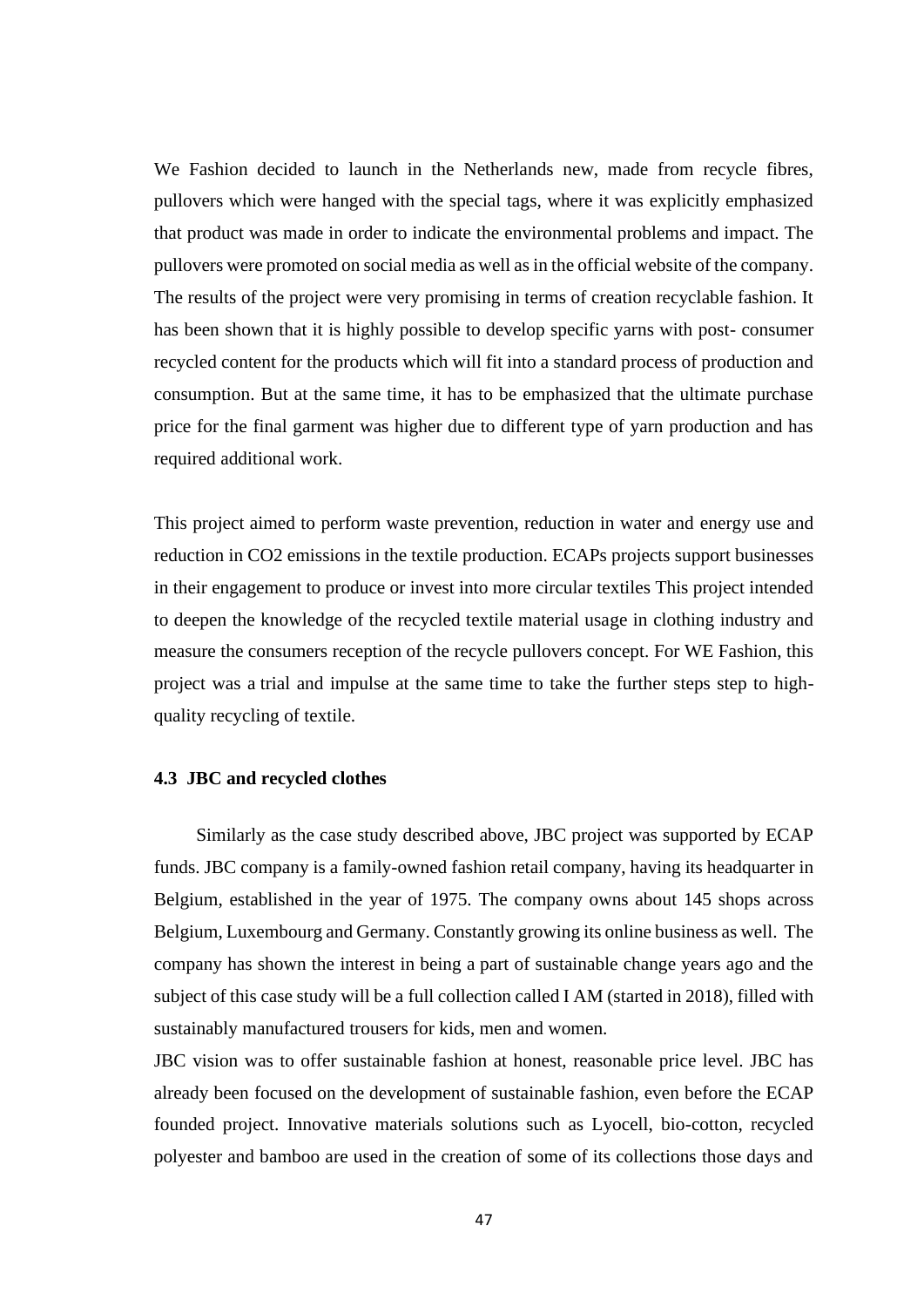in the past as well. The idea of a JBC project was to produce several circular denim products featuring as many post-consumer textile waste as possible at an reasonable price. The items had to fit into the collection for all kind of consumers (kids, men and women). Previously, the project was about to be connected with the production of the t-shirts but, due to limited availability of high-quality post-consumer yarns, the idea was substitute by creating a line of eco-made trousers. They were made from 20% post-consumer recycled content combined with the fabric complemented with bio-cotton. Moreover, jeans pockets were made of 100% recycled cotton. The jeans' pockets and zippers were designed slightly higher than normal in order to be easier to recycle later on. By positioning the trouser pockets and the zipper higher than normal, large sections of the jeans could be recycled again at a later stage. Belt label, size label and hang tag cord were made of 100% recycled polyester.

The project was not easy and came across to some difficulties as: reliable supplier of used denim was hard to find or research of the new material treatment needed to be improved. It turned out that the company could not be self sufficient, because it is not possible (hopefully yet) to use denims that the company has collected by itself. Costs for fabrics with recycled content is much higher than the one from traditional materials processed in non eco-way, what results in higher retail price.

The study shows that companies in order to be a part of circular change should start from small steps, starting from limited products manufactured in sustainable way. This project proved that circularity in the supply chain is possible. Management of marketing and sales plays a important role and needs to be researched before in order to be well prepared for new kind of products. It has also shown that combination of pre and post-consumer recycled material is the most effective. The JBC company put a lot of work into the wellresearched communications with theirs customers, providing them with a lot of knowledge about the new eco collections on many different social channels taking part at the same time in raising social awareness which is one of the key points towards circular change.<sup>60</sup>

<sup>&</sup>lt;sup>60</sup> Fibre to Fibre. [http://www.ecap.eu.com/wp-content/uploads/2019/07/Fibre\\_to\\_Fibre\\_Pilot\\_Case\\_Study\\_JBC.pdf](http://www.ecap.eu.com/wp-content/uploads/2019/07/Fibre_to_Fibre_Pilot_Case_Study_JBC.pdf)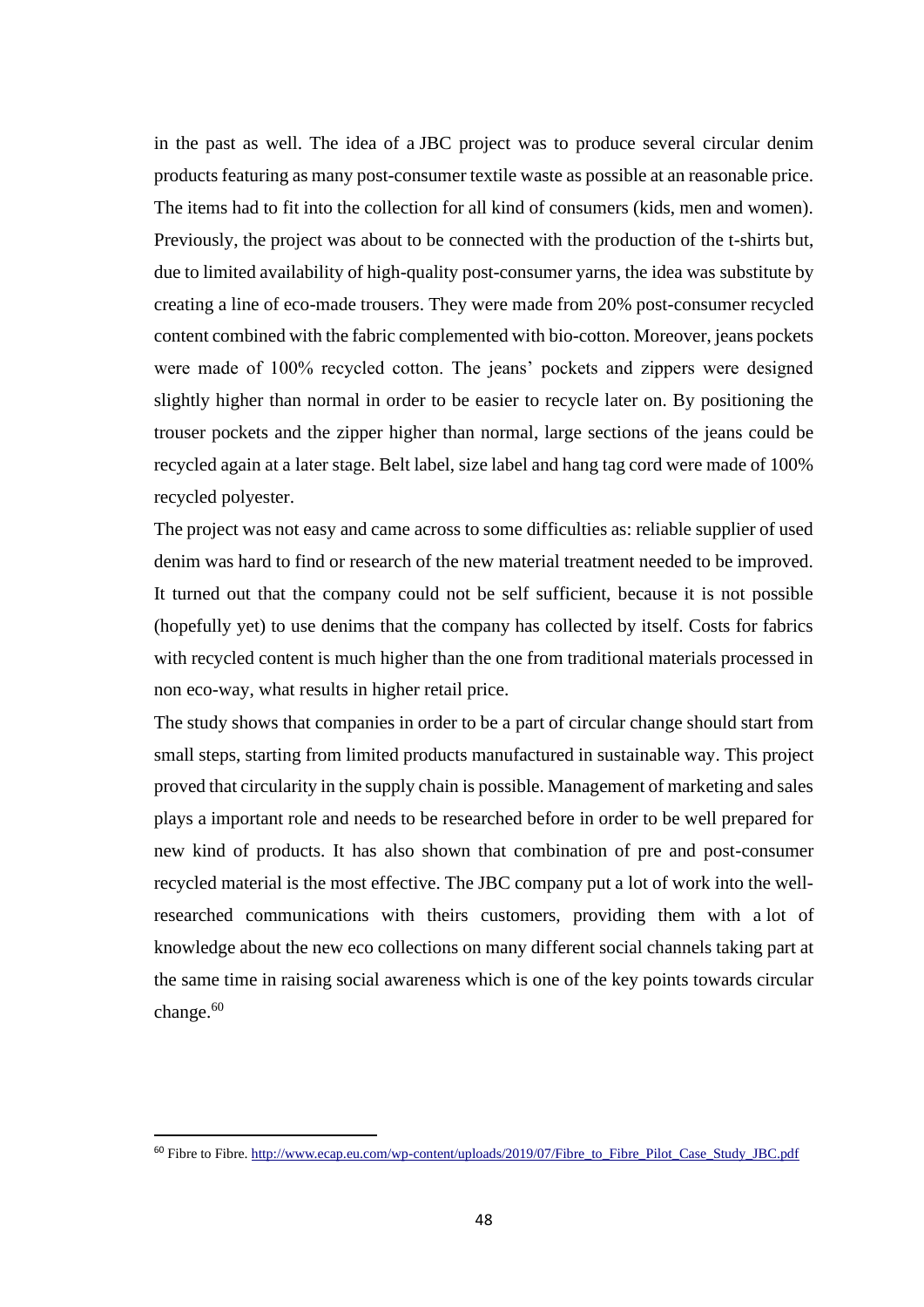#### **4.4 Newhey and carpet backing from recycled bottles PET**

 UK manufacturer of carpet, Newhey is producing a very sophisticated, sustainable backing for theirs carpets, using to its creation plastic bottles PET. The environment has always been a priority for Newhey. In 2013 the company launched a innovative carpet secondary backing system called 'Evobac', made from post consumer recycled bottles. Through a innovative production/recycling technique, used plastic bottles are firstly transformed into plastic flakes and then into the soft fibres - part of the felt backing. Moreover, as the backing is made from waste, the felt has the eco-friendly quality of being regenerable over and over again. That means that after use, the part of felt- backing can be depolymerized (broken into smaller parts) to its original chemical formula and become part of new PET products, not necessarily carpet but for instance: vehicle interiors and noise-reducing materials. Today, all of Newheys' products are consisted with this very sustainable backing system. Due to that company's carbon footprint is definitely reduced and it marks a major milestone towards a more ecofriendly, sustainable and circular process of carpet production. This innovative solution for carpets is using the post-consumer waste in order to benefit the product itself and save the environment at the same time. The carpets on this kind of backing means less risk of scuffing of skirtings and paintwork, the comfort of walking is higher, the cut is as well easier to proceed - the wear on blades are reduced. a unique eco-friendly hot melt, energy efficient laminating process makes a strong connection between the primary fabric and secondary backing, ensuring at the same time that finished carpet product has at least three times more of the strength than conventional latex backed product. Moreover, the products where the Evobac backing is used, comply in 100% with all highest standards for European regulations in terms of flammability. It is also important to mention that Evobac has more benefits, not only for consumer but also for installers. They are easy of handling, which is guaranteed through decreased risk of scuffing skirtings and paintwork. But of course if installers prefer more traditional way to install these products, they are ensured that Ecobac backing carpets are compatible with all traditional installation methods as well.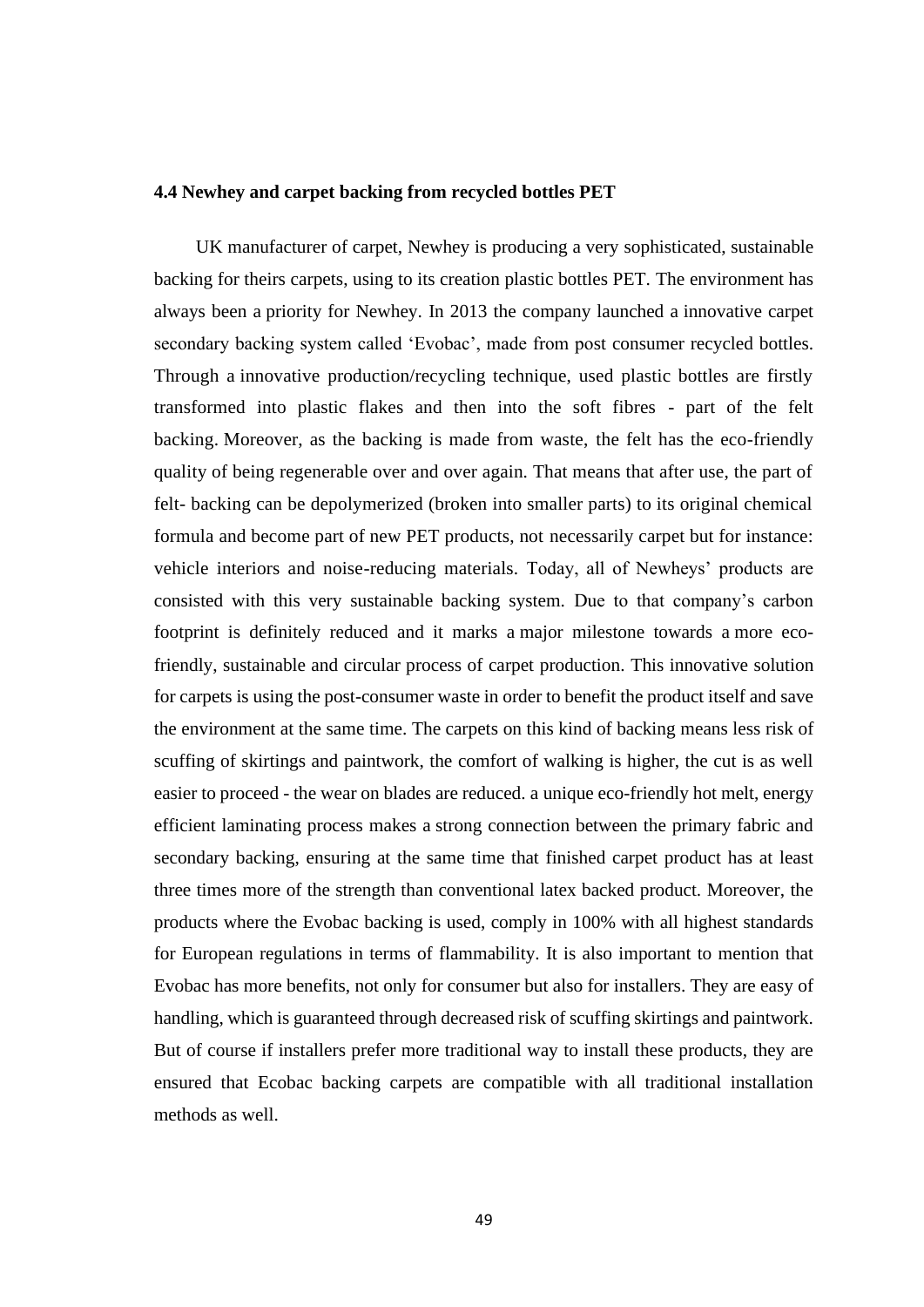To understand better the structure of this eco-backing, beneath in presented the simplifying scheme:



 Figure 2. Source:<https://www.egecarpets.com/carpets/carpet-backings/ecotrust>

The company is taking theirs clients into a sustainable journey towards more circular production. The environmental efforts are ongoing at Newhey. It operates in an ethical way, in order to benefit society, the environment and the economy.<sup>61</sup>

<sup>61</sup> Newhey. [https://www.newheycarpets.co.uk/news/newhey-carpets-revolutionary-backing-made-from-100-recycled](https://www.newheycarpets.co.uk/news/newhey-carpets-revolutionary-backing-made-from-100-recycled-material/)[material/](https://www.newheycarpets.co.uk/news/newhey-carpets-revolutionary-backing-made-from-100-recycled-material/)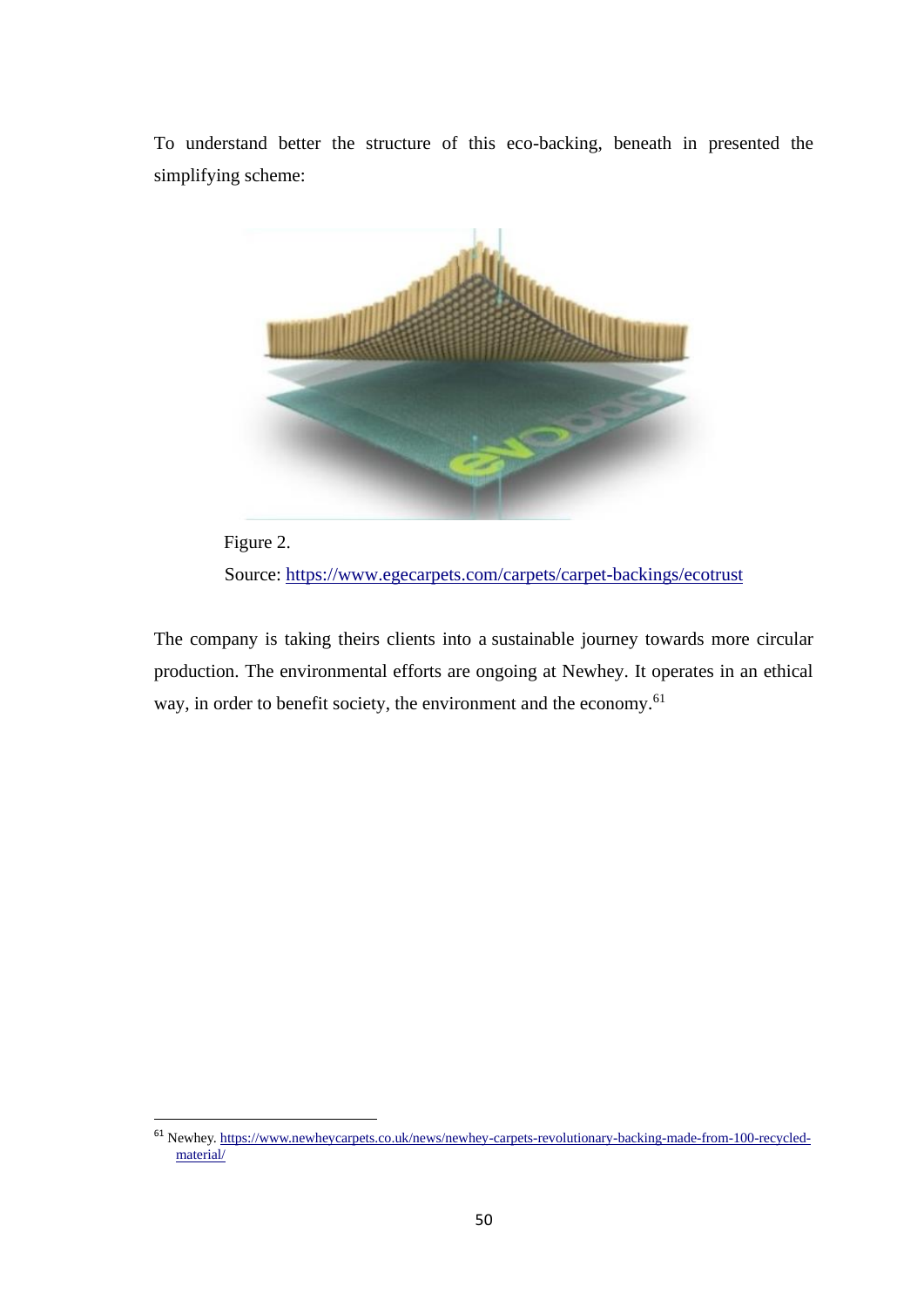#### **5. Challenges for the textile industry in adoption of circular economy**

#### **5.1 Barriers and potential problems**

The circular system is not easy in implementation. It costs money, time, human resources, investments and change in the society mindsets.

Still, majority of the people, especially on higher positions, what is followed often with the higher age, are reluctant to environmentally friendly solutions as they do not see the problem of the pollutions nor CO2 emissions- the environment is not a priority in that case. Fortunately we can see growing awareness in the society and most of the SMEs are willing to implement sustainable measures. But the main success of these measures will depend of the final recipient, which is customer and on the sector in which the company will operate.<sup>62</sup>

Later on, finances are vast obstacle. The new measurement taken in any company are always a challenge and investment. Especially in the textile industry, new innovative environmentally friendly solutions on a big scale can cost a lot. Not all of the companies are financial able to do so. Without the economical profits the company cannot operate so it is crucial to be productive and sustainable at one time.<sup>63</sup>

Lack of adequate policies and supportive governments will make the transformation impossible. The countries need to work together and textile companies need to cooperate in the whole supply chain. Many times the products materials are coming from different country, or the final product is created somewhere and later distributed even further.

The circular economy opens new possibilities and benefits. Some of the companies are not aware of that, and are followed by fear which is based on lack of the information, what makes them resistant for making a change. While the investment at the beginning in the first year is significant further, in the long run, means great financial and environmental benefits. Moreover, the sustainable approach is currently a new trend in business and it can create a good image for the consumers who are aware of the importance of the environment.

<sup>62</sup> Rodríguez P.H. (2017). *Circular Economy: Application in the textile industry*.  $63$  Ibid.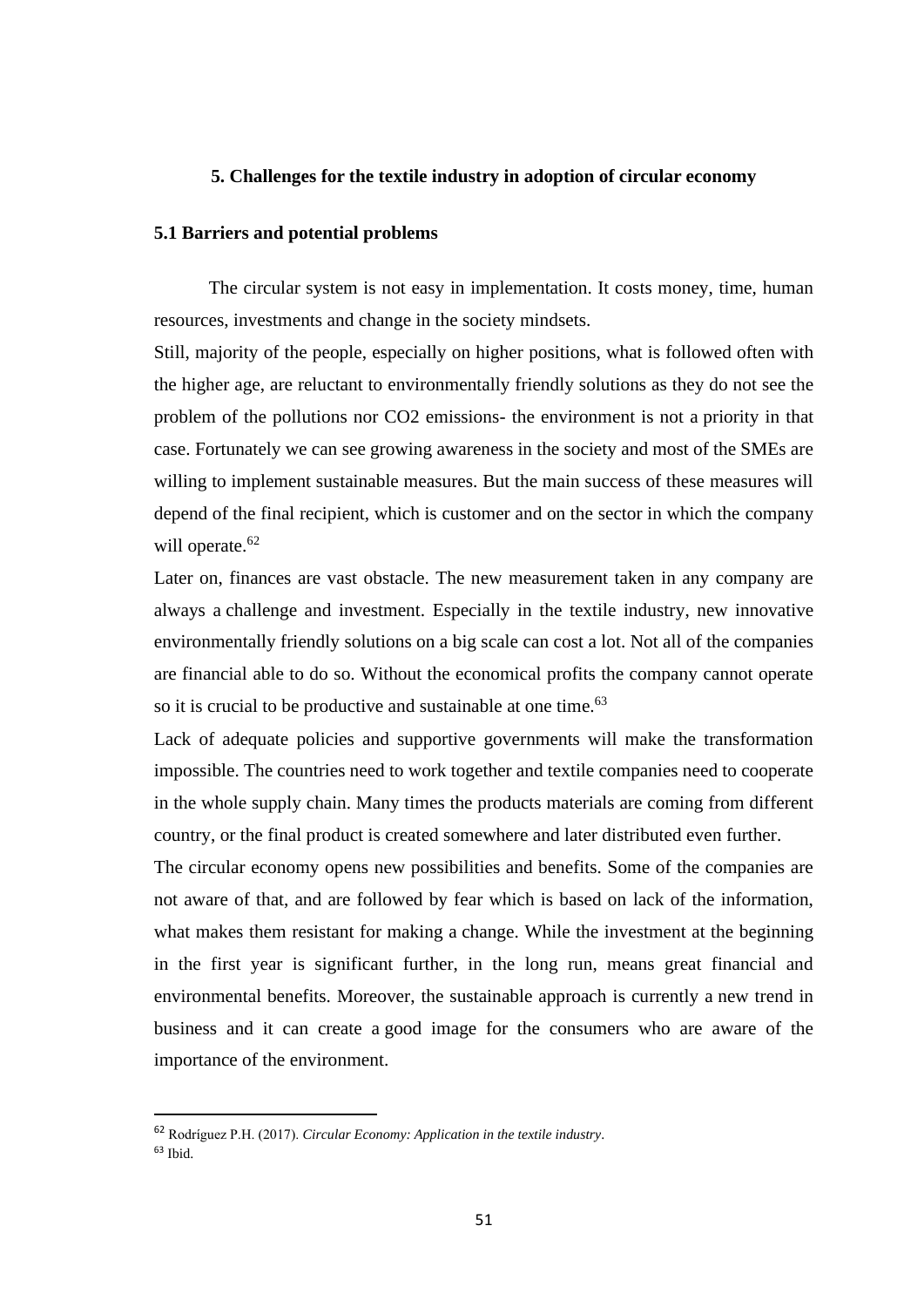Unfortunately for many manufacturers it is easy to depend on a system, which is already known- this way is easier and cheaper. The revolution in production system is scary, unknown and for this reason many manufacturers do not want to evaluate into more advance technology, which could provide the system with reduction of waste.<sup>64</sup>

Moreover, in order to reduce the costs, many fashion companies are provided with raw materials or even labour work in the countries where environmental issues does not play a crucial role, where the poor working conditions or child exploitation are taking place. This condition is mainly visible within the fast fashion approach, we have already discussed. There the sustainability might be a part of the companies image but it will be only marketing. The concept of sustainability, which is the core of circular economy, is composed of three key points: economic, environmental, and social and as well should benefit the people. If we pretend not to see the major problems of the production process in the third world countries as aforementioned, then we cannot say that we fully comply to the sustainable approach.

 Consumers are the biggest challenge as are the hope. More conscious consumption will be a sign of a new way of life and approach for textile goods. People will choose what is cheaper, this is a economic truth. However, focusing only on a cheap price and choosing the less expensive textiles items as clothes or carpets for your home or office, can actually in a long run come at a cost. Consistently choosing the cheaper option, which is mainly lower quality will not only cost the organization more money in stages but it also degrades its value overtime. Price and sustainability are inherently connected and it is us, society and our purchase decisions which will be impactful in the future.<sup>65</sup>

Corporate social responsibility (CSR) is becoming more and more important for the companies due to the fact that consumers are heading in that direction, forcing industry to change. Now, especially young generations of consumers wants

<sup>64</sup> Ibid.

<sup>65</sup> Rodríguez, P.H (2017*). Circular Economy: Application in the textile industry.*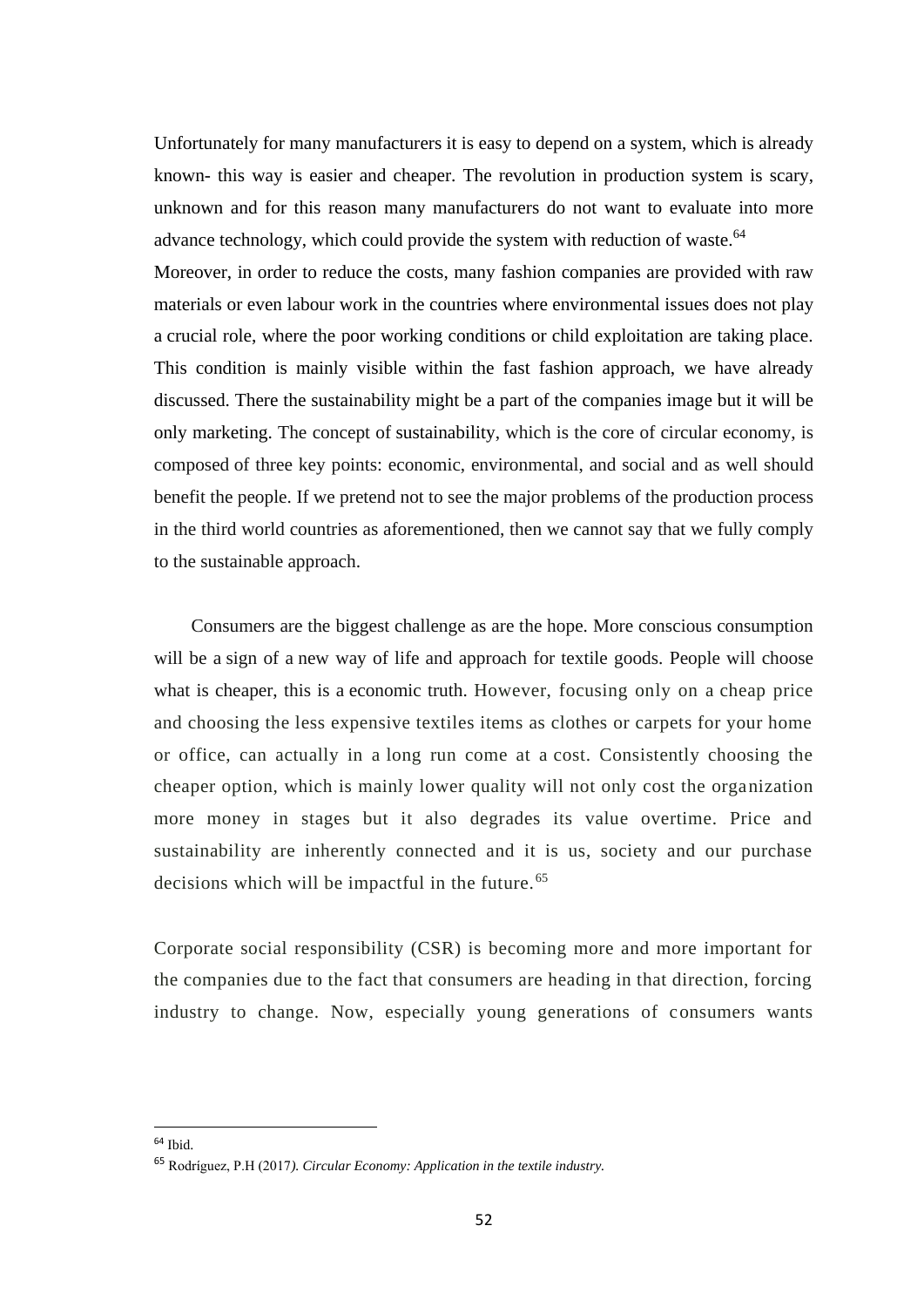companies to make their products in a sustainable way that allows them to uphold their value and help to save our world.<sup>66</sup>

The market sees the challenges and there is a strong demand from stakeholders in recent years to develop a sustainable textiles approach at EU level rather than at national level or a global one. Being realistic, it is more likely for a harmonization in a institution as European Union rather than a country where national or regional ruling parties are constantly changing and the circular economy transformation needs stable and strong strategy.

#### **5.2 Possible solutions and strategy**

 In order to address aforementioned challenges, the cooperation on many fields is needed. Coordinated and harmonised response from the market and authorities will be essential to address structural weaknesses regarding textile waste collection, sorting processes and recycling. Harmonization within the policies is much more possible on the EU level, rather than globally. But we have to remember that textile sector is highly globalized. Fragmented actions at national or only local levels will not be sufficient to transform the industry into circular system. The coordination is needed at all supply chain stages, including the raw materials providers, the manufacturer and distributors included some of them who can be based outside the EU.

Legislative action that derives from EU strategy for textiles, which is under creation and will be released very soon, in accordance with the Better Regulation Guidelines, can be efficient. Financial challenges have been discussed as one of the most important. With regard to financial obstacles, which make manufacturers reluctant to change the production chain into more sustainable in order to comply with circular economy concept, the help could come from EU. Some sustainable projects are being incentivized and as Europe prioritize the eco-transition, then the financial support will be needed for the companies who try to be part of it. The manufacturers concerns about the new innovative

<sup>66</sup> Boiten V.J., Li-Chou Han S. Tyler D., (2017). *Circular economy stakeholder perspectives: Textile collection strategies to support material circularity.*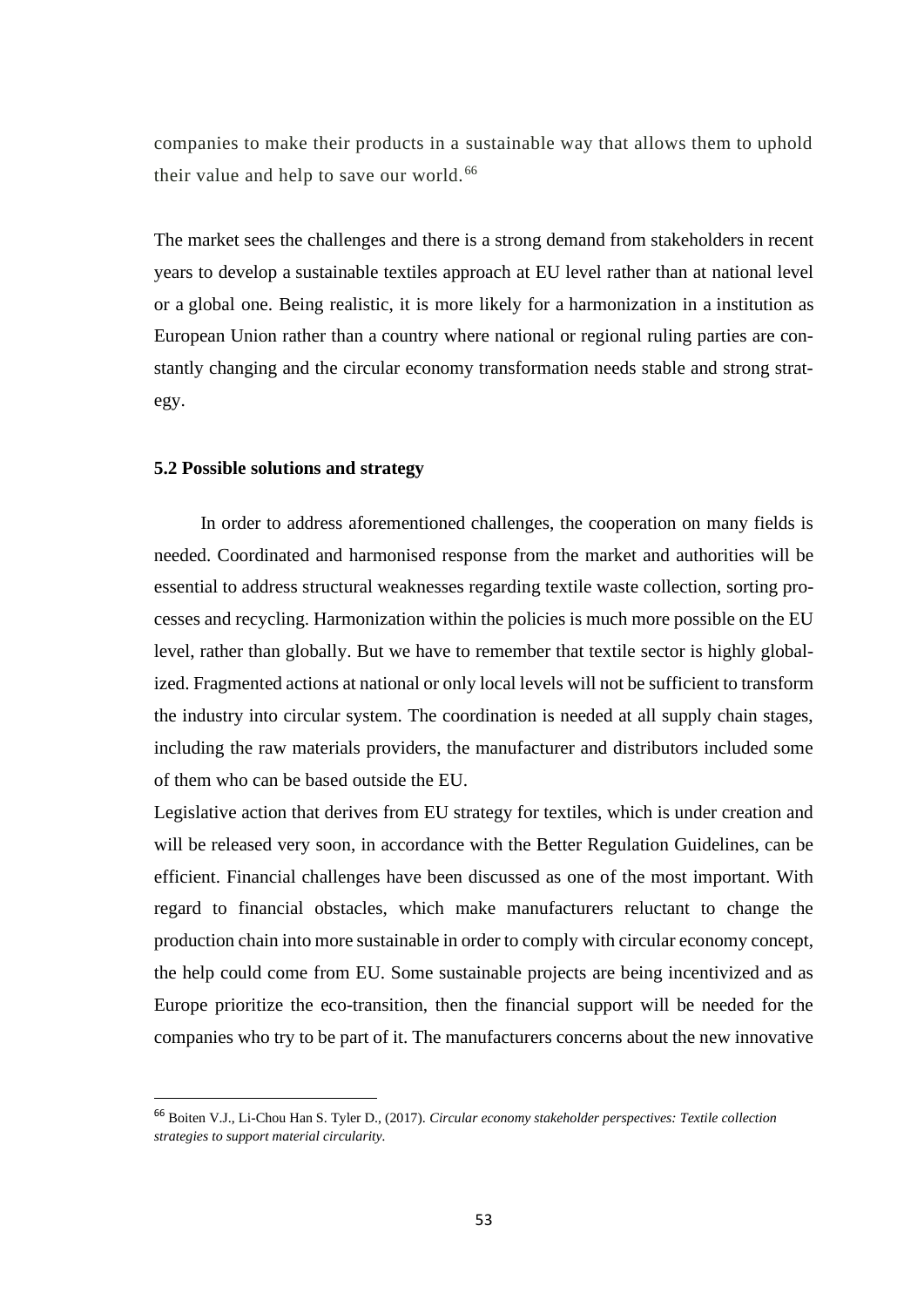technologies as traceability systems, should be resolved with the help of information strategy where companies can find reliable information about new technologies and possibly get in contact with the companies specializing in that field.

In terms of communication and information the national bodies or local ones should put more effort into familiarizing the society with the environmental alarming situation and possible steps on every day basis which textiles consumers might take. New business models are appearing, new waste disposals are emerging and society needs to be aware of it. Sustainability can work to improve efficiency by changing the process in which products are designed. If the manufacturers or distributors will hear that long lasting products are gaining interest on the market, this will make them to change the production, because the profits from sales will be key point for the business. If a consumer will voice the textile companies through feedbacks or purchase decisions that he/she value more sustainable products that are long lasting and are good quality, then to satisfy the needs of the market, they will naturally change production toward more sustainable.<sup>67</sup> The stakeholders consultations play important role in a circular change. They lead to many new ideas such as additional tax on retailers who use virgin materials and non-recyclable products. The taxes would play somehow a role as a punishment for a non sustainable manufacturers. Other idea is to increase the costs for waste incinerations or create landfill taxes. Going further there are voices to make a schemes which will oblige all public and commercial actors that make vast textile waste to manage their material streams and ensure that theirs textile goods aim at leading to the most effective reuse, recycling or remanufacturing circle of theirs products. To effectively create a incentive system for closed-loop value chain approach the key is to promote and encourage companies to recycling and acknowledge them with available solutions, which will be financially harmless for the production.<sup>68</sup> With regards to the materials, it is obvious that new solutions of eco-friendly textiles should be implemented. But it is needed to increase the industry knowledge on chemical content in some of the most popular materials. Unfortunately only a few large-scale studies have been conducted currently on the chemical contents in collected for recycling textiles. Understanding among textile

<sup>67</sup> Rodríguez, P.H (2017*). Circular Economy: Application in the textile industry.*

<sup>68</sup> Boiten V.J., Li-Chou Han S. Tyler D., (2017). *Circular economy stakeholder perspectives: Textile collection strategies to support material circularity.*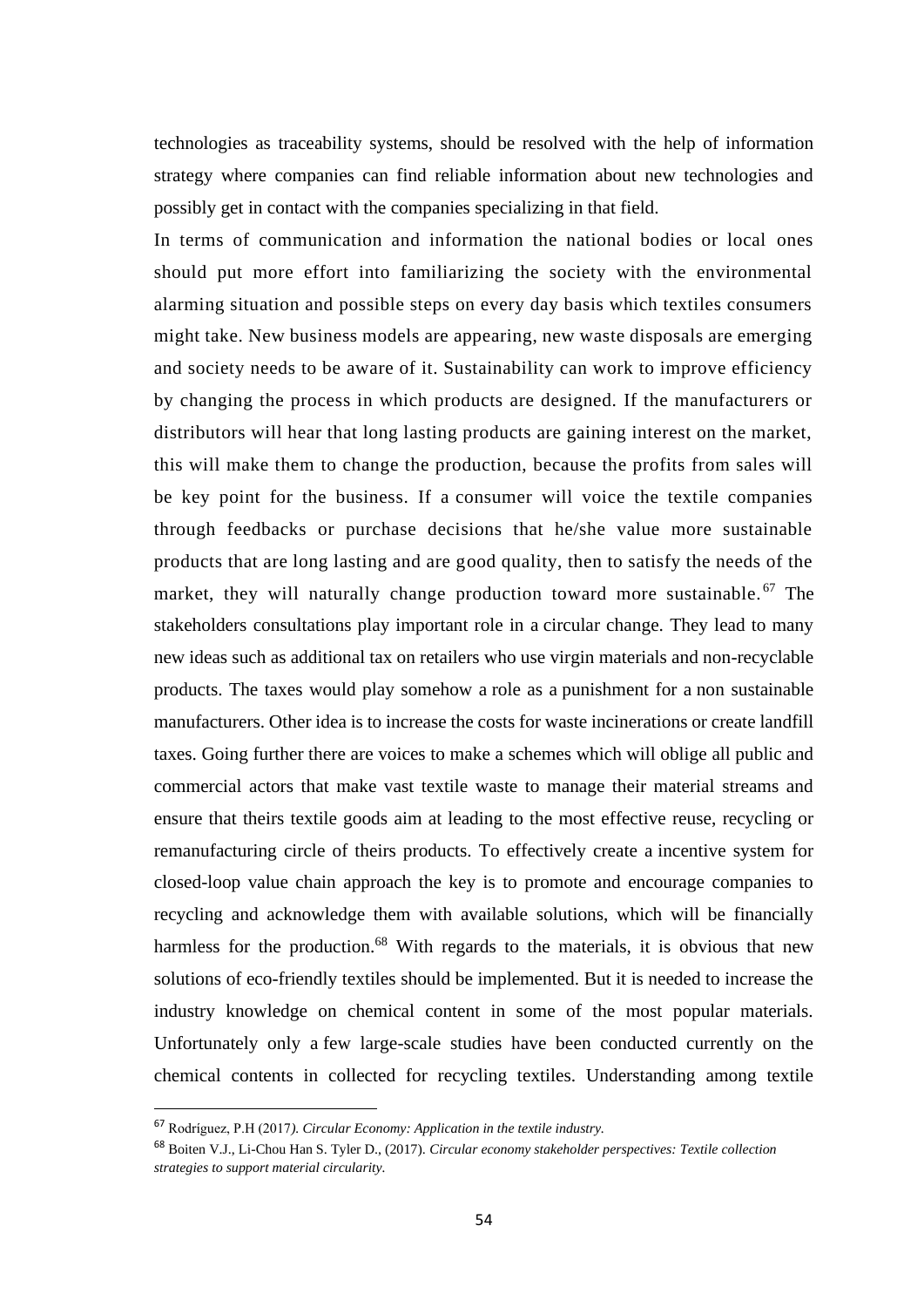industries as fashion&carpet segments, with the policymakers together that research is crucial to safely recyclable textiles, is a key. This could be a good start by industry, but coordination on a bigger scale with the support of the government is needed to understand the complete picture of this challenge. $69$ 

#### **Conclusions**

As we have seen, the linear economic model based on infinite life cycle of a product generate waste and is highly detrimental for our environment. That is why in the current policies, especially on a EU level, we discuss recently the circular transition. The implementation of circular economy model into the market, where waste is introduced again in the productive cycle, will be filled with challenges for the textile industry. This will require a change of the society approach, where currently we see a positive signs which shows that the social and environmental awareness is increasing and it has a great influence on a market activities.

In the fashion and carpet sector we are experiencing a great development of new sustainable solutions and responsible policies as the circular systems implementations in terms of products design and production innovations in some private companies. There is still long way to reach the ideal point of 100% circular production which is intended.

Many unanswered questions are arising while analysing how the circular economy is influencing and will influence in the future the textile market. Will the transformation be possible without strong policies, filled with financial penalties for non-compliance with the new law? How to close the loop while the certain product is operate between many distributors? How to effectively trace the product after its use and how to force the user to return used item back to the place where its value will be reintroduced to the market? When taking a closer look, some companies as HM or OVS has carried out projects where the customers could bring back theirs clothes to the shop, where later on they were re-made into new garments. The projects where successful but efficient only on small scale. In terms

 $69$  H&M Group's contribution to the European Commission's request for feedback on the roadmap on the EU strategy for sustainable textiles (2021).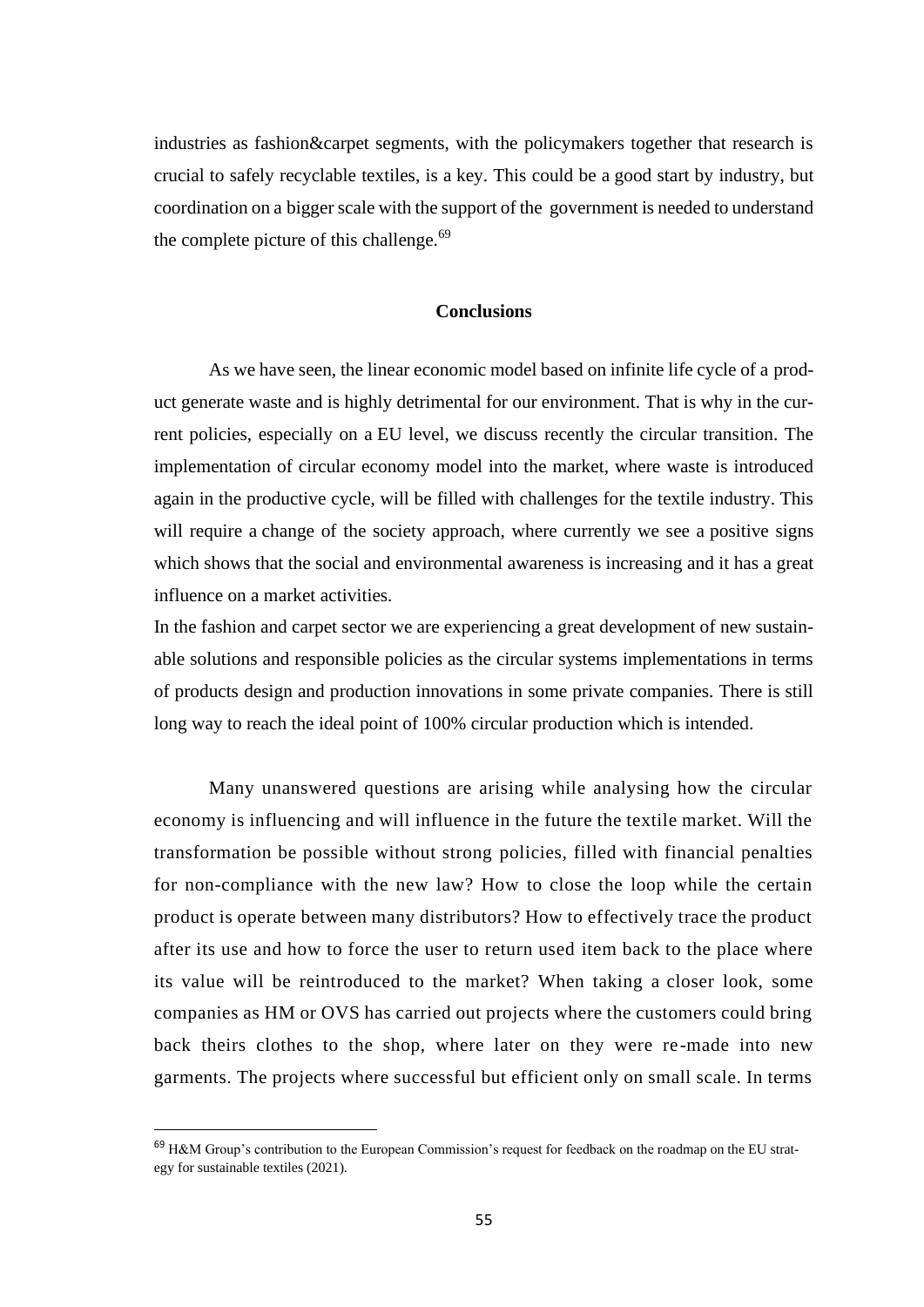of commercial carpet industry it is almost impossible to return large amounts of the square meters to the manufacturer by a client. The question is then who will be responsible for the process of bringing it back in order to recycle. Manufacturer, distributor or maybe the consumer? The case studies has shown us that even though we use the waste for the new garment creation, or backing for the carpet tile it is almost always a part of the product which comes from non regenerated raw materials. We are facing the biggest challenge how to close the loop in the production process and create 100% recycled textile good and make them not a project but a daily basis, new normal for the customers.

 The circular economy has a good prognosis and we already see some steps forward towards the circular transformation in the textile industry. The market is more aware of the environmental concerns for the world. The eco-friendly goods are gaining interest and are perceived very positively by consumers. New technologies and innovative solutions are appearing and the main challenge now is to implement them while not increasing the prices for the goods. Creation of the close loop system for a production will encounter obstacles and to make the change effective, the textile recycling technologies have to be economically, technologically and logistically viable in the current market situation. With a good strategy, the textile industry will implement the circular economy system, what will significantly reduce greenhouse gas emissions through better waste management and reduce use of resources, raw materials in manufacturing, having a positive impacts on the climate. This circular concept is a global priority, where Europe with the environmental policies takes the lead and can be example to follow by others. This transition will seriously reshape the textile sector having the influence not only on a market but as well on the society. The organisational alignment, cross-value chain collaboration and innovation-friendly policies on the EU, national as local level will have to be strongly emphasized and supported. The transition comes with barriers and difficulties, but also offers opportunities for the market, environment and people's future life on the planet, where consumption and waste processes need to be rethink more than never.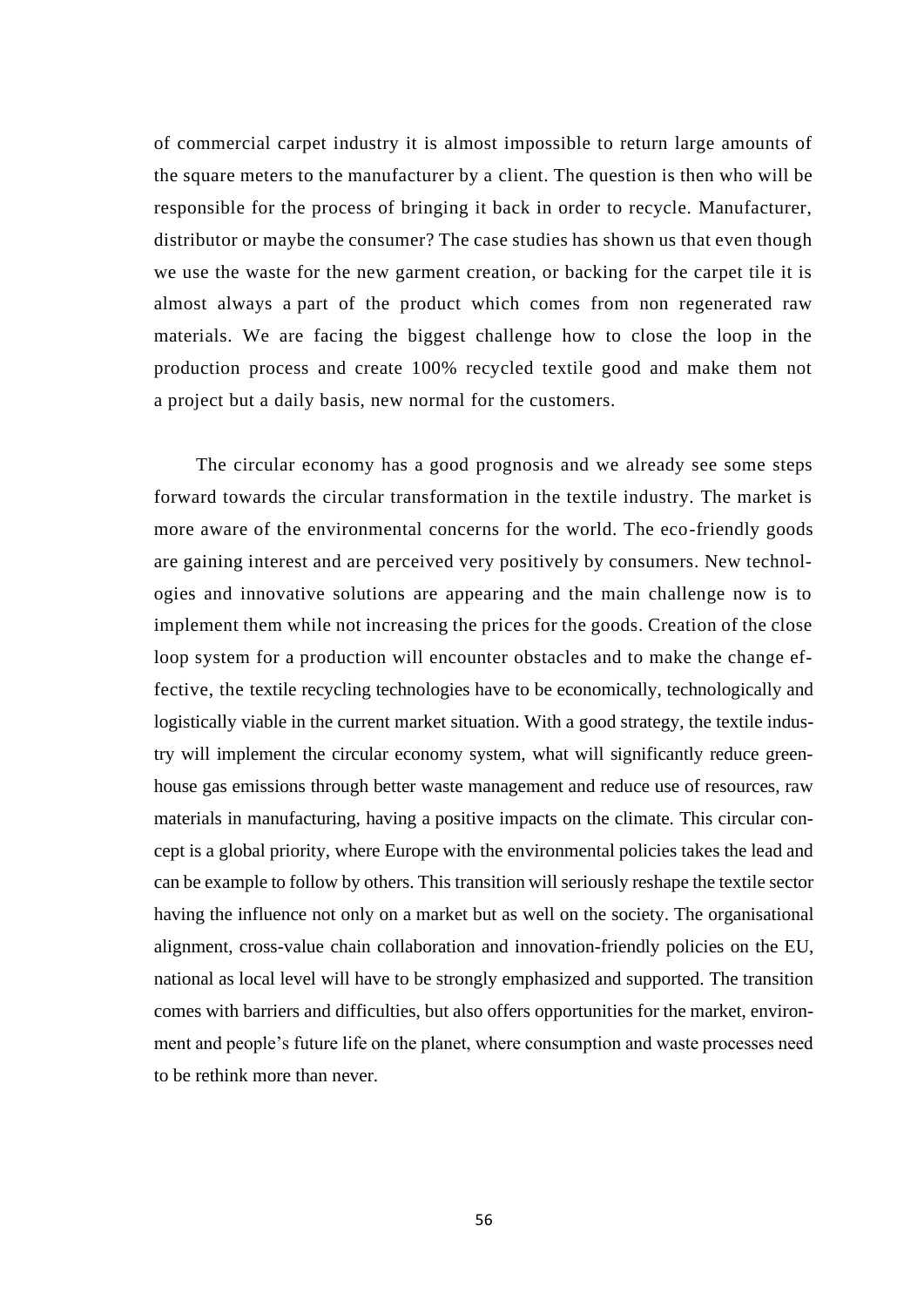# **Bibliography**

Agrawal T.K., Kumar V., Pal R., Wang L., Chen (2021). *Blockchain-based framework for supply chain traceability: a case example of textile and clothing industry*. Computers & Industrial Engineering.

Aquafil. Available at:<https://www.aquafil.com/sustainability/econyl/>

Boiten V.J., Li-Chou Han S. Tyler D., (2017). *Circular economy stakeholder perspectives: Textile collection strategies to support material circularity.* Available at: [http://resyntex.eu/images/downloads/ValrieJBoiten\\_Textile\\_collection\\_strategies.pdf](http://resyntex.eu/images/downloads/ValrieJBoiten_Textile_collection_strategies.pdf)

Cradle to Cradle. Available at:<https://www.c2ccertified.org/>

DiLonardo M. (2021). *What is the Fashion and why it is a problem?* Available at: [https://www.treehugger.com/fast-fashion-environmental-ethical-issues-](https://www.treehugger.com/fast-fashion-environmental-ethical-issues-4869800#citation-5)[4869800#citation-5](https://www.treehugger.com/fast-fashion-environmental-ethical-issues-4869800#citation-5)

European Parliament (2015). *Circular economy: definition, importance and benefits.*

[https://www.europarl.europa.eu/news/en/headlines/economy/20151201STO05603/circu](https://www.europarl.europa.eu/news/en/headlines/economy/20151201STO05603/circular-economy-definition-importance-and-benefits) [lar-economy-definition-importance-and-benefits](https://www.europarl.europa.eu/news/en/headlines/economy/20151201STO05603/circular-economy-definition-importance-and-benefits)

European Parliament (2020). *The impact of textile production and waste on the environment.* Available at:

[https://www.europarl.europa.eu/news/en/headlines/society/20201208STO93327/the](https://www.europarl.europa.eu/news/en/headlines/society/20201208STO93327/the-impact-of-textile-production-and-waste-on-the-environment-infographic)[impact-of-textile-production-and-waste-on-the-environment-infographic](https://www.europarl.europa.eu/news/en/headlines/society/20201208STO93327/the-impact-of-textile-production-and-waste-on-the-environment-infographic)

European Parliament and of the Council of the European Union (2009). *Ecodesign Directive.* Official Journal of the European Union. Available at: [https://eur](https://eur-lex.europa.eu/legal-content/EN/TXT/?uri=CELEX:32009L0125)[lex.europa.eu/legal-content/EN/TXT/?uri=CELEX:32009L0125](https://eur-lex.europa.eu/legal-content/EN/TXT/?uri=CELEX:32009L0125) 

European Parliament (2020). *Towards a mandatory EU system of due diligence for supply chains.* Available at: [https://www.europarl.europa.eu/RegData/etudes/BRIE/2020/659299/EPRS\\_BRI\(2020\)6](https://www.europarl.europa.eu/RegData/etudes/BRIE/2020/659299/EPRS_BRI(2020)659299_EN.pdf) [59299\\_EN.pdf](https://www.europarl.europa.eu/RegData/etudes/BRIE/2020/659299/EPRS_BRI(2020)659299_EN.pdf)

European Commission (2017). *Circular economy research and innovation. Directorate-General for Research and Innovation.* Publications Office of the European Union

European Commission (2020). *Circular Economy Action Plan.* Available at: [https://ec.europa.eu/environment/pdf/circular](https://ec.europa.eu/environment/pdf/circular-economy/new_circular_economy_action_plan.pdf)[economy/new\\_circular\\_economy\\_action\\_plan.pdf](https://ec.europa.eu/environment/pdf/circular-economy/new_circular_economy_action_plan.pdf)

European Environmental Bureau (2021). *Wardrobe Change - Recommendations for the EU Strategy for Sustainable Textiles from Environmental Civil Society Organisations*. Available at:

[https://circulareconomy.europa.eu/platform/sites/default/files/environmental-csos](https://circulareconomy.europa.eu/platform/sites/default/files/environmental-csos-recommendations-for-the-eu-strategy-for-sustainable-textiles-june-2021.pdf)[recommendations-for-the-eu-strategy-for-sustainable-textiles-june-2021.pdf](https://circulareconomy.europa.eu/platform/sites/default/files/environmental-csos-recommendations-for-the-eu-strategy-for-sustainable-textiles-june-2021.pdf)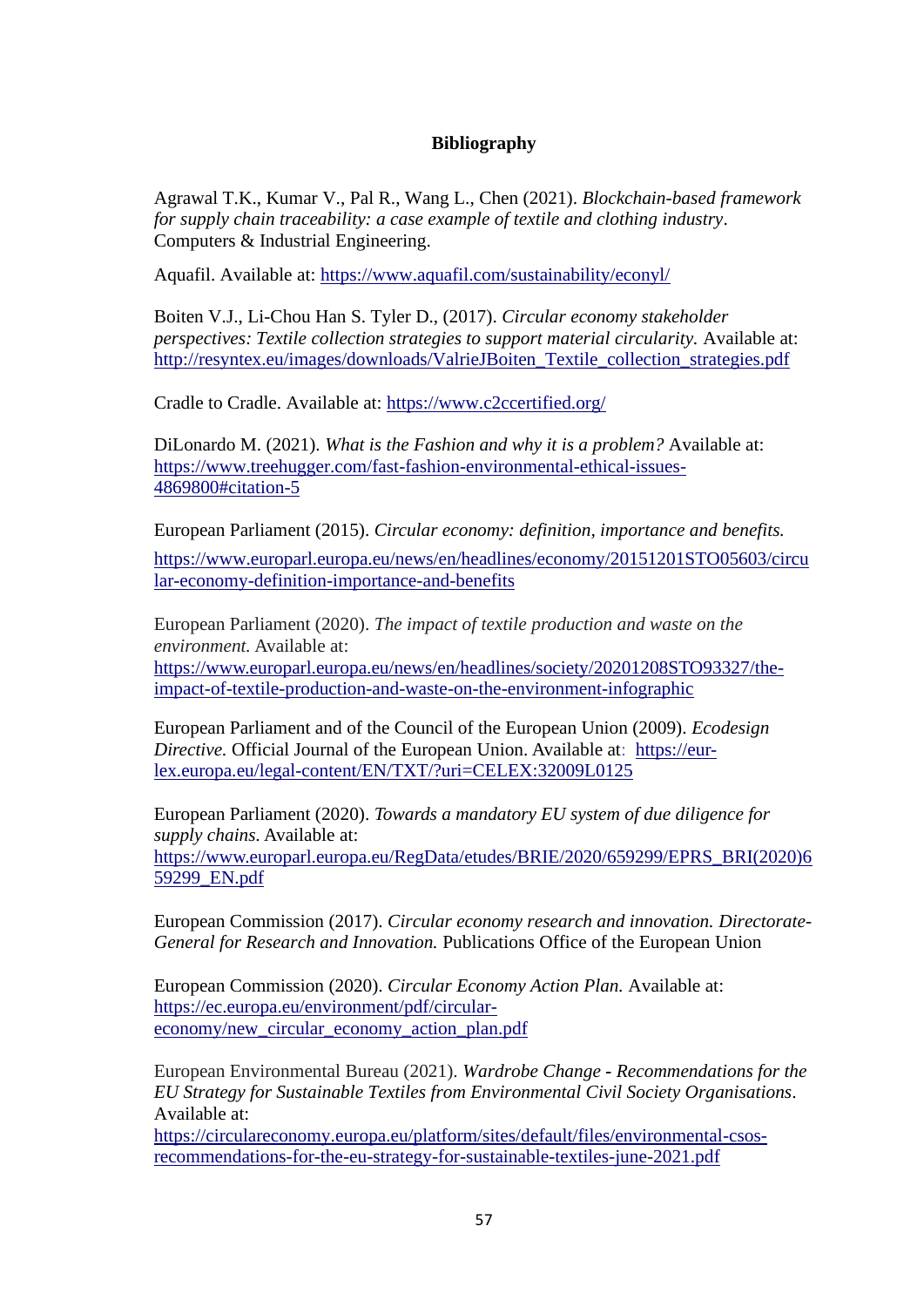European Commission (2021). *EU Strategy for textiles*. Ref. Ares(2021)67453

European Commission (2021). *Roadmap to EU Strategy for textiles*. Available at: [https://ec.europa.eu/info/law/better-regulation/have-your-say/initiatives/12822-EU](https://ec.europa.eu/info/law/better-regulation/have-your-say/initiatives/12822-EU-strategy-for-sustainable-textiles)[strategy-for-sustainable-textiles](https://ec.europa.eu/info/law/better-regulation/have-your-say/initiatives/12822-EU-strategy-for-sustainable-textiles)

European Commission, Commission staff working document (2019*). Sustainable Products in a Circular Economy - Towards an EU Product Policy Framework contributing to the Circular Economy.* Available at: [https://ec.europa.eu/environment/pdf/circular](https://ec.europa.eu/environment/pdf/circular-economy/sustainable_products_circular_economy.pdf)[economy/sustainable\\_products\\_circular\\_economy.pdf](https://ec.europa.eu/environment/pdf/circular-economy/sustainable_products_circular_economy.pdf)

European Carpet and Rug Association (2021). *Leading the carpet industry towards circular economy- a 2030 strategic approach.* Available at: [https://circulareconomy.europa.eu/platform/sites/default/files/ecra-](https://circulareconomy.europa.eu/platform/sites/default/files/ecra-2030_action_planhq.pdf)[2030\\_action\\_planhq.pdf](https://circulareconomy.europa.eu/platform/sites/default/files/ecra-2030_action_planhq.pdf)

European Sustainable Business Federation ecopreneur.eu (2021). *Position Paper: Bold policies needed to mainstream circular textiles.* Available at: [https://ecopreneur.eu/wp](https://ecopreneur.eu/wp-content/uploads/2021/02/Feedback_on_EU_Textiles_Strategy_Ecopreneur.eu_2021-02-01.pdf)[content/uploads/2021/02/Feedback\\_on\\_EU\\_Textiles\\_Strategy\\_Ecopreneur.eu\\_2021-02-](https://ecopreneur.eu/wp-content/uploads/2021/02/Feedback_on_EU_Textiles_Strategy_Ecopreneur.eu_2021-02-01.pdf) [01.pdf](https://ecopreneur.eu/wp-content/uploads/2021/02/Feedback_on_EU_Textiles_Strategy_Ecopreneur.eu_2021-02-01.pdf)

Ellen MacArthur Foundation (2017). a *new textiles economy: Redesigning fashion's future.* Available at: [http://www.ellenmacarthurfoundation.org/publications\)](http://www.ellenmacarthurfoundation.org/publications)

Fair and Sustainable Textiles - Civil Society Coalition (2020). *European Strategy for Sustainable Textile, Garments, Leather and Footwear.* Available at: [https://circulareconomy.europa.eu/platform/en/knowledge/civil-society-european](https://circulareconomy.europa.eu/platform/en/knowledge/civil-society-european-strategy-sustainable-textile-garments-leather-and-footwear)[strategy-sustainable-textile-garments-leather-and-footwear](https://circulareconomy.europa.eu/platform/en/knowledge/civil-society-european-strategy-sustainable-textile-garments-leather-and-footwear)

Fashion for good (2019*). Circular Fashion - Assessing the viability of circular business models..* Collaborative report by Accenture Strategy and Fashion for Good. Available at: [https://fashionforgood.com/our\\_news/driving-circular-business-models-in-fashion/](https://fashionforgood.com/our_news/driving-circular-business-models-in-fashion/)

Fibre to Fibre. Available at: [http://www.ecap.eu.com/wp](http://www.ecap.eu.com/wp%20content/uploads/2019/07/Fibre_to_Fibre_Pilot_Case_Study_WE_Fashion.pdf)  content/uploads/2019/07/Fibre to Fibre Pilot Case Study WE Fashion.pdf

Fibre to Fibre. Available at: [http://www.ecap.eu.com/wp](http://www.ecap.eu.com/wp-content/uploads/2019/07/Fibre_to_Fibre_Pilot_Case_Study_JBC.pdf)[content/uploads/2019/07/Fibre\\_to\\_Fibre\\_Pilot\\_Case\\_Study\\_JBC.pdf](http://www.ecap.eu.com/wp-content/uploads/2019/07/Fibre_to_Fibre_Pilot_Case_Study_JBC.pdf)

Gazzola P., Pavione E., Pezzetti R., Grechi D. (202). *Trends in the Fashion Industry. The Perception of Sustainability and Circular Economy: a Gender/Generation Quantitative Approach*. Sustainability 12, no. 7: 2809.

Gray Banbury S. (2017). *Mapping clothing impacts in Europe: the environmental cost. WRAP Banbury.* Available at: [http://www.ecap.eu.com/wp](http://www.ecap.eu.com/wp-content/uploads/2018/07/Mapping-clothing-impacts-in-Europe.pdf)[content/uploads/2018/07/Mapping-clothing-impacts-in-Europe.pdf](http://www.ecap.eu.com/wp-content/uploads/2018/07/Mapping-clothing-impacts-in-Europe.pdf)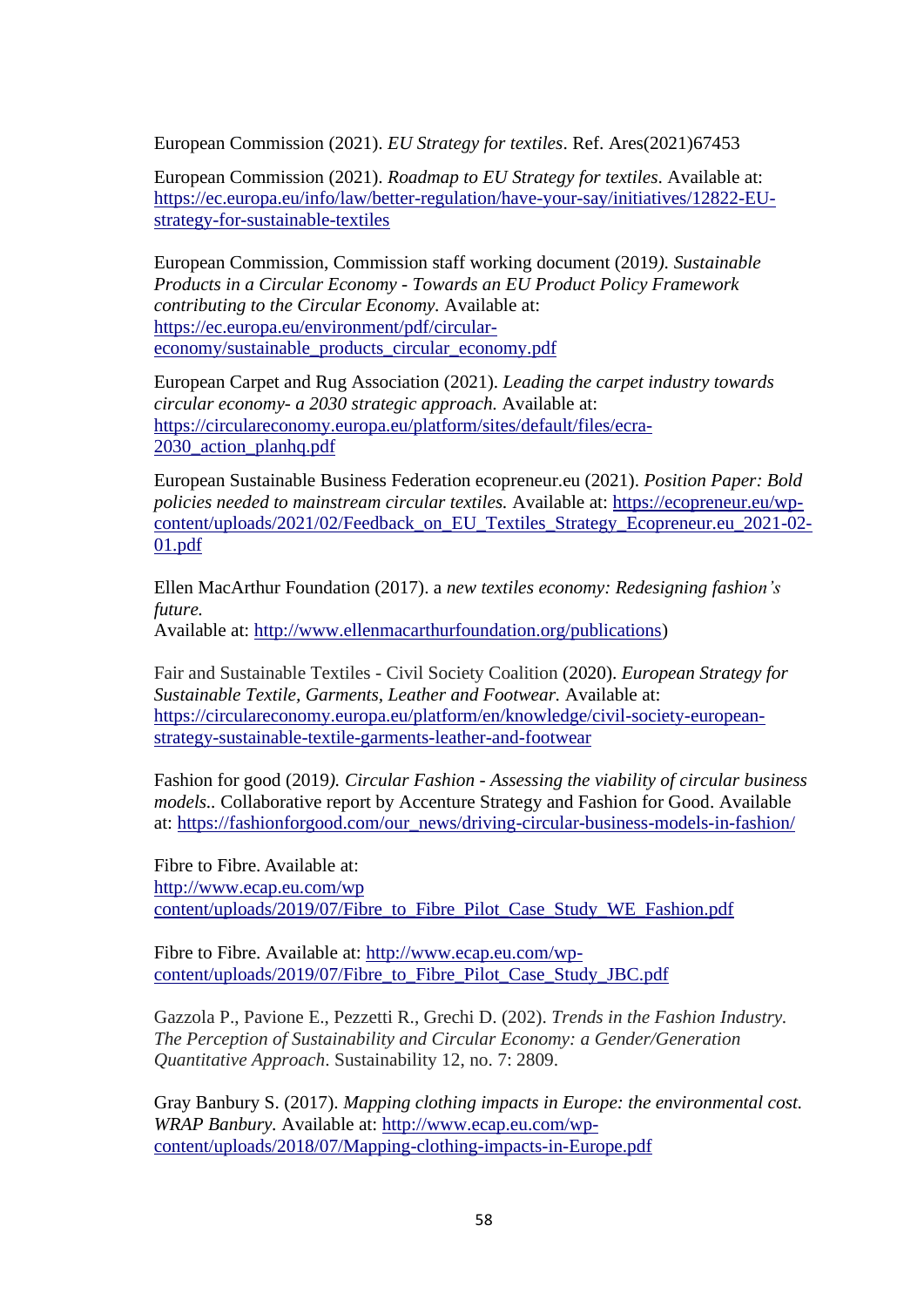H&M Group's contribution to the European Commission's request for feedback on the roadmap on the EU strategy for sustainable textiles (2021). [https://ec.europa.eu/info/law/better-regulation/have-your-say/initiatives/12822-EU](https://ec.europa.eu/info/law/better-regulation/have-your-say/initiatives/12822-EU-strategy-for-sustainable-textiles/feedback_en?p_id=18233499)[strategy-for-sustainable-textiles/feedback\\_en?p\\_id=18233499](https://ec.europa.eu/info/law/better-regulation/have-your-say/initiatives/12822-EU-strategy-for-sustainable-textiles/feedback_en?p_id=18233499)

Hemkhaus M., Dr. Hannak J., Malodobry P., Janßen Tom, Griefahn N. S.; Dr. Linke C. (2019). *Circular Economy in the Textile Sector.* Economic Cooperation and Development (BMZ).

Harpers Bazaar (2018). *Could rental fashion help us become more sustainable?.* Available at: [https://www.harpersbazaar.com/uk/fashion/fashion](https://www.harpersbazaar.com/uk/fashion/fashion-news/a22611439/rental-fashion-help-us-become-more-sustainable/)[news/a22611439/rental-fashion-help-us-become-more-sustainable/](https://www.harpersbazaar.com/uk/fashion/fashion-news/a22611439/rental-fashion-help-us-become-more-sustainable/)

Internationale Nederlanden Groep (2020*). Learning from Consumers: How Shifting Demands Are Shaping Companies' Circular Economy Transition*. Available at: [https://mondovisione.com/\\_assets/files/Learning-from-Consumers---ING-](https://mondovisione.com/_assets/files/Learning-from-Consumers---ING-Report-04.02.2020.pdf)[Report-04.02.2020.pdf](https://mondovisione.com/_assets/files/Learning-from-Consumers---ING-Report-04.02.2020.pdf)

Interreg. Fibersort (2019). *Policy recommendations towards a zero waste textile industry.* Available at: [https://www.nweurope.eu/media/8244/fibersort-52-policy](https://www.nweurope.eu/media/8244/fibersort-52-policy-recommendations-20191030.pdf)[recommendations-20191030.pdf](https://www.nweurope.eu/media/8244/fibersort-52-policy-recommendations-20191030.pdf)

Koszewska M. (2018). *Circular economy - challenges for the textile and clothing industry. AUTEX* Research Journal, Vol. 18 No 4.

Kofoworola O., Konstantas A., Wolf O., Wilde D., Garcia R., Hidalgo C.(2020). *EU Green Public Procurement (GPP) Criteria for Textile Products and Services.*  Available at:

[https://ec.europa.eu/environment/gpp/pdf/200406\\_JRC120265\\_eu\\_green\\_public\\_procur](https://ec.europa.eu/environment/gpp/pdf/200406_JRC120265_eu_green_public_procurement_criteria_for_textile_products_and_services_guidance_document.pdf) [ement\\_criteria\\_for\\_textile\\_products\\_and\\_services\\_guidance\\_document.pdf](https://ec.europa.eu/environment/gpp/pdf/200406_JRC120265_eu_green_public_procurement_criteria_for_textile_products_and_services_guidance_document.pdf)

Mahmood S., Koski E., Järveläinen M., Vehmas K., Szuba T*., Traceability in a circular supply chain - Digitally Circular.* Webinar available at: <https://www.taival.com/stories/traceability-in-a-circular-supply-chain-digitallycircular>

Ness D., Field M., (2004). *Cradle to Cradle Carpets and Cities.* CSIRO Sustainability Network.

Newhey. [https://www.newheycarpets.co.uk/news/newhey-carpets-revolutionary](https://www.newheycarpets.co.uk/news/newhey-carpets-revolutionary-backing-made-from-100-recycled-material/)[backing-made-from-100-recycled-material/](https://www.newheycarpets.co.uk/news/newhey-carpets-revolutionary-backing-made-from-100-recycled-material/) 

Organisation for Economic Co-operation and Development (2011*). Guidelines for Multinational Enterprises.* Available at:<https://doi.org/10.1787/9789264115415-en>

Organisation for Economic Co-operation and Development (2020). *Global Forum on Responsible Business Conduct: Partner Side Session, Building environmental resilience and responding to global crises through supply chain due diligence.* Available at: [https://mneguidelines.oecd.org/globalpartnerships/responsible-supply-chains](https://mneguidelines.oecd.org/globalpartnerships/responsible-supply-chains-asia/background-note-building-environmental-resilience-and-responding-to-global-crises-through-supply-chain-due-diligence.pdf)[asia/background-note-building-environmental-resilience-and-responding-to-global](https://mneguidelines.oecd.org/globalpartnerships/responsible-supply-chains-asia/background-note-building-environmental-resilience-and-responding-to-global-crises-through-supply-chain-due-diligence.pdf)[crises-through-supply-chain-due-diligence.pdf](https://mneguidelines.oecd.org/globalpartnerships/responsible-supply-chains-asia/background-note-building-environmental-resilience-and-responding-to-global-crises-through-supply-chain-due-diligence.pdf)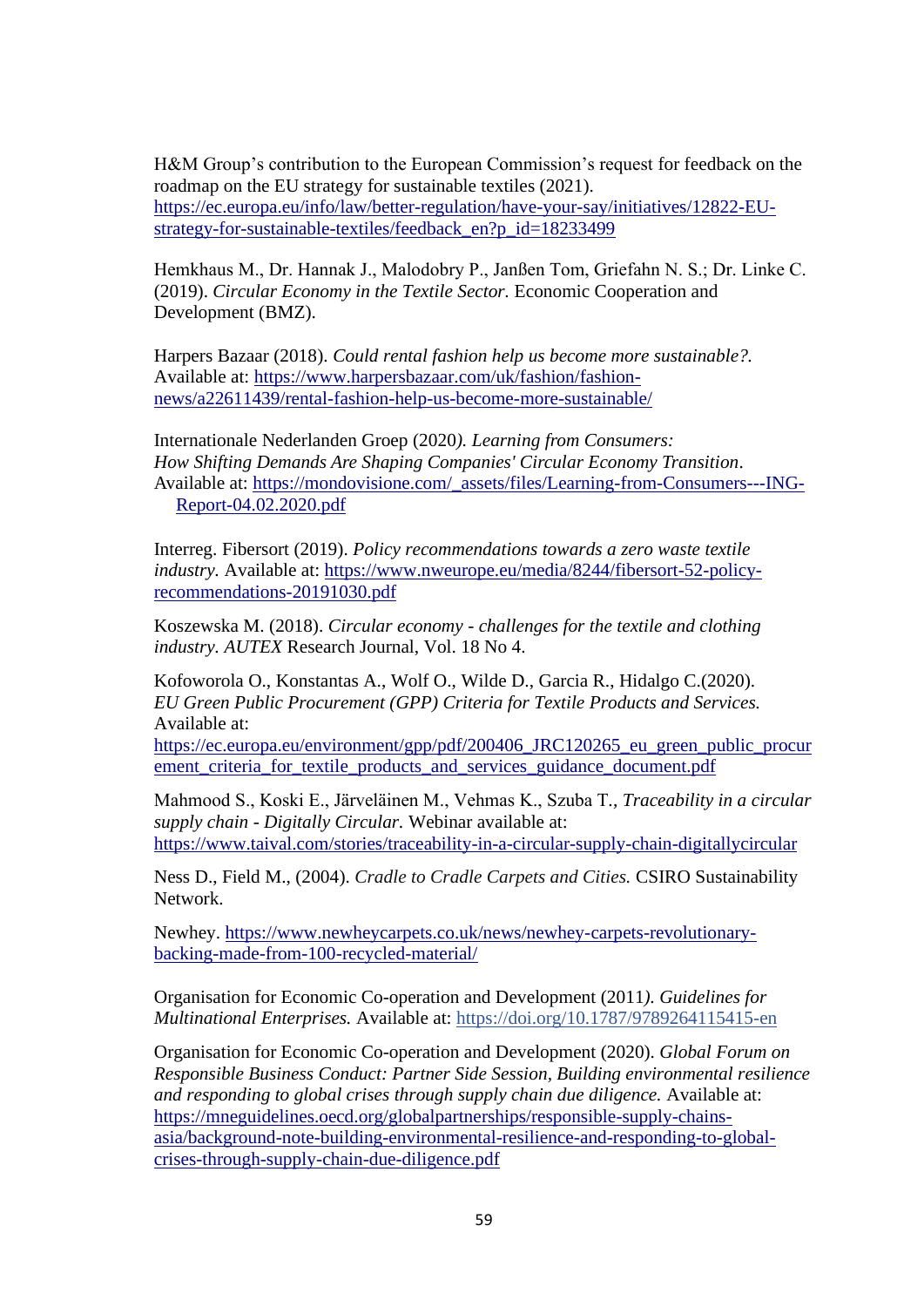Potts J., Lynch M., Wilkings A., Huppé G., Cunningham M., Voora V. (2014*). The State of Sustainability Initiatives - Standards and the Green Economy.* Available at: [https://www.iisd.org/system/files/pdf/2014/ssi\\_2014.pdf](https://www.iisd.org/system/files/pdf/2014/ssi_2014.pdf)

Raudaskoski A., Heikkilä P., Harlin, Mensonen A. (2018). *Consumer attitudes and communication in circular fashion.* Journal of Fashion Marketing and Management.

Rodríguez, P.H (2017*). Circular Economy: Application in the textile industry.*  Universitat Jaume I. Available at:<https://core.ac.uk/download/pdf/144474273.pdf>

Richero R, Ferrigno S. (2016). a *background analysis on transparency and traceability in the garment value chain. Directorate General for International Cooperation and Development, European Commission.* Available at: [https://ec.europa.eu/international](https://ec.europa.eu/international-partnerships/system/files/european_commission_study_on_background_analysis_on_transparency_and_traceability_in_the_garment_value_chain.pdf)[partnerships/system/files/european\\_commission\\_study\\_on\\_background\\_analysis\\_on\\_tra](https://ec.europa.eu/international-partnerships/system/files/european_commission_study_on_background_analysis_on_transparency_and_traceability_in_the_garment_value_chain.pdf) [nsparency\\_and\\_traceability\\_in\\_the\\_garment\\_value\\_chain.pdf](https://ec.europa.eu/international-partnerships/system/files/european_commission_study_on_background_analysis_on_transparency_and_traceability_in_the_garment_value_chain.pdf)

Innovation for Sustainable Development Network (2019). *Implementing Cradle-to-Cradle concept to create products with the right purity that can be recycled at high levels.* Available at: [https://www.inno4sd.net/implementing-cradle-to-cradle-concepts](https://www.inno4sd.net/implementing-cradle-to-cradle-concepts-to-create-products-with-the-right-purity-that-can-be-recycled-at-high-levels-276)[to-create-products-with-the-right-purity-that-can-be-recycled-at-high-levels-276](https://www.inno4sd.net/implementing-cradle-to-cradle-concepts-to-create-products-with-the-right-purity-that-can-be-recycled-at-high-levels-276)

Smit, Bright, McCorquodale, Bauer, Deringer, Baeza- Breinbauer, Torres-Cortés, Alleweldt, Kara, Salinier, Tejero Tobed (2020). *Study on due diligence requirements through the supply chain- Final Report.* Available at: [https://op.europa.eu/pl/publication-detail/-/publication/5bd8a55a-4c84-11ea-b8b7-](https://op.europa.eu/pl/publication-detail/-/publication/5bd8a55a-4c84-11ea-b8b7-01aa75ed71a1/language-el) [01aa75ed71a1/language-el](https://op.europa.eu/pl/publication-detail/-/publication/5bd8a55a-4c84-11ea-b8b7-01aa75ed71a1/language-el)

Textile School (2019). *Manmade Regenerated Cellulose Fibers.* Available at: <https://www.textileschool.com/448/man-made-regenerated-cellulose-fibres/>

Textile Exchange (2019)*. Material Change-the state of fiber and materials sourcing*. Available at: [https://textileexchange.org/wp-content/uploads/2020/05/Material-Change-](https://textileexchange.org/wp-content/uploads/2020/05/Material-Change-Insights-Report-2019_Final.pdf)[Insights-Report-2019\\_Final.pdf](https://textileexchange.org/wp-content/uploads/2020/05/Material-Change-Insights-Report-2019_Final.pdf)

Textile Exchange (2020). *Preferred Fiber and Materials Market Report*. Available at: [https://textileexchange.org/2020-preferred-fiber-and-materials-market-report-pfmr](https://textileexchange.org/2020-preferred-fiber-and-materials-market-report-pfmr-released-2/)[released-2/](https://textileexchange.org/2020-preferred-fiber-and-materials-market-report-pfmr-released-2/)

Textile recycling Texperium. Available at: [www.texperium.eu](http://www.texperium.eu/)

Textile Exchange (2017). *Organic Cotton Market Report 2017 and USDA (2017)* Cotton: World Markets and Trade Foreign Agricultural Service.

Truscott L. (2020). *Preferred Fiber & Materials Market Report.* Available at: [https://textileexchange.org/wp-content/uploads/2020/06/Textile-Exchange\\_Preferred-](https://textileexchange.org/wp-content/uploads/2020/06/Textile-Exchange_Preferred-Fiber-Material-Market-Report_2020.pdf)[Fiber-Material-Market-Report\\_2020.pdf](https://textileexchange.org/wp-content/uploads/2020/06/Textile-Exchange_Preferred-Fiber-Material-Market-Report_2020.pdf)